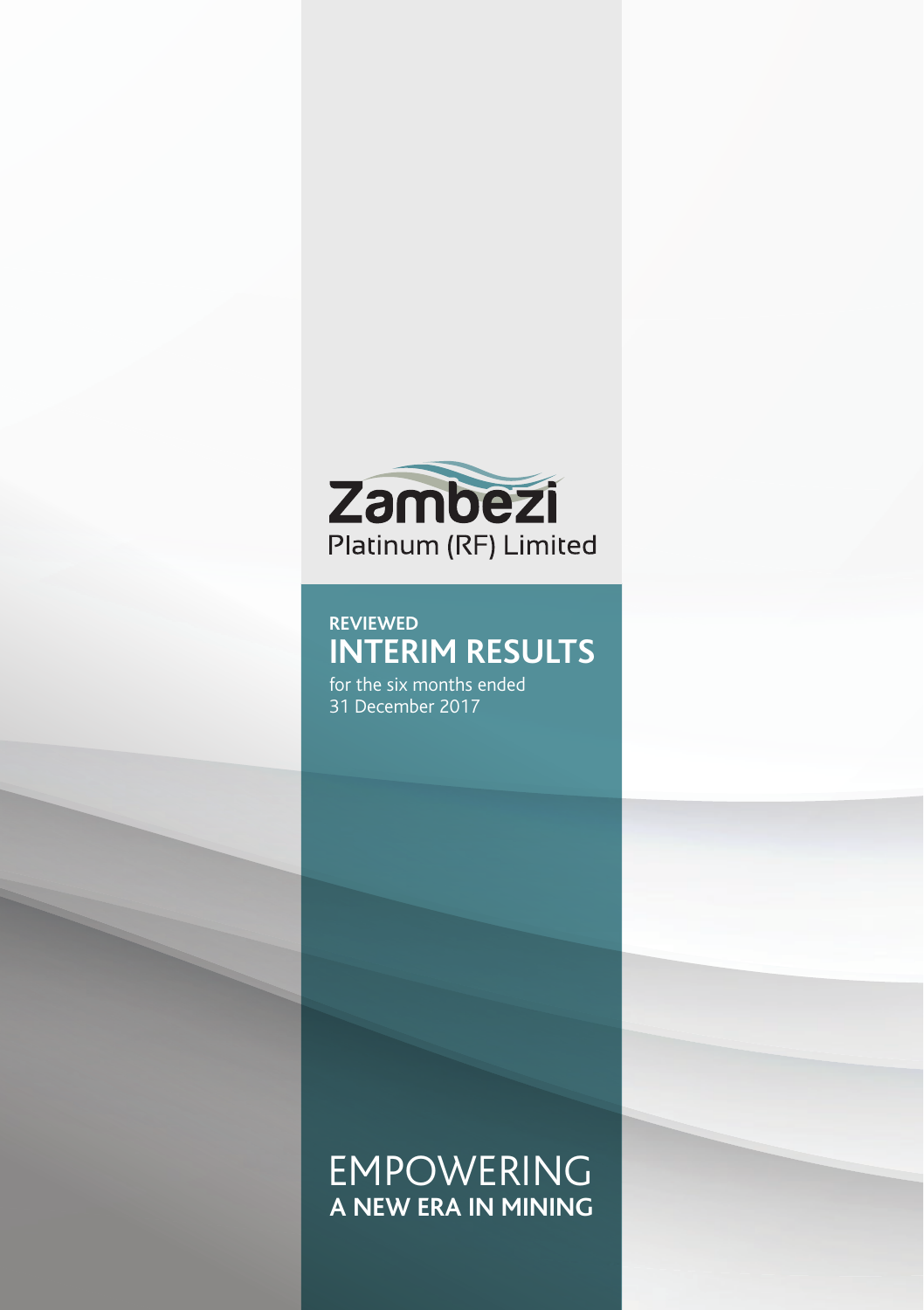## WHO WE ARE



*Zambezi Platinum (RF) Limited's (Zambezi or Zambezi Platinum or the company or the group) strategic stake in Northam Platinum Limited (Northam) provides a solid foundation to fuel new mining opportunities for Northam, and to expand the business into a significant, long-life integrated platinum group metals (PGMs) producer, delivering benefits for all its stakeholders for many years to come.* 

*Incorporated in the Republic of South Africa Registration number 2014/106927/06 JSE preference share code: ZPLP ISIN code: ZAE000202552* 

Zambezi is a special purpose black economic empowerment (BEE) vehicle established in 2014 as a result of a R6.6 billion transaction (BEE transaction) with Northam Platinum Limited (Northam or the Northam group). The transaction included the successful raising of R4.6 billion and was approved by Northam shareholders in March 2015.

In terms of the transaction, Northam issued 112 195 122 new shares, (equivalent to 22.0% of Northam's issued share capital) to Zambezi. These shares were supplemented with 47 710 331 Northam shares (equivalent to 9.4% of Northam's issued share capital), sold to Zambezi by the Public Investment Corporation (SOC) Limited (PIC), a long-standing Northam shareholder.

Zambezi comprises a range of historically disadvantaged South African (HDSA) stakeholders including an employee trust, two community trusts, a women's group and a core of strategic partners. Together they hold a 31.4% stake in Northam.

Zambezi financed the acquisition of shares in Northam through a preference share scheme. Apart from this function, Zambezi will not conduct any operational business. Zambezi's preference shares were listed on the JSE Limited (JSE) in May 2015.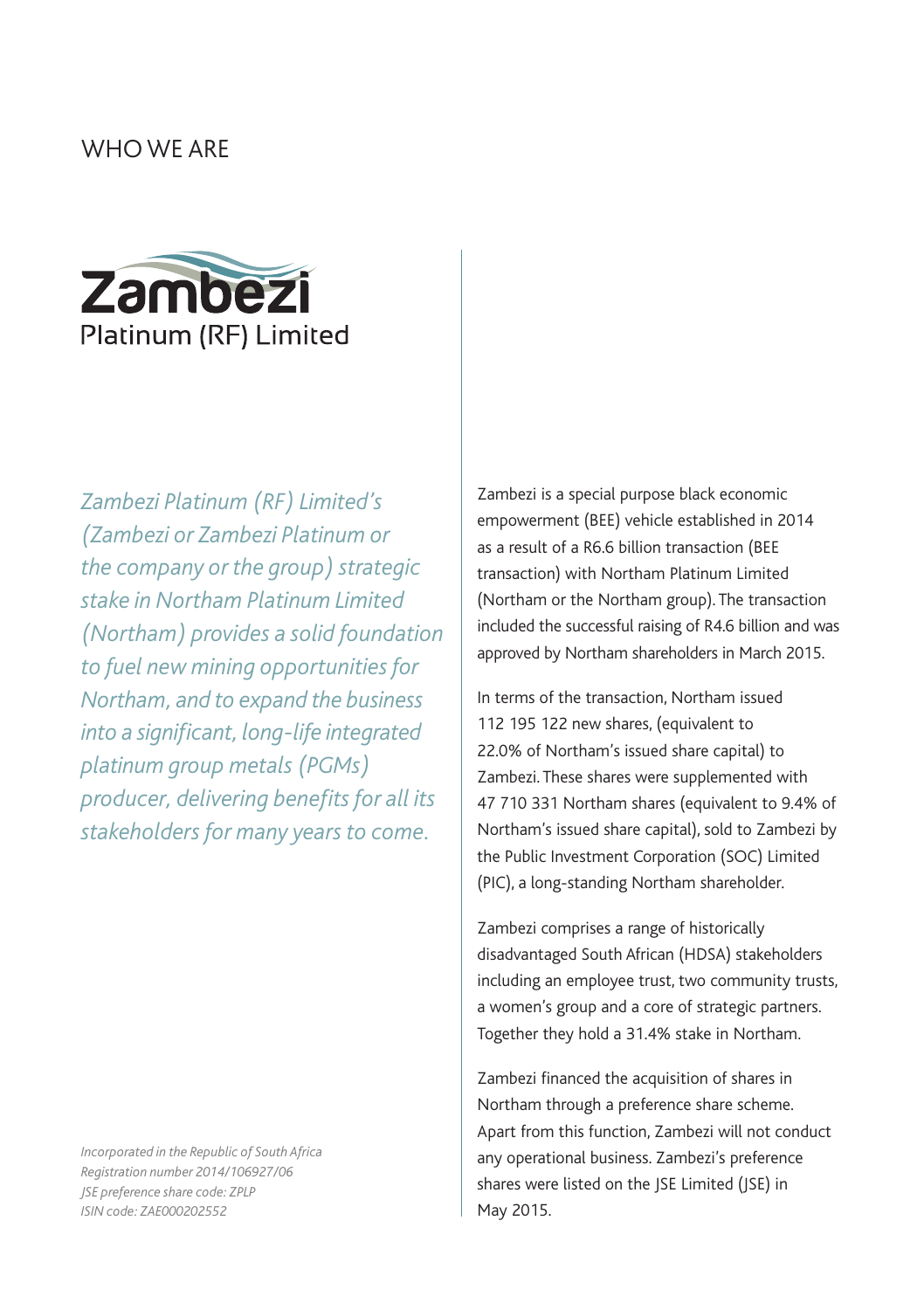## **CONTENTS**

| Financial commentary                                      | $\overline{2}$ |                                                                            |
|-----------------------------------------------------------|----------------|----------------------------------------------------------------------------|
| <b>FINANCIAL RESULTS</b>                                  |                | <b>KEY</b>                                                                 |
| Interim consolidated statement<br>of financial position   | 6              | <b>FEATURES</b>                                                            |
| Interim statement of financial position                   | $\overline{7}$ | There is no risk of the                                                    |
| Interim consolidated statement<br>of comprehensive income | 8              | shareholding in Northam<br>being sold or compromised                       |
| Interim statement of comprehensive<br>income              | $\overline{8}$ | for a 10-year period                                                       |
| Interim consolidated statement<br>of changes in equity    | 9              | Zambezi's ring-fencing<br>will protect Northam's<br><b>BEE</b> credentials |
| Interim statement of changes in equity                    | 9              |                                                                            |
| Interim consolidated statement<br>of cash flows           | 10             | We remain confident in the<br>long-term fundamentals                       |
| Interim statement of cash flows                           | 10             | of platinum                                                                |
| Notes to the interim results                              | 11             | Our board members contribute<br>a valuable range of business               |
| Administration and contact<br>information                 | <b>IBC</b>     | and technical skills                                                       |

# **DIRECTORS**

**KB Mosehla** (non-executive chairman), **PA Dunne** (non-executive director) (British), **AZ Khumalo** (non-executive director), **N Mazwai** (non-executive director), **ME Motseki-Zim** (non-executive director), **GS Mseleku** (non-executive director), **LC van Schalkwyk** (non-executive director)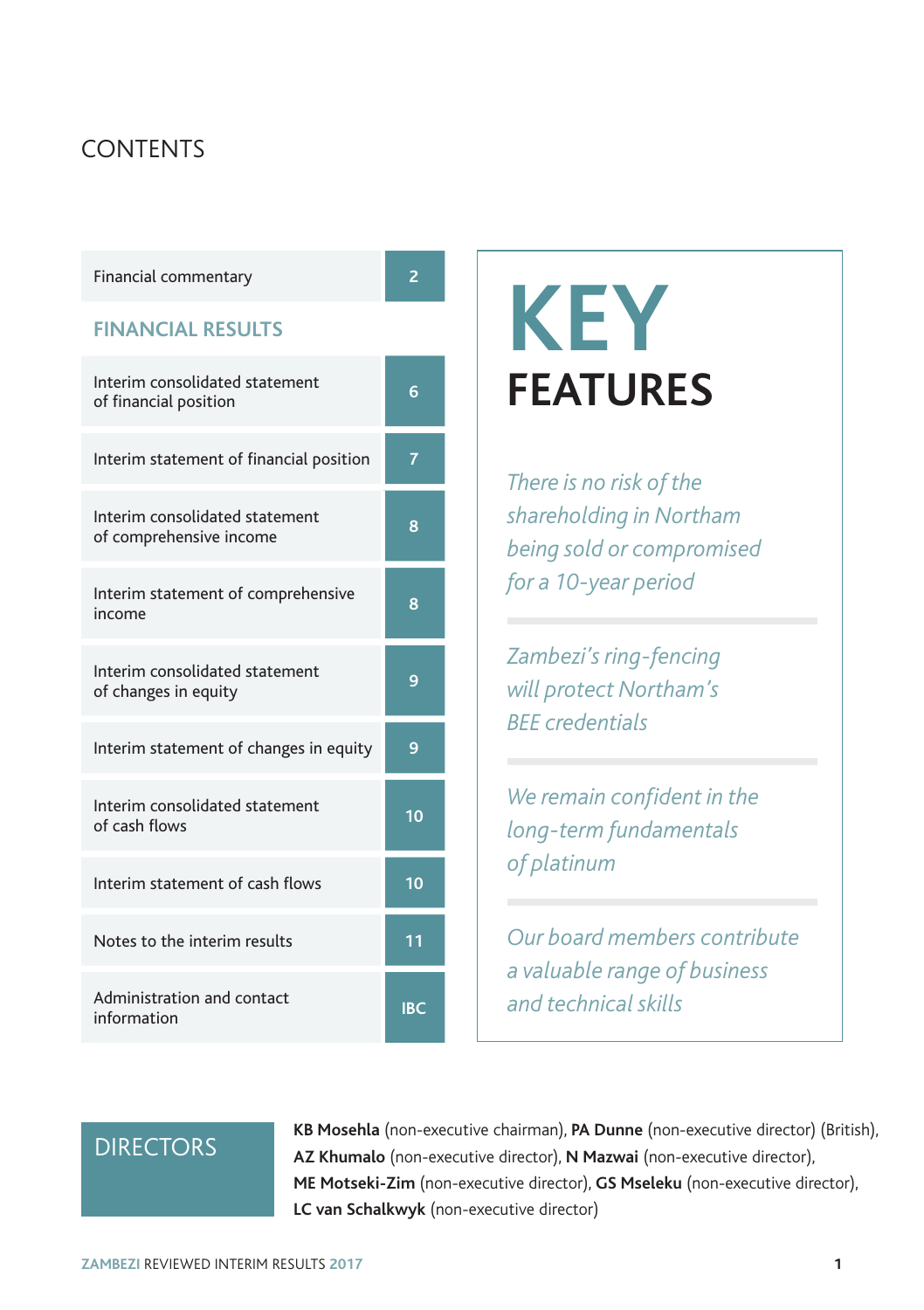## FINANCIAL COMMENTARY

These reviewed interim results have been prepared under the supervision of the chief financial officer of Northam Platinum Limited, Mr AZ Khumalo CA (SA).

The interim results of the group have been reviewed by the group's auditors, Ernst & Young Inc., under the supervision of Mr M Herbst CA (SA), a registered auditor. A copy of their unmodified review report is available for inspection at the company's registered address.

The interim results of the group and company will be published on the company's website www.northam.co.za/zambezi/ on Friday, 23 February 2018.

Zambezi Platinum (RF) Limited (Zambezi) holds 159 905 453 Northam Platinum Limited (Northam) shares, representing a 31.4% shareholding in Northam.

The acquisition of the Northam shares by Zambezi consisted of two parts. Firstly, Northam issued 112 195 122 new ordinary shares on 18 May 2015 to Zambezi, representing 22.0% of the Northam's issued share capital at a subscription price of R41 per share, for a consideration of R4.6 billion. Secondly, Zambezi acquired 47 710 331 existing Northam ordinary shares (representing 9.4% of the issued share capital of Northam) from the Public Investment Corporation (SOC) Limited (PIC), also at an acquisition price of R41 per share, amounting to a consideration of R2.0 billion.

This investment in the Northam shares will be used to settle the preference share liability of Zambezi and the performance of these shares will be evaluated on a fair value basis and therefore designated at fair value through profit or loss in the company accounts. The market price is used to determine the fair value, at each period-end and a mark to market fair value adjustment is accounted for. For the current period, the mark to market fair value adjustment amounted to a profit of R1.9 billion (31 December 2016: loss of R399.8 million and 30 June 2017: loss of R407.8 million).

In terms of the preference share agreement between Zambezi and its preference shareholders, the preference shareholders are entitled to receive dividends equal to the variable rate calculated on a daily basis of 3.5% plus the publicly quoted prime interest rate (prime rate) in South Africa over the 10-year period, which ends in May 2025. The preference shares will be compulsorily redeemable on the day immediately preceding the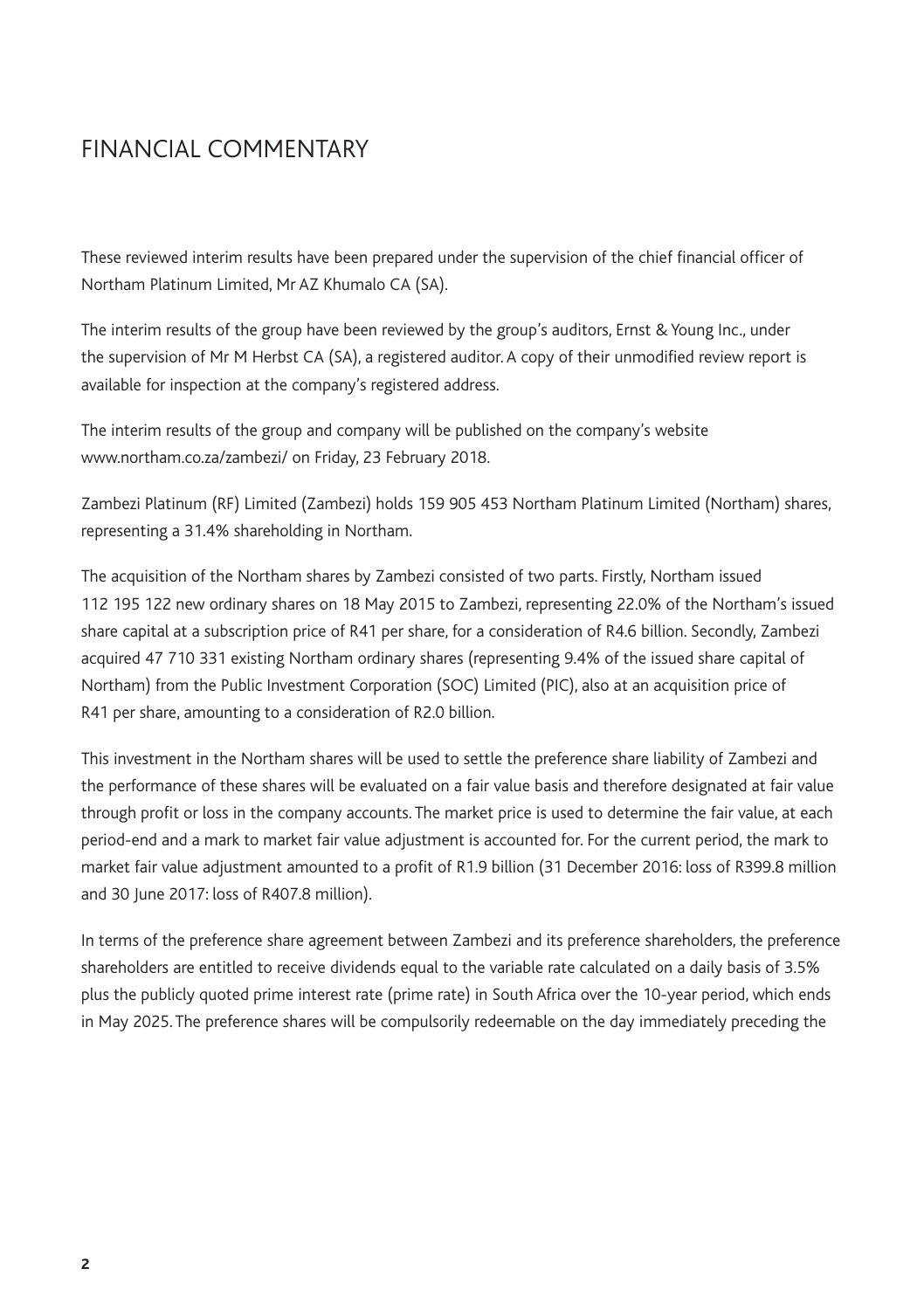10th anniversary of the issue date. The preference shares will only be redeemable before this date upon the occurrence of an early redemption event which is defined in the agreement. The redemption price will be equal to the preference shares' issue price. In terms of the preference share agreement, the cumulative preference shares will accumulate dividends for the 10-year period if not paid by Zambezi.

On the redemption date, Zambezi is required to settle any outstanding dividends accumulated, together with the redemption price. Zambezi does not have any discretion to avoid the payment of dividends or the payment of the redemption price, and is therefore obliged to settle this amount by delivering cash, or a variable number of Northam shares or a combination of the two. The preference shares as well as any accumulated and unpaid dividends meet the definition of a financial liability, and are accounted for as such in the statement of financial position.

The dividends will not be deductible for tax purposes, in the accounts of Zambezi. These dividends will be taxed by way of a withholding tax once paid to the preference shareholders.

Dividends are calculated for the calculation period. A calculation period means each period which commences on the day after a calculation date, being 31 December of each year and which ends on the next calculation date provided that the first calculation period in respect of each preference share shall commence on the issue date, being 18 May 2015, and end on the first calculation date that occurs immediately thereafter; and the last calculation period in respect of each preference share shall end on the actual redemption date of the preference share, or in other specific circumstances as noted in the Memorandum of Incorporation of Zambezi.

The preference share dividend which has not been paid but accumulated for the six months ended 31 December 2017 amounted to R560.9 million (31 December 2016: R500.2 million and 30 June 2017: R1.1 billion) with the prime rate being 10.25% (31 December 2016 and 30 June 2017: 10.5%) during the period under review.

The Zambezi structure has been set up for a 10-year period and any change going forward in the Northam share price and the South African prime rate has a substantial impact on the results of Zambezi. The results published in these interim financial statements should therefore be seen and considered as a snapshot in time.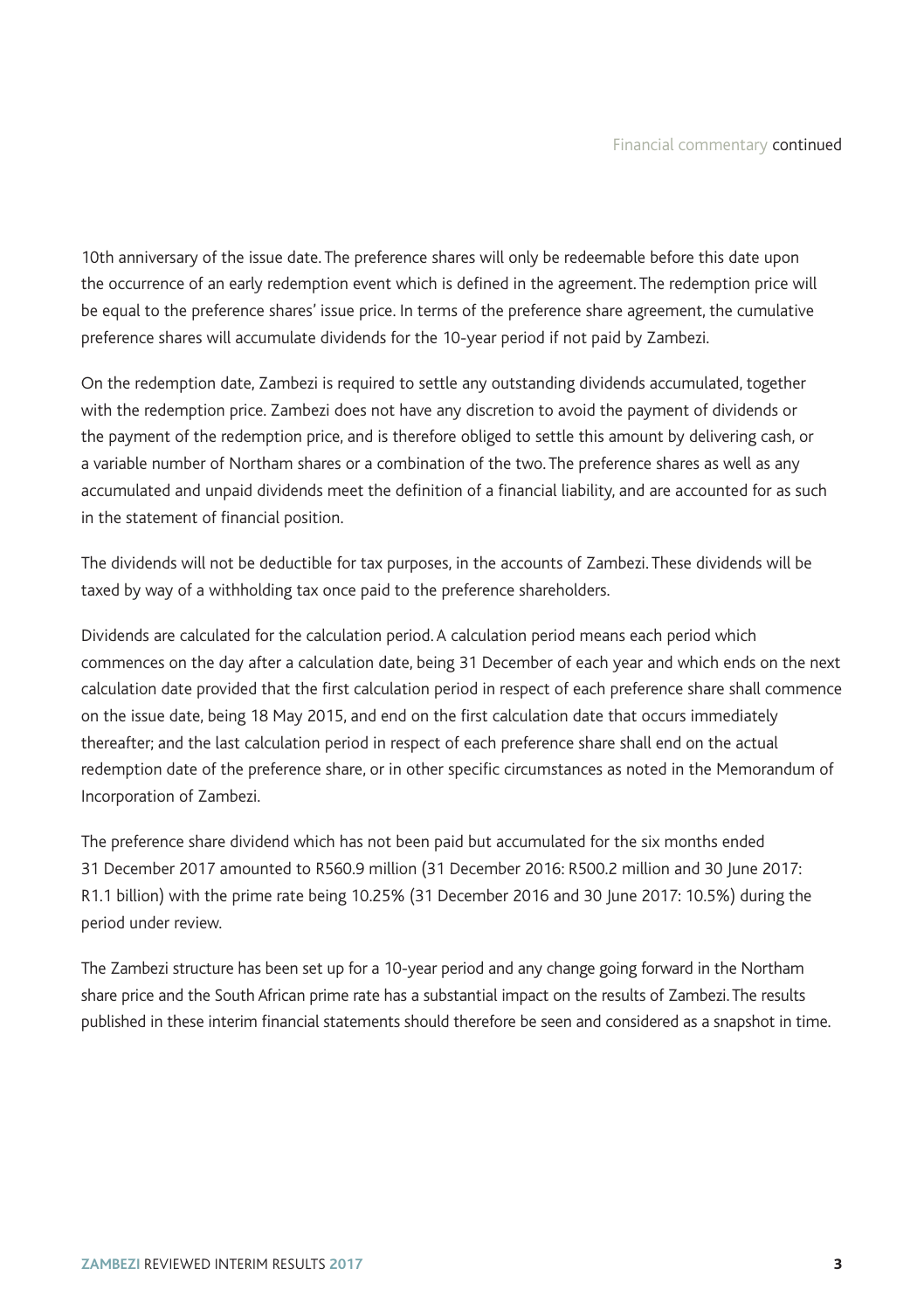# FINANCIAL COMMENTARY

### **CHANGES TO THE BOARD OF DIRECTORS**

Mr KB (Brian) Mosehla, a non-executive director of the board was appointed as chairman on 7 November 2017, following the retirement of Mr PL Zim. Advocate E (Emily) Motseki-Zim was appointed as a non-executive director on 7 November 2017.

Subsequent to the period end, Mr Mosehla resigned as a member and chairman of the audit committee and Mr GS Mseleku, a member of the committee was appointed as chairman on 14 February 2018. To ensure compliance with the Companies Act and the Memorandum of Incorporation of Zambezi, the appointment of a further member of the audit committee will be made in due course.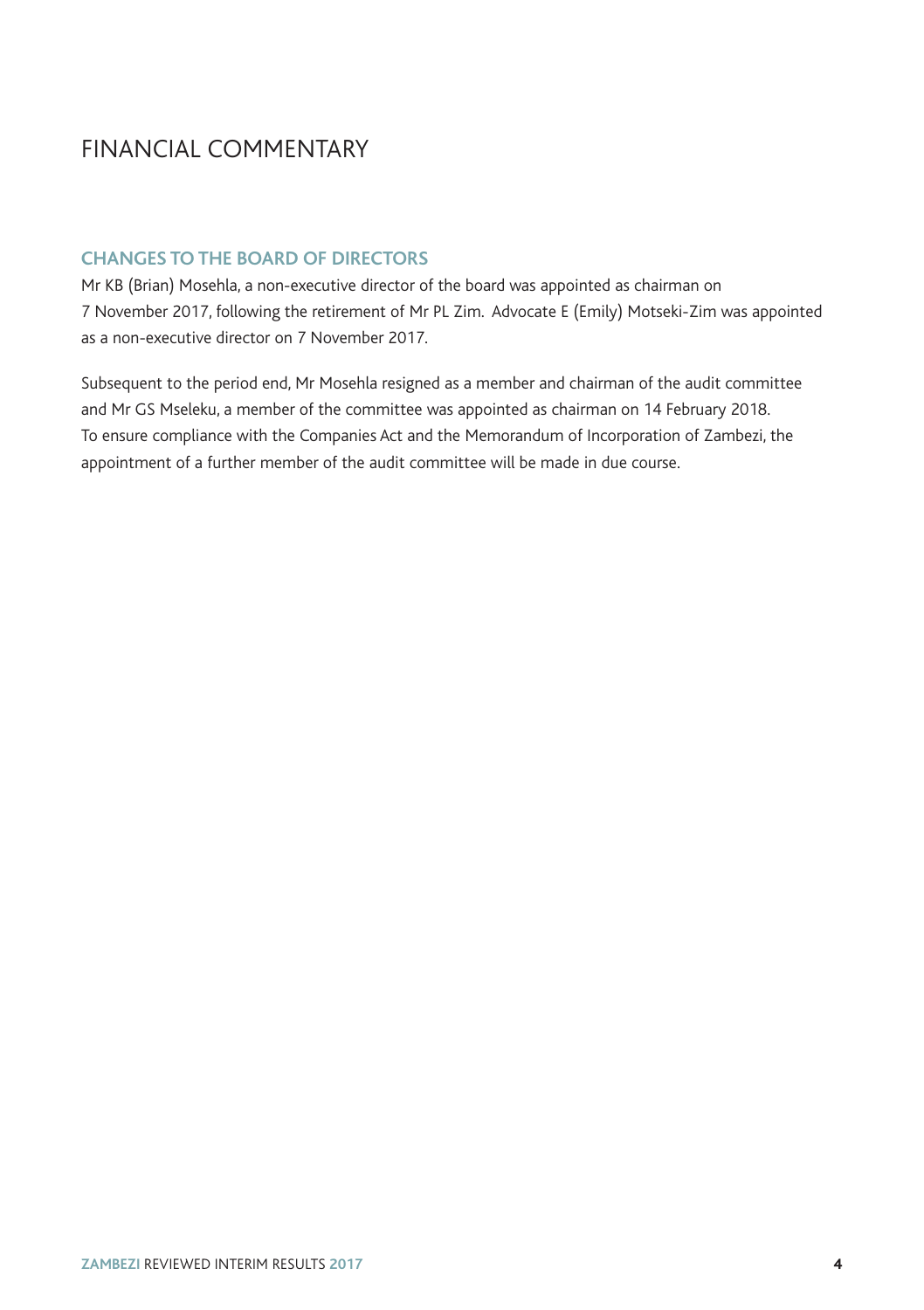### **CORPORATE GOVERNANCE**

The board of directors (the board) is committed to the principles of fairness, accountability, responsibility and transparency as advocated in the fourth King Report on Corporate Governance for South Africa 2016 (King IV), as well as other applicable legislation.

The majority of King IV corporate governance principles are not applicable to Zambezi due to, *inter alia*, the company:

- having restricted trading activities;
- being ring-fenced in terms of the Companies Act;
- being a special purpose vehicle for the Northam black economic empowerment (BEE) transaction;
- being listed on the exchange operated by the JSE Limited (JSE) in terms of the JSE Debt Listings Requirements (which are less onerous than the JSE Listing Requirements for equity issuers); and
- having its day-to-day management and business affairs managed and administered by Northam.

Furthermore, the company has no employees, subsidiary companies, operational mines or independent directors (each director represents a shareholder of the company). The Zambezi results are mainly impacted by the results of its associate, Northam Platinum Limited. The board is however satisfied that, where relevant, there is adequate compliance with King IV.

On behalf of the board.

**KB Mosehla GS Mseleku PA Dunne** Chairman Chairman audit committee Director

22 February 2018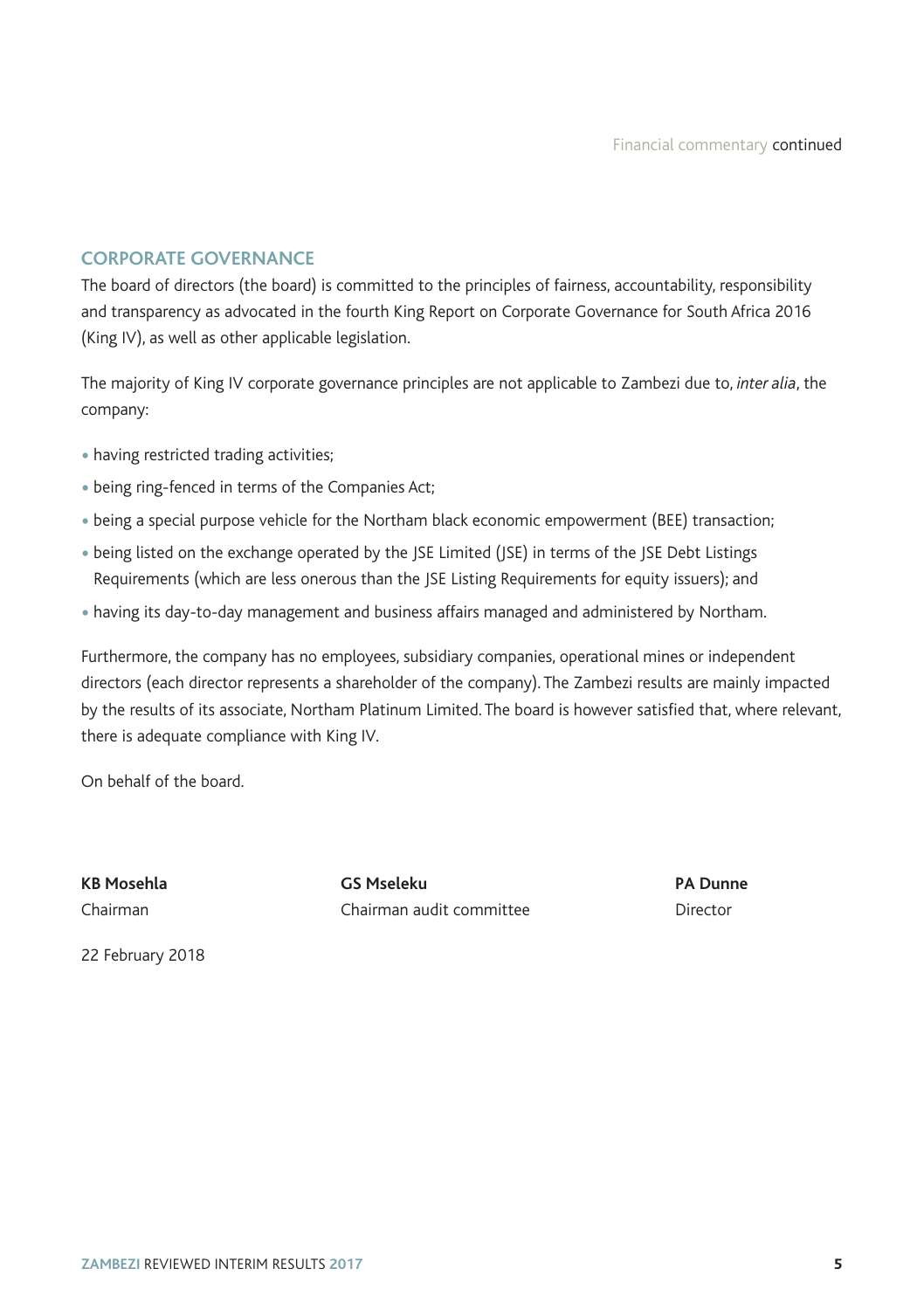# INTERIM CONSOLIDATED STATEMENT OF FINANCIAL POSITION

AT 31 DECEMBER 2017

|                                                       |                |             | Group         |               |
|-------------------------------------------------------|----------------|-------------|---------------|---------------|
|                                                       |                | Reviewed    | Reviewed      | Audited       |
|                                                       |                | 31 Dec 2017 | 31 Dec 2016   | 30 June 2017  |
|                                                       | Note           | <b>ROOO</b> | <b>ROOO</b>   | <b>ROOO</b>   |
| <b>ASSETS</b>                                         |                |             |               |               |
| Non-current assets                                    |                | 6735056     | 6 640 315     | 6679620       |
| Investment in associate                               | $\overline{c}$ | 6735056     | 6 640 315     | 6679620       |
|                                                       |                |             |               |               |
| Current assets                                        |                | 462         | 428           | 445           |
| Trade and other receivables                           | 3              | 25          |               | 7             |
| Cash and cash equivalents                             | 4              | 437         | 428           | 438           |
|                                                       |                |             |               |               |
| <b>Total assets</b>                                   |                | 6735518     | 6 640 743     | 6 680 065     |
|                                                       |                |             |               |               |
| <b>EOUITY</b>                                         |                |             |               |               |
| Total equity                                          |                | (2502017)   | (1454008)     | (1984161)     |
| Stated capital                                        | 5              |             |               |               |
| <b>Accumulated loss</b>                               |                | (2501936)   | (1454008)     | (1984161)     |
| Share of other comprehensive income<br>from associate |                |             |               |               |
|                                                       |                | (81)        |               |               |
| Non-current liabilities                               |                | 9 237 524   | 8 0 9 4 7 5 0 | 8 6 6 4 2 2 0 |
| Deferred tax liability                                | 6              | 40 080      | 18859         | 27 663        |
| Preference share liability                            | 7              | 9 197 444   | 8 0 7 5 8 9 1 | 8 6 3 6 5 5 7 |
|                                                       |                |             |               |               |
| Current liabilities                                   |                | 11          | 1             | 6             |
| South African Revenue Services                        |                | 11          | 1             | 6             |
|                                                       |                |             |               |               |
| <b>Total equity and liabilities</b>                   |                | 6735518     | 6 640 743     | 6680065       |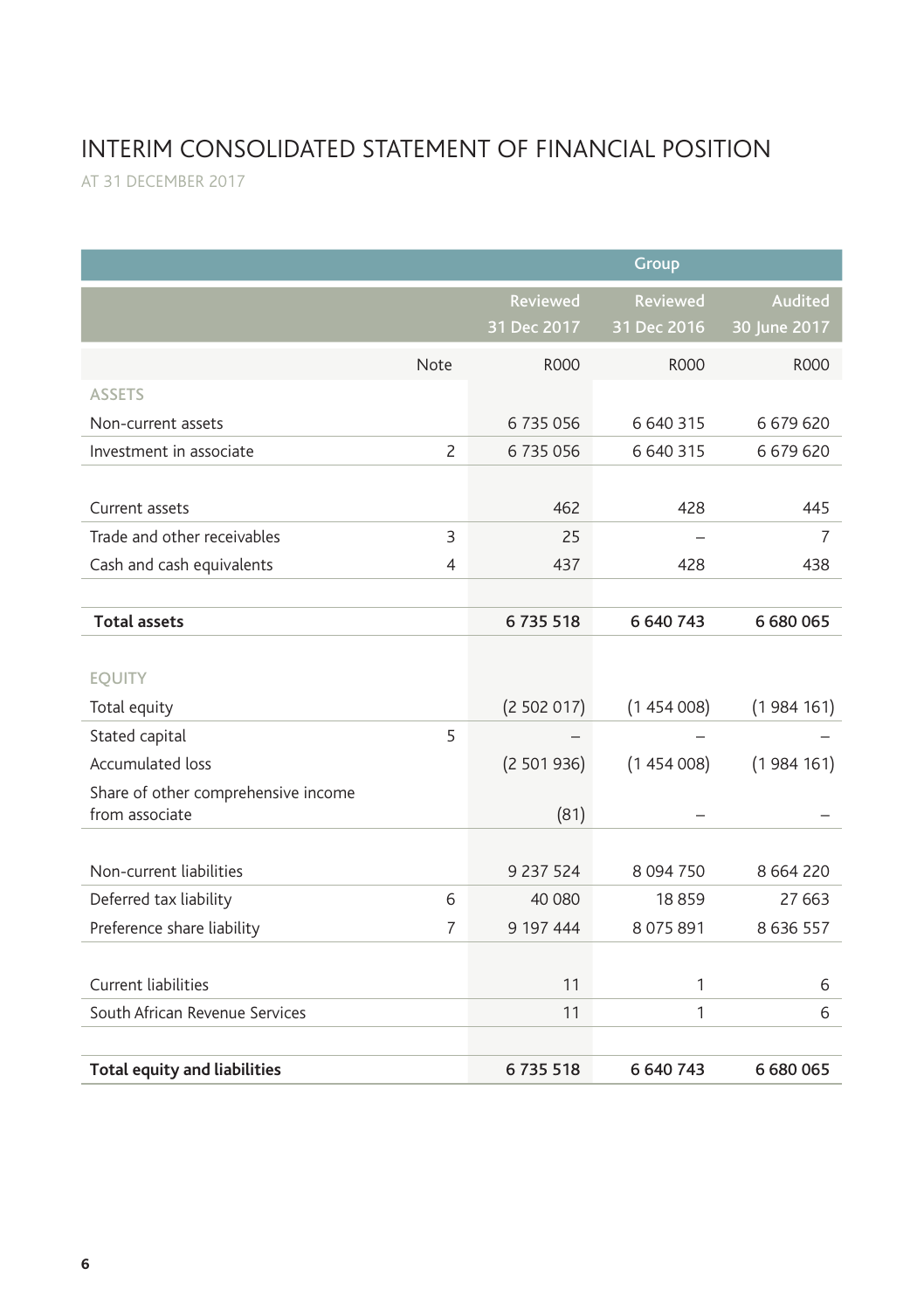# INTERIM STATEMENT OF FINANCIAL POSITION

AT 31 DECEMBER 2017

|                                     |                |               | Company       |               |
|-------------------------------------|----------------|---------------|---------------|---------------|
|                                     |                | Reviewed      | Reviewed      | Audited       |
|                                     |                | 31 Dec 2017   | 31 Dec 2016   | 30 June 2017  |
|                                     | Note           | <b>ROOO</b>   | <b>ROOO</b>   | <b>ROOO</b>   |
| <b>ASSETS</b>                       |                |               |               |               |
| Non-current assets                  |                | 8 3 5 8 2 5 8 | 6 476 171     | 6 4 68 176    |
| Investment in associate             | $\overline{c}$ | 8 3 5 8 2 5 8 | 6 476 171     | 6 4 68 176    |
|                                     |                |               |               |               |
| Current assets                      |                | 462           | 428           | 445           |
| Trade and other receivables         | 3              | 25            |               | 7             |
| Cash and cash equivalents           | 4              | 437           | 428           | 438           |
|                                     |                |               |               |               |
| <b>Total assets</b>                 |                | 8 3 5 8 7 2 0 | 6476599       | 6 468 621     |
|                                     |                |               |               |               |
| <b>EOUITY</b>                       |                |               |               |               |
| Total equity                        |                | (1242413)     | (1599293)     | (2 167 942)   |
| Stated capital                      | 5              |               |               |               |
| <b>Accumulated loss</b>             |                | (1242413)     | (1599293)     | (2 167 942)   |
|                                     |                |               |               |               |
| Non-current liabilities             |                | 9 601 122     | 8 0 7 5 8 9 1 | 8 6 3 6 5 5 7 |
| Deferred tax liability              | 6              | 403 678       |               |               |
| Preference share liability          | 7              | 9 197 444     | 8 0 7 5 8 9 1 | 8 6 3 6 5 5 7 |
|                                     |                |               |               |               |
| Current liabilities                 |                | 11            | $\mathbf{1}$  | 6             |
| South African Revenue Services      |                | 11            | 1             | 6             |
|                                     |                |               |               |               |
| <b>Total equity and liabilities</b> |                | 8 3 5 8 7 2 0 | 6 476 599     | 6 4 6 8 6 2 1 |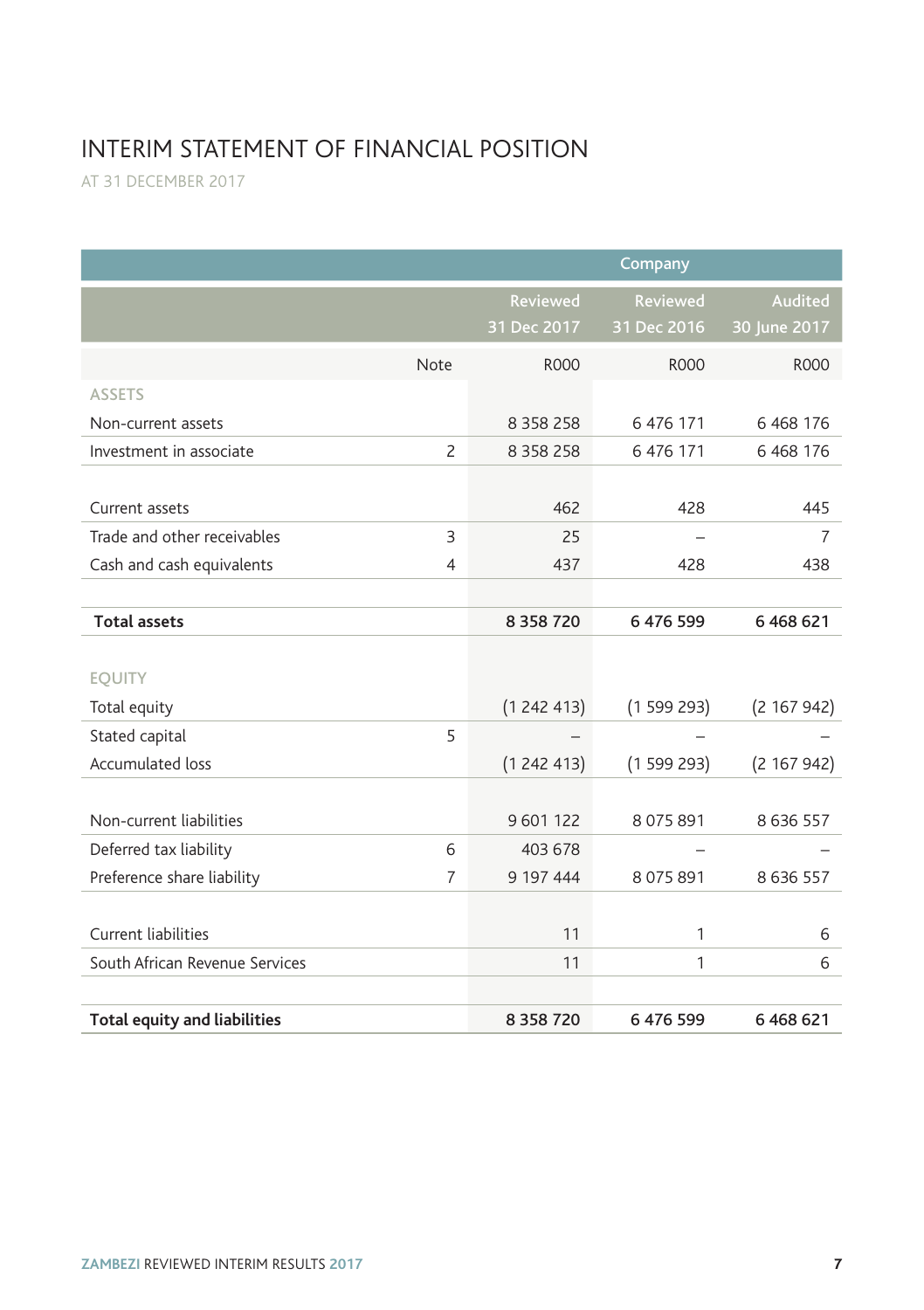## INTERIM CONSOLIDATED STATEMENT OF COMPREHENSIVE INCOME

FOR THE PERIOD ENDED 31 DECEMBER 2017

|                                                                                                                                                                      |      |                         | Group                          |                                |
|----------------------------------------------------------------------------------------------------------------------------------------------------------------------|------|-------------------------|--------------------------------|--------------------------------|
|                                                                                                                                                                      |      | Reviewed<br>31 Dec 2017 | <b>Reviewed</b><br>31 Dec 2016 | <b>Audited</b><br>30 June 2017 |
|                                                                                                                                                                      | Note | <b>ROOO</b>             | <b>ROOO</b>                    | <b>ROOO</b>                    |
| Investment revenue                                                                                                                                                   | 8    | 18                      | $\overline{4}$                 | 22                             |
| Bank charges                                                                                                                                                         |      | (1)                     |                                | (1)                            |
| Share of earnings from associate                                                                                                                                     | 2    | 55 517                  | 80 630                         | 119 935                        |
| Preference share dividends                                                                                                                                           | 9    | (560 887)               | (500 194)                      | (1060860)                      |
| Loss before tax                                                                                                                                                      |      | (505 353)               | (419560)                       | (940904)                       |
| Taxation                                                                                                                                                             | 10   | (12 422)                | (18062)                        | (26 871)                       |
| Loss for the period/year                                                                                                                                             |      | (517 775)               | (437622)                       | (967 775)                      |
| Other comprehensive income<br>Other comprehensive income to be reclassified<br>to profit or loss in subsequent period<br>Share of associate's exchange difference on |      |                         |                                |                                |
| translation of foreign operations                                                                                                                                    | 2    | (81)                    |                                |                                |
| Total comprehensive income for the period/year                                                                                                                       |      | (517 856)               | (437622)                       | (967 775)                      |

# INTERIM STATEMENT OF COMPREHENSIVE INCOME

FOR THE PERIOD ENDED 31 DECEMBER 2017

|                                                                     |             |                  | Company          |                  |
|---------------------------------------------------------------------|-------------|------------------|------------------|------------------|
|                                                                     |             | Reviewed         | Reviewed         | Audited          |
|                                                                     |             | 31 Dec 2017      | 31 Dec 2016      | 30 June 2017     |
|                                                                     | <b>Note</b> | R <sub>000</sub> | R <sub>000</sub> | R <sub>000</sub> |
| Investment revenue                                                  | 8           | 18               | $\overline{4}$   | 22               |
| Bank charges                                                        |             | (1)              |                  | (1)              |
| Mark to market adjustment                                           | 2           | 1890082          | (399 764)        | (407759)         |
| Preference share dividends                                          | 9           | (560 887)        | (500194)         | (1060860)        |
| Profit/(loss) before tax                                            |             | 1 329 212        | (899954)         | (1468598)        |
| Taxation                                                            | 10          | (403683)         | 71637            | 71 632           |
| Profit/(loss) and total comprehensive<br>income for the period/year |             | 925 529          | (828317)         | (1 396 966)      |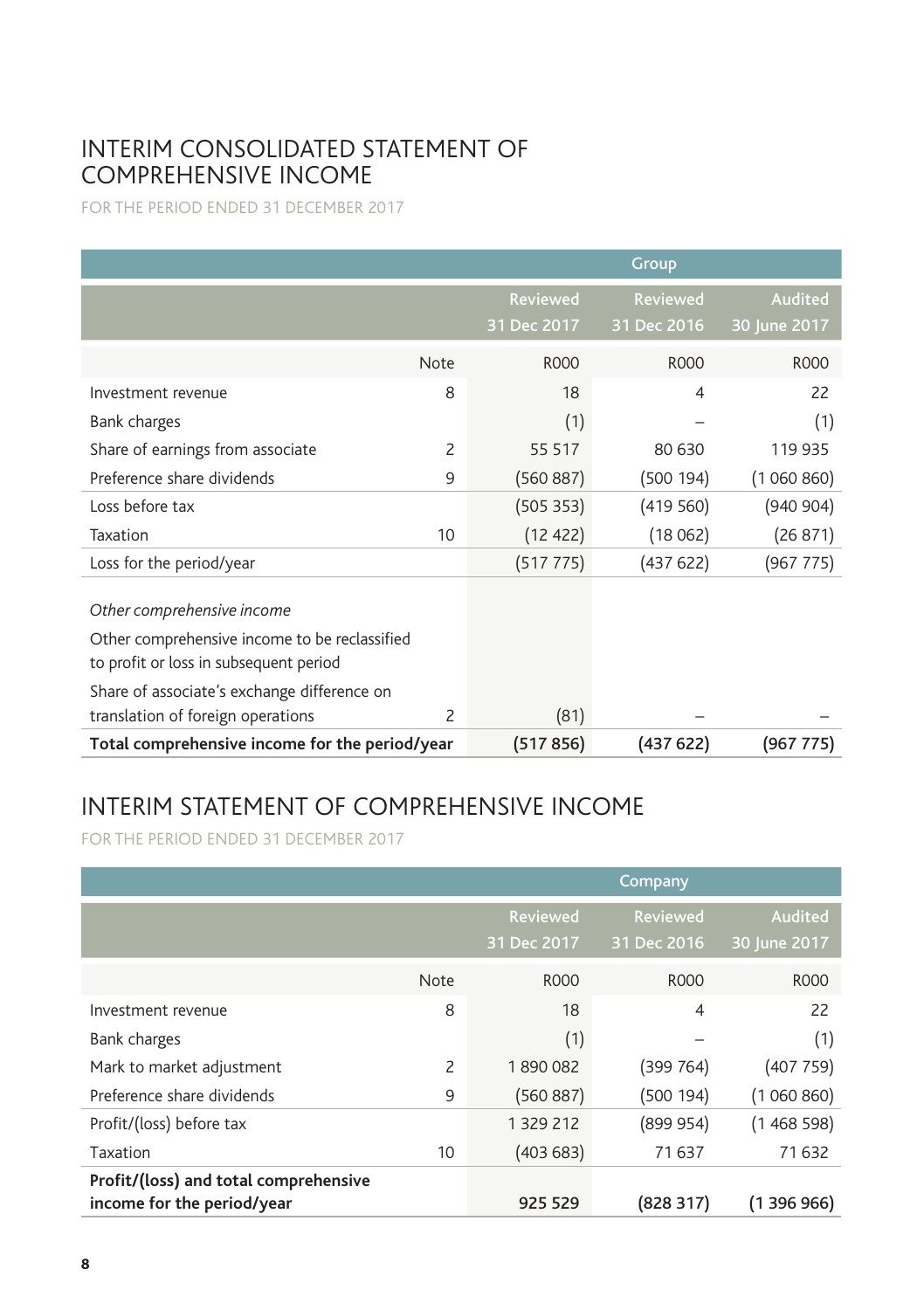## INTERIM CONSOLIDATED STATEMENT OF CHANGES IN EQUITY

FOR THE PERIOD ENDED 31 DECEMBER 2017

|                                                       |                          | Group               |                                                             |           |
|-------------------------------------------------------|--------------------------|---------------------|-------------------------------------------------------------|-----------|
|                                                       | <b>Stated</b><br>capital | Accumulated<br>loss | Share of other<br>comprehensive<br>income from<br>associate | Total     |
|                                                       | <b>ROOO</b>              | <b>ROOO</b>         | <b>ROOO</b>                                                 | R000      |
| Balance as at 1 July 2016                             | *                        | (1016386)           |                                                             | (1016386) |
| Loss and total comprehensive income<br>for the period |                          | (437622)            |                                                             | (437622)  |
| Balance as at 31 December 2016                        | *                        | (1454008)           |                                                             | (1454008) |
| Loss and total comprehensive income<br>for the period |                          | (530153)            |                                                             | (530153)  |
| Balance as at 30 June 2017                            | *                        | (1984161)           |                                                             | (1984161) |
| Total comprehensive income for the period             |                          | (517 775)           | (81)                                                        | (517856)  |
| Loss for the period                                   |                          | (517 775)           |                                                             | (517 775) |
| Other comprehensive income for the period             |                          |                     | (81)                                                        | (81)      |
| Balance as at 31 December 2017                        | *                        | (2 501 936)         | (81)                                                        | (2502017) |

*\* The stated capital amounts to R101, therefore less than R1 000*

# INTERIM STATEMENT OF CHANGES IN EQUITY

FOR THE PERIOD ENDED 31 DECEMBER 2017

|                                                      |               | <b>Company</b>   |             |
|------------------------------------------------------|---------------|------------------|-------------|
|                                                      | <b>Stated</b> | Accumulated      |             |
|                                                      | capital       | loss             | Total       |
|                                                      | R000          | R <sub>000</sub> | R000        |
| Balance as at 1 July 2016                            | *             | (770976)         | (770976)    |
| Loss and total comprehensive income for the period   |               | (828317)         | (828317)    |
| Balance as at 31 December 2016                       | *             | (1599293)        | (1599293)   |
| Loss and total comprehensive income for the period   |               | (568649)         | (568649)    |
| Balance as at 30 June 2017                           | *             | (2 167 942)      | (2167942)   |
| Profit and total comprehensive income for the period |               | 925 529          | 925 529     |
| Balance as at 31 December 2017                       | $\ast$        | (1242413)        | (1 242 413) |

*\* The stated capital amounts to R101, therefore less than R1 000*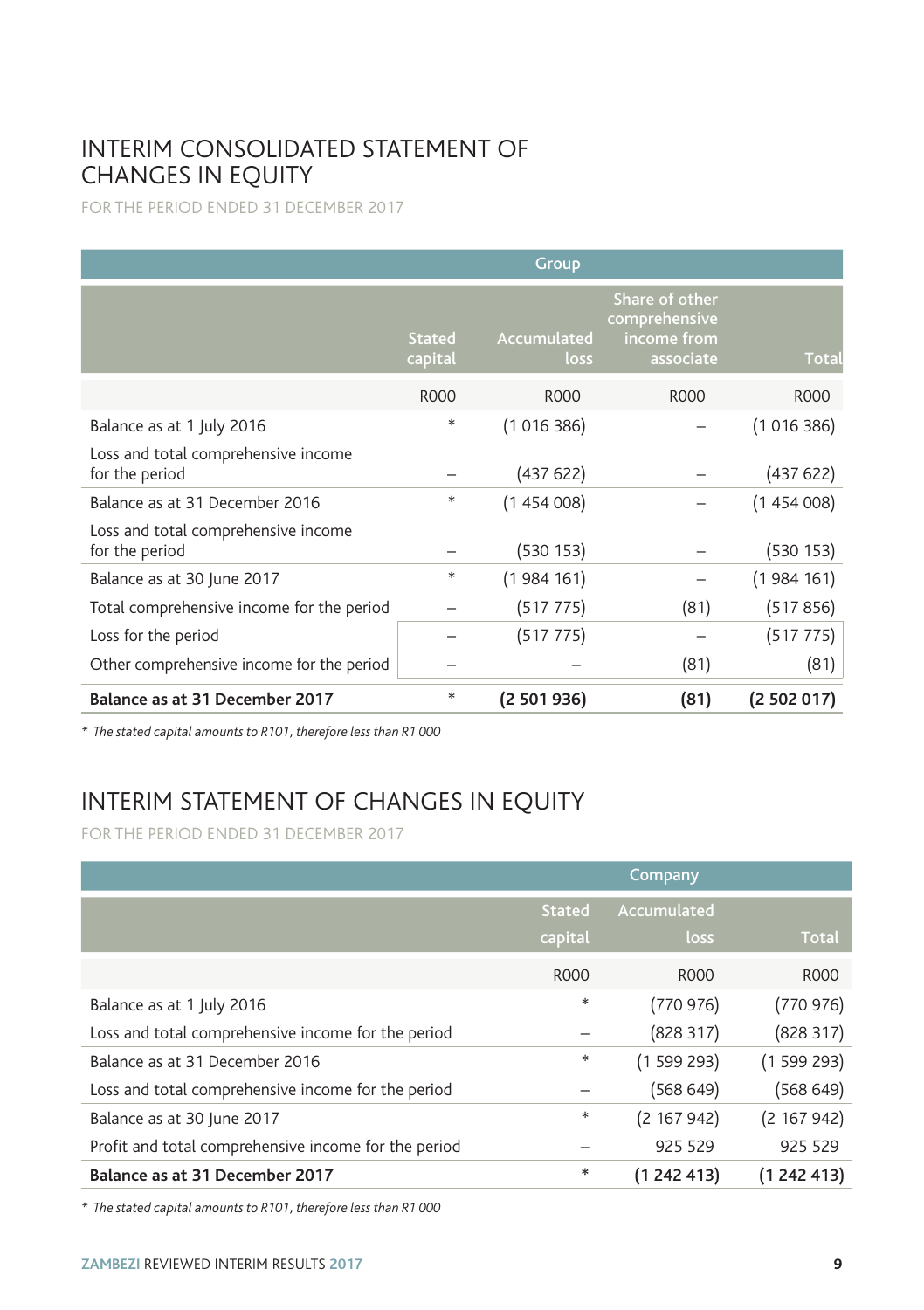## INTERIM CONSOLIDATED STATEMENT OF CASH FLOWS

FOR THE PERIOD ENDED 31 DECEMBER 2017

|                                                            |             |                                | Group                          |                                |
|------------------------------------------------------------|-------------|--------------------------------|--------------------------------|--------------------------------|
|                                                            |             | <b>Reviewed</b><br>31 Dec 2017 | <b>Reviewed</b><br>31 Dec 2016 | <b>Audited</b><br>30 June 2017 |
|                                                            | <b>Note</b> | <b>ROOO</b>                    | R000                           | R000                           |
| Cash flows from operating activities                       |             | (1)                            | 4                              | 14                             |
| Cash generated from operations                             | 11          | 17                             | 4                              | 21                             |
| Change in working capital                                  | 12          | (18)                           |                                | (7)                            |
| Taxation paid                                              | 13          |                                |                                |                                |
|                                                            |             |                                |                                |                                |
| Movement in cash and cash equivalents                      |             | (1)                            | $\overline{4}$                 | 14                             |
| Cash and cash equivalents at beginning of<br>period/year   |             | 438                            | 424                            | 424                            |
| Cash and cash equivalents at the end<br>of the period/year | 4           | 437                            | 428                            | 438                            |

# INTERIM STATEMENT OF CASH FLOWS

FOR THE PERIOD ENDED 31 DECEMBER 2017

|                                                            |             | Company                 |                         |                         |  |
|------------------------------------------------------------|-------------|-------------------------|-------------------------|-------------------------|--|
|                                                            |             | Reviewed<br>31 Dec 2017 | Reviewed<br>31 Dec 2016 | Audited<br>30 June 2017 |  |
|                                                            | <b>Note</b> | <b>ROOO</b>             | <b>ROOO</b>             | R000                    |  |
| Cash flows from operating activities                       |             | (1)                     | 4                       | 14                      |  |
| Cash generated from operations                             | 11          | 17                      | 4                       | 21                      |  |
| Change in working capital                                  | 12          | (18)                    |                         | (7)                     |  |
| Taxation paid                                              | 13          |                         |                         |                         |  |
|                                                            |             |                         |                         |                         |  |
| Movement in cash and cash equivalents                      |             | (1)                     | 4                       | 14                      |  |
| Cash and cash equivalents at beginning of<br>period/year   |             | 438                     | 424                     | 424                     |  |
| Cash and cash equivalents at the end of<br>the period/year | 4           | 437                     | 428                     | 438                     |  |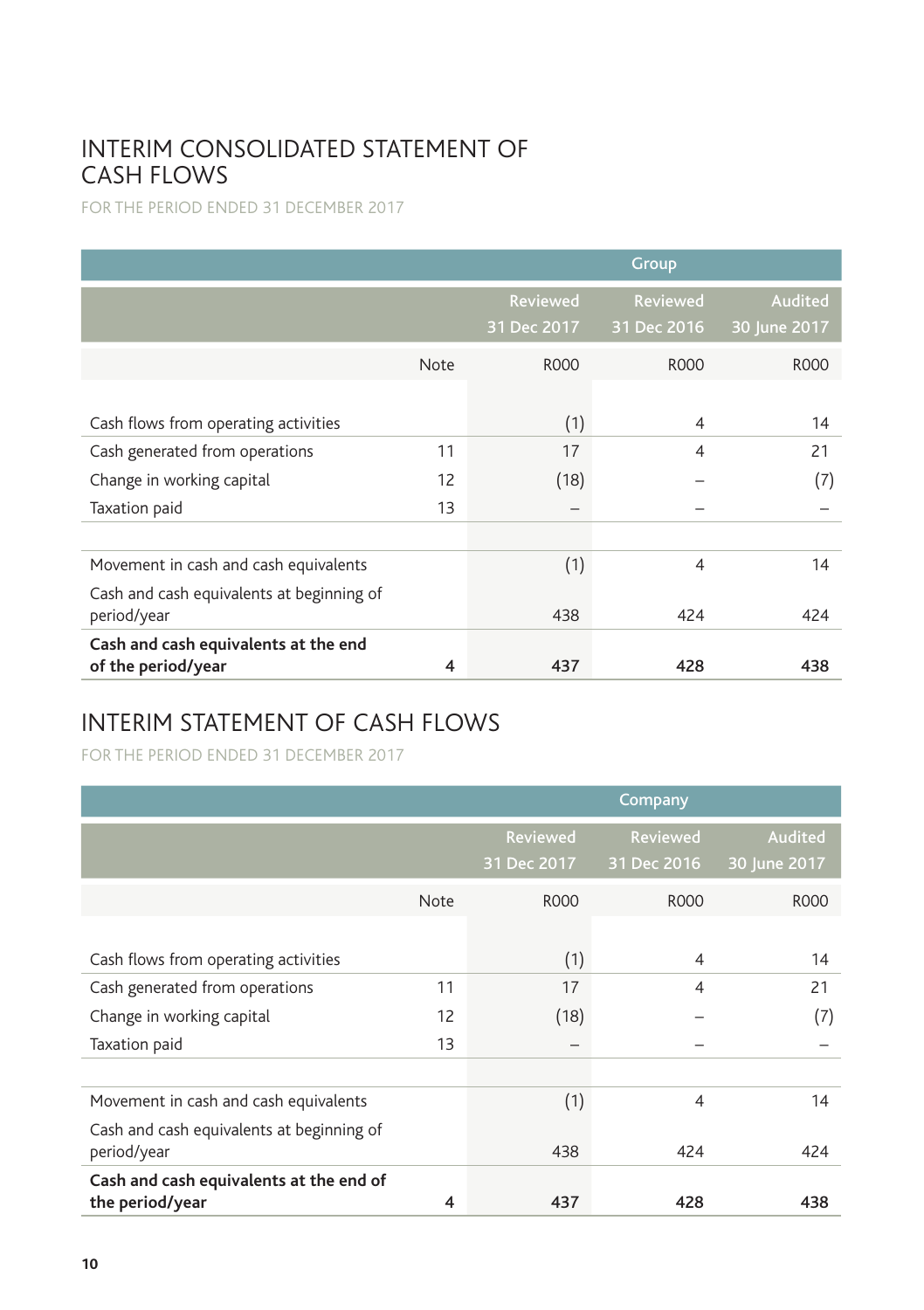# NOTES TO THE INTERIM RESULTS

FOR THE PERIOD ENDED 31 DECEMBER 2017

### **1. ACCOUNTING POLICIES: BASIS OF PREPARATION**

The interim consolidated financial statements have been prepared on the historical cost basis, except for certain financial instruments that are stated at fair value. The interim consolidated financial statements incorporate the accounting policies which are in terms of the International Financial Reporting Standards (IFRS) and have been applied on a basis consistent with the previous year, with the exception of the policies adopted during the period as more fully set out below.

The interim consolidated financial statements have been prepared in accordance with the framework concepts and the measurement and recognition requirements of IFRS, its interpretations issued by the IFRS Interpretations Committee, the SAICA Financial Reporting Guides as issued by the Accounting Practices Committee and Financial Pronouncements as issued by Financial Reporting Standards Council, presentation and disclosure as required by IAS 34 Interim Financial Reporting, the JSE Debt Listing Requirements and the requirements of the Companies Act No. 71 of 2008 of South Africa, with the exception of the adoption of the following amendments, standards or interpretations with effect from 1 July 2017:

- •IAS 7 Disclosure Initiative Amendments to IAS 7
- •IAS 12 Recognition of Deferred Tax Assets for Unrealised Losses Amendments to IAS 12
- AIP IFRS 12 Disclosure of Interests in Other Entities Clarification of the scope of the disclosure requirements in IFRS 12

The adoption of these amendments resulted in changes only in the way in which the interim consolidated financial statements are presented, as well as additional disclosures in the interim consolidated financial statements. They did not impact any amounts recognised in the interim consolidated statement of comprehensive income or interim consolidated statement of financial position.

### New and revised IFRSs not adopted

The following new standards and amendments to standards are not effective and have not been early adopted, but will be adopted once these new standards become effective:

#### IFRS 9 Financial Instruments

IFRS 9 Financial Instruments is the International Accounting Standards Board (IASB)'s replacement of IAS 39 Financial Instruments: Recognition and Measurement. The standard includes requirements for recognition and measurement, impairment, derecognition and general hedge accounting. The new standard contains substantial changes from the current financial instruments standard (IAS 39) with regards to the classification, measurement, impairment and hedge accounting requirements which will impact many entities across various industries. These changes include: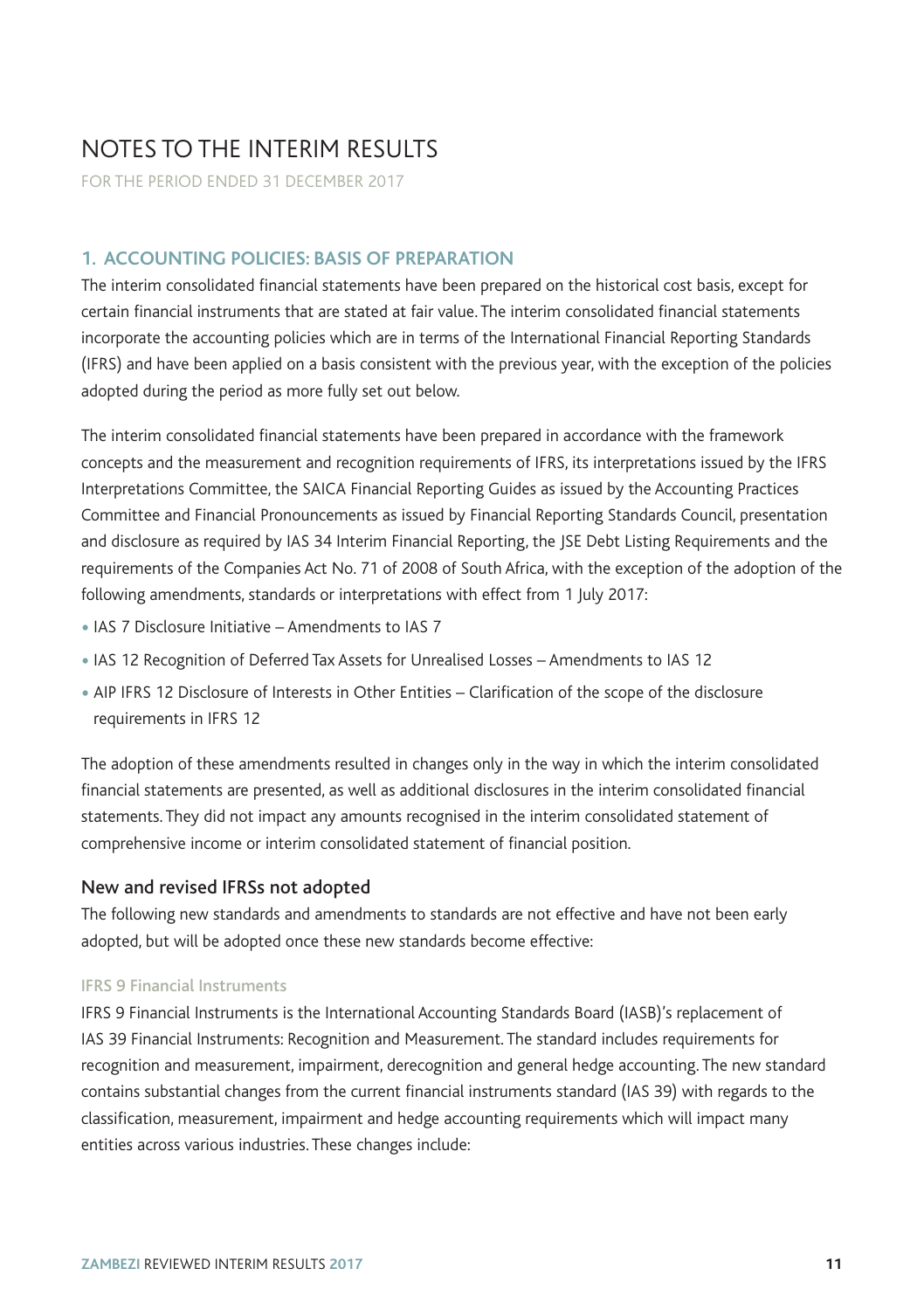FOR THE PERIOD ENDED 31 DECEMBER 2017

### **1. ACCOUNTING POLICIES: BASIS OF PREPARATION** continued

Classification and measurement: The new classification requirements are based on both the entity's business model for managing the financial assets and the contractual cash flow characteristics of a financial asset. The more principles-based approach of IFRS 9 requires the careful use of judgment in its application.

Impairment: The IASB has sought to address a key concern that arose as a result of the financial crisis that the incurred loss model in IAS 39 contributed to the delayed recognition of credit losses. As such, it has introduced a forward-looking expected credit loss model.

Hedge accounting: The aim of the new hedge accounting model is to provide useful information about risk management activities that an entity undertakes using financial instruments, with the effect that financial reporting will reflect more accurately how an entity manages its risk and the extent to which hedging mitigates those risks.

IFRS 9 establishes a new model for recognition and measurement of impairments in loans and receivables that are measured at amortised cost or fair value through other comprehensive income (FVOCI), the so-called expected credit loss model. This is the only impairment model that applies in IFRS 9 because all other assets are classified and measured at fair value through profit or loss (FVPL) or, in the case of qualifying equity investments, FVOCI with no recycling to profit and loss.

Expected credit losses are calculated by: (a) identifying scenarios in which a loan or receivable defaults; (b) estimating the cash shortfall that would be incurred in each scenario if a default were to happen; (c) multiplying that loss by the probability of the default happening; and (d) summing the results of all such possible default events. Because every loan and receivable has at least some probability of defaulting in the future, every loan or receivable has an expected credit loss associated with it from the moment of its origination or acquisition.

IFRS 9 does not require an entity to restate prior periods. Restatement is permitted, if and only if, it is possible without the use of hindsight and the restated financial statements reflect all of the requirements of IFRS 9. If the entity does not restate prior periods, any difference between previous carrying amounts and those determined under IFRS 9 at the date of initial application should be included in the current year opening retained earnings (or other equivalent component of equity).

The standard is effective for period ends beginning on or after 1 January 2018.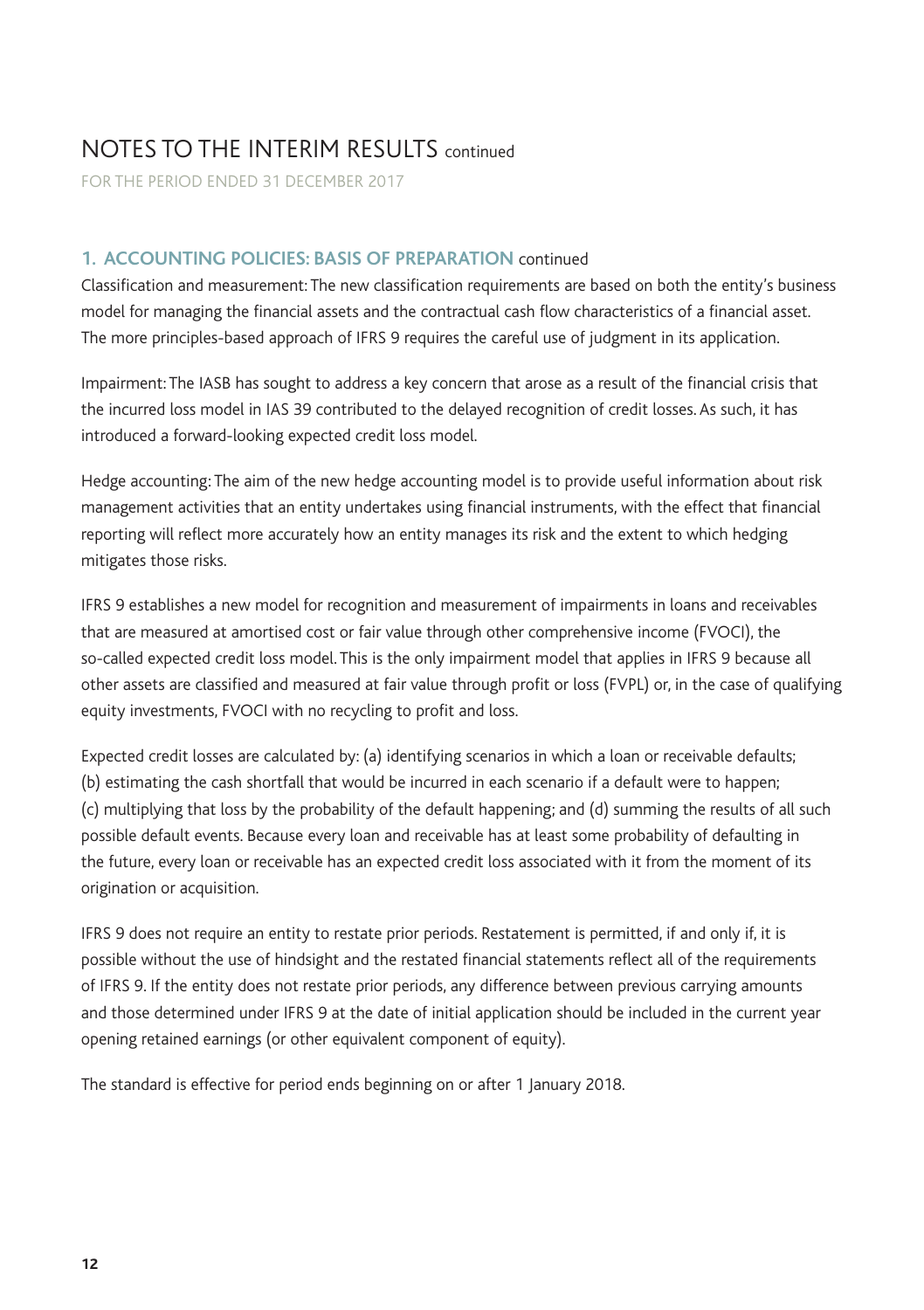### IFRS 15 Revenue from Contracts with Customers

The new standard deals with revenue transactions. An entity would be required to disclose information about its contracts with customers, disaggregating information about recognised revenue and information about its performance obligations at the end of the reporting period.

IFRS 15 is more prescriptive than the current IFRS requirements for revenue recognition and provides more application guidance. The disclosure requirements are also more extensive. The standard will affect entities across all industries. Adoption will be a significant undertaking for most entities with potential changes to their current accounting systems and processes.

The standard has no impact on the entity because Zambezi Platinum (RF) Limited is not trading with customers.

The standard is effective for period ends beginning on or after 1 January 2018.

#### IFRS 16 Leases

The new standard provides a comprehensive model to identify lease-arrangements and the treatment thereof in the financial statements of both lessees and lessors.

Zambezi Platinum (RF) Limited has no operating leases which will have to be brought onto the statement of financial position in terms of the new standard and no additional disclosure will be required.

The standard is effective for periods beginning on or after 1 January 2019.

### IFRIC 23 Uncertainty over Income Tax Treatment

This new interpretation standard sets out how to determine the accounting tax position when there is uncertainty over income tax treatments. The impact of the interpretation will be applied to uncertain tax positions in future. The interpretation is effective for periods beginning on or after 1 January 2019.

The standard currently has no impact on the entity because Zambezi Platinum (RF) Limited does not have any uncertain tax positions.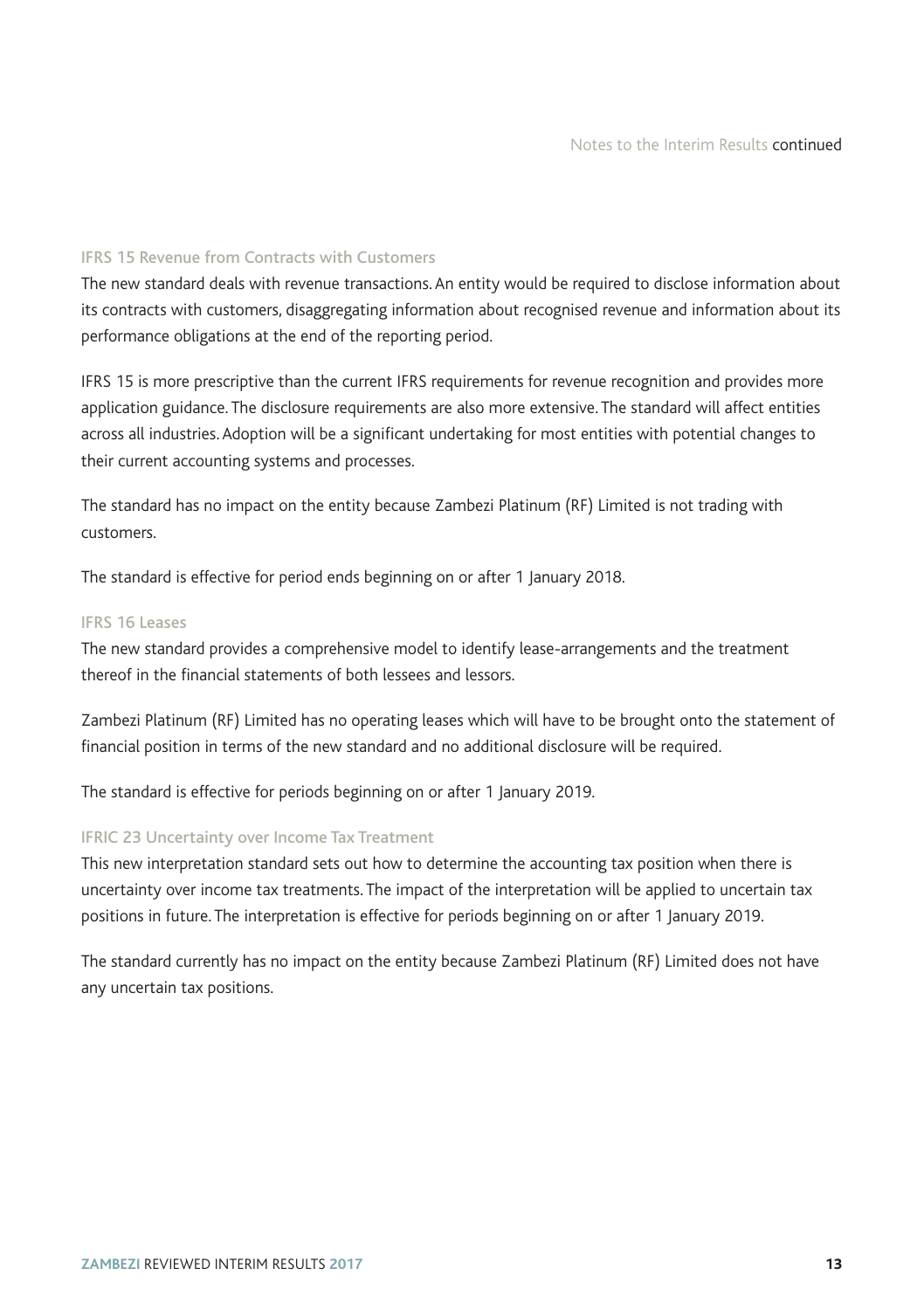FOR THE PERIOD ENDED 31 DECEMBER 2017

### **2. INVESTMENT IN ASSOCIATE**

|                                                    |                         | Group                   |                         |
|----------------------------------------------------|-------------------------|-------------------------|-------------------------|
|                                                    | Reviewed<br>31 Dec 2017 | Reviewed<br>31 Dec 2016 | Audited<br>30 June 2017 |
|                                                    | R000                    | R <sub>000</sub>        | <b>ROOO</b>             |
|                                                    |                         |                         |                         |
| Opening balance                                    | 6 6 7 9 6 20            | 6 559 685               | 6 559 685               |
| Share of earnings from associate                   | 55 517                  | 80 630                  | 119 935                 |
| Share of other comprehensive income from associate | (81)                    |                         |                         |
|                                                    | 6 735 056               | 6 640 315               | 6 679 620               |

|                                      |                         | <b>Company</b>          |                         |
|--------------------------------------|-------------------------|-------------------------|-------------------------|
|                                      | Reviewed<br>31 Dec 2017 | Reviewed<br>31 Dec 2016 | Audited<br>30 June 2017 |
|                                      | <b>ROOO</b>             | R000                    | R000                    |
|                                      |                         |                         |                         |
| Opening balance                      | 6 4 68 176              | 6875935                 | 6875935                 |
| Mark to market fair value adjustment | 1890082                 | (399 764)               | (407759)                |
|                                      | 8 3 5 8 2 5 8           | 6 476 171               | 6 4 68 176              |

The investment in associate represents Zambezi Platinum (RF) Limited's 31.4% investment in Northam Platinum Limited, a company listed on the exchange operated by the JSE Limited (JSE). The initial fair value of the investment was determined with reference to the share price as at acquisition date, being 18 May 2015 and the share price at year end/period end. The sale or trade of the Northam Platinum Limited shares is restricted for the lock-in period of 10 years, as a lock-in fee was paid to the company and distributed to Zambezi's shareholders. Zambezi Platinum (RF) Limited is therefore not allowed to trade their Northam Platinum Limited shares during the 10 year lock-in period.

The share of profits from associate as well as the share of other comprehensive income represents Zambezi Platinum (RF) Limited's 31.4% share in the profits and other comprehensive income made by Northam Platinum Limited for the period/year ended.

The mark to market fair value adjustment, in the company accounts, represents the movement in the share price between reporting periods. Below is the closing share price of Northam Platinum Limited at the period/year end.

|                                              |       | Reviewed Reviewed                    | - Audited <b>Audited</b> |
|----------------------------------------------|-------|--------------------------------------|--------------------------|
|                                              |       | 31 Dec 2017 31 Dec 2016 30 June 2017 |                          |
|                                              |       |                                      |                          |
| Northam Platinum Limited closing share price | 52.27 | 40.50                                | 40.45                    |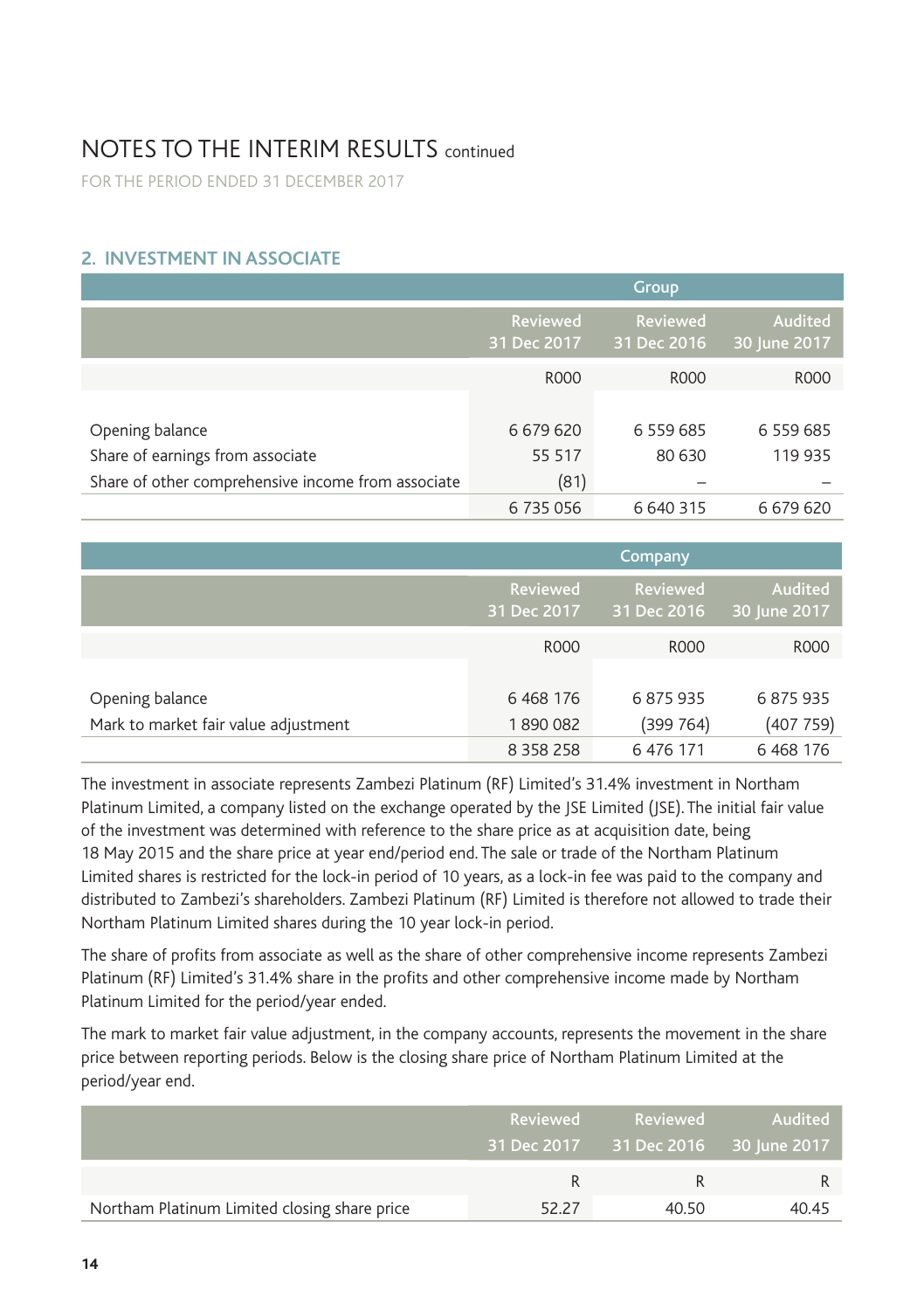Below is a summary of the statement of profit or loss and other comprehensive income of the company's associate, Northam Platinum Limited:

## Statement of profit or loss and other comprehensive income

|                                                      | Reviewed      | Reviewed    | Audited      |
|------------------------------------------------------|---------------|-------------|--------------|
|                                                      | 31 Dec 2017   | 31 Dec 2016 | 30 June 2017 |
|                                                      | <b>ROOO</b>   | <b>ROOO</b> | <b>ROOO</b>  |
|                                                      |               |             |              |
| Sales revenue                                        | 3 3 5 3 2 7 0 | 3 458 827   | 6865185      |
| Cost of sales                                        | (3014497)     | (3106871)   | (6251200)    |
| Operating costs                                      | (3 129 727)   | (2771920)   | (5676017)    |
| Concentrates purchased                               | (430052)      | (178 221)   | (404093)     |
| Refining and other costs                             | (56 563)      | (66 223)    | (120633)     |
| Depreciation and write-offs                          | (218117)      | (226 835)   | (452 584)    |
| Change in metal inventories                          | 819 962       | 136 328     | 402 127      |
| Operating profit                                     | 338 773       | 351956      | 613 985      |
| Share of earnings from associate and joint venture   | 6 4 2 8       | 1851        | 4870         |
| Investment revenue                                   | 28 860        | 107 442     | 167 306      |
| Finance charges excluding preference share dividends | (25 532)      | (50146)     | (71185)      |
| Net foreign exchange transaction losses              | (8203)        | (22 176)    | (46729)      |
| Sundry income                                        | 161 421       | 40 821      | 73 361       |
| Sundry expenditure                                   | (183 741)     | (59933)     | (130 843)    |
| Profit before preference share dividends             | 318 006       | 369 815     | 610 765      |
| Amortisation of liquidity fees paid on preference    |               |             |              |
| shares                                               | (8195)        | (8195)      | (16 390)     |
| Preference share dividends                           | (460 762)     | (482 753)   | (1017396)    |
| Loss on derecognition of preference share liability  |               | (902)       | (901)        |
| Loss before taxation                                 | (150951)      | (122035)    | (423922)     |
| Taxation                                             | (132 822)     | (104569)    | (212021)     |
| Loss for the period/year                             | (283 773)     | (226 604)   | (635 943)    |
|                                                      |               |             |              |
| Other comprehensive income                           |               |             |              |
| Exchange differences on translation of foreign       |               |             |              |
| operation                                            | (258)         |             |              |
| Total comprehensive income for the period/year       | (284031)      | (226 604)   | (635943)     |
| Total comprehensive income                           |               |             |              |
| for the six month period/year ended*                 | 176 989       | 257 051     | 382 354      |
| Zambezi Platinum (RF) Limited's 31.4%                |               |             |              |
| share of earnings                                    | 55 517        | 80 630      | 119 935      |

*\* Excludes the preference share dividends and loss on derecogniton of the preference share liability*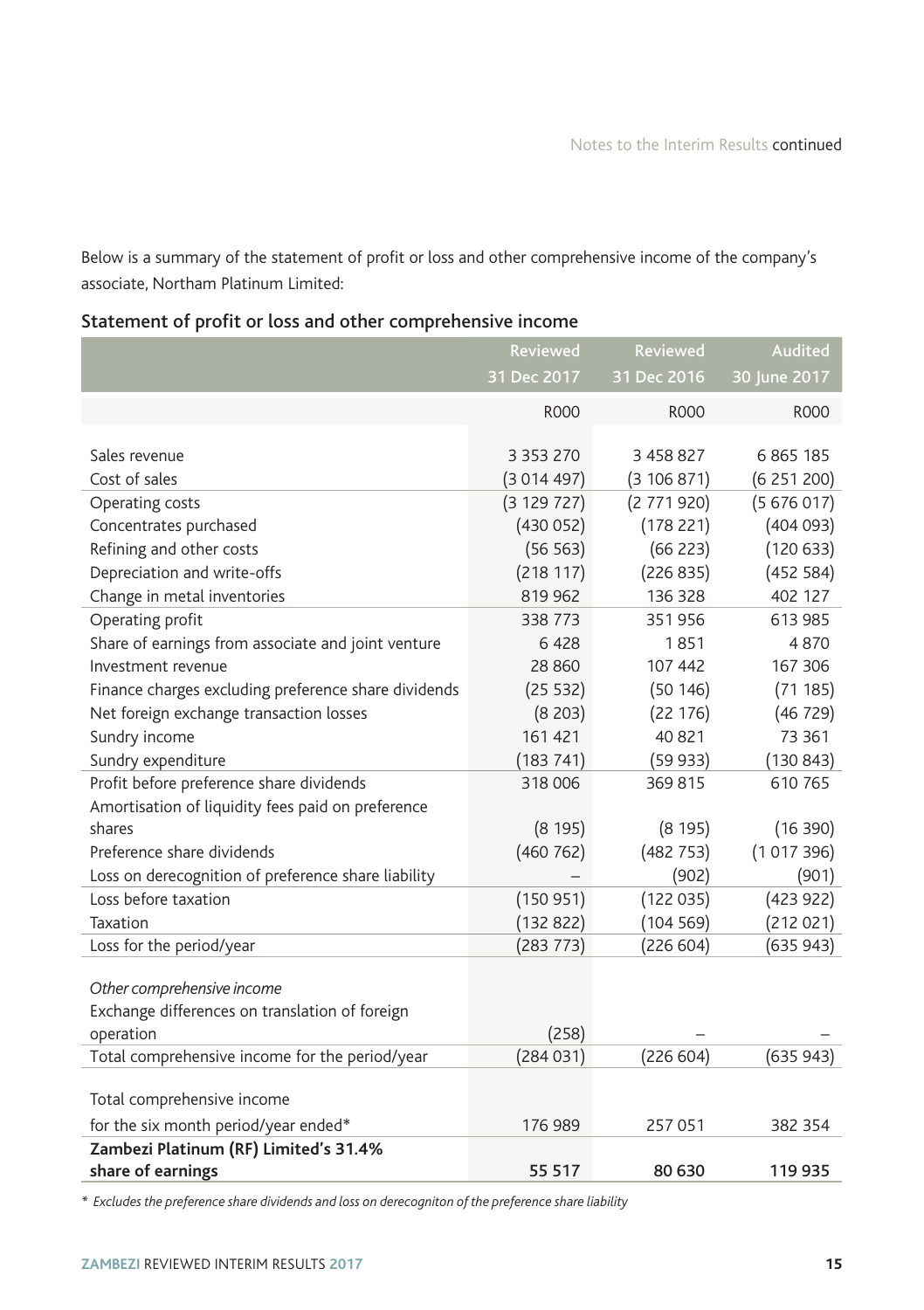FOR THE PERIOD ENDED 31 DECEMBER 2017

## **2. INVESTMENT IN ASSOCIATE** continued

Below is a summary of the statement of financial position of the company's associate, Northam Platinum Limited:

### Statement of financial position

|                                                 | Reviewed<br>31 Dec 2017 | Reviewed<br>31 Dec 2016 | Audited<br>30 June 2017 |
|-------------------------------------------------|-------------------------|-------------------------|-------------------------|
|                                                 | <b>ROOO</b>             | <b>ROOO</b>             | <b>ROOO</b>             |
| <b>ASSETS</b>                                   |                         |                         |                         |
| Non-current assets                              | 17 633 764              | 14 579 701              | 15 483 553              |
| Property, plant and equipment                   | 10 345 224              | 8 3 9 2 9 5 3           | 9 0 2 2 2 6 0           |
| Mining properties and mineral resources         | 6 641 393               | 5 621 172               | 5 636 342               |
| Interest in associates and joint ventures       | 173 642                 | 164 195                 | 167 214                 |
| Unlisted investments                            |                         | 649                     |                         |
| Land and township development                   | 57 638                  | 46 154                  | 48 529                  |
| Long-term receivables                           | 79 405                  | 87011                   | 83 745                  |
| Investment held by Northam Platinum Restoration |                         |                         |                         |
| Trust Fund                                      | 106 224                 | 97832                   | 102 233                 |
| Environmental Guarantee Investment              | 72 697                  | 62 2 19                 | 68 104                  |
| <b>Buttonshope Conservancy Trust</b>            | 11857                   | 10 545                  | 11 126                  |
| Long-term prepayments                           | 140 229                 |                         | 336 409                 |
| Other financial assets                          |                         | 8 4 5 0                 | 7 5 9 1                 |
| Deferred tax asset                              | 5455                    | 88 521                  |                         |
| Current assets                                  | 3 686 960               | 4 3 7 6 1 3 1           | 4 103 337               |
| Inventories                                     | 2 5 6 4 7 4 7           | 1482974                 | 1729 102                |
| Trade and other receivables                     | 742 131                 | 617792                  | 548 997                 |
| Cash and cash equivalents                       | 379 233                 | 2 2 2 7 9 0 9           | 1786865                 |
| Tax receivables                                 | 849                     | 47 45 6                 | 38 373                  |
| Non-current assets held for sale                |                         | 45 5 65                 | 49 222                  |
| <b>Total assets</b>                             | 21 320 724              | 19 001 397              | 19 636 112              |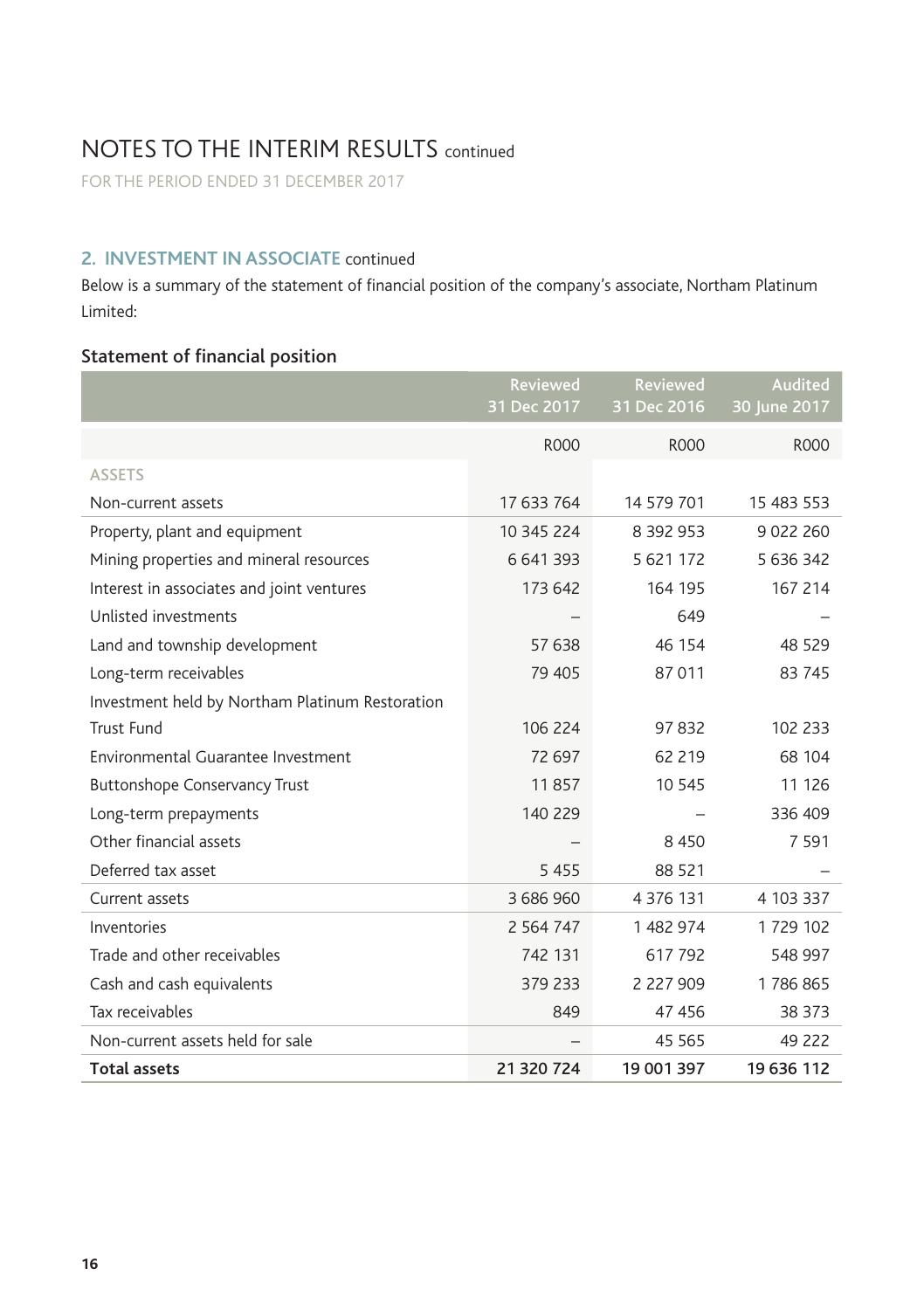## Statement of financial position continued

|                                            | Reviewed<br>31 Dec 2017 | Reviewed<br>31 Dec 2016 | Audited<br>30 June 2017 |
|--------------------------------------------|-------------------------|-------------------------|-------------------------|
|                                            | <b>ROOO</b>             | <b>ROOO</b>             | <b>ROOO</b>             |
| <b>EQUITY</b>                              |                         |                         |                         |
| Total equity                               | 7808010                 | 8 501 380               | 8 0 9 2 0 4 1           |
| Stated capital                             | 13 778 114              | 13 778 114              | 13 778 114              |
| Treasury shares                            | (6556123)               | (6556123)               | (6556123)               |
| (Accumulated loss)/retained earnings       | (288 171)               | 404 941                 | (4398)                  |
| Foreign currency translation reserve       | (258)                   |                         |                         |
| Equity-settled share-based payment reserve | 874 448                 | 874 448                 | 874 448                 |
| Non-current liabilities                    | 11 981 770              | 9 285 653               | 9 9 2 9 6 8 5           |
| Deferred tax liabilities                   | 718 741                 | 566 410                 | 585 883                 |
| Long-term provisions                       | 320 607                 | 272 205                 | 304 829                 |
| Preference share liability                 | 8 8 3 4 1 2 4           | 7 725 705               | 8 279 825               |
| Long-term loans                            | 132 915                 | 248 717                 | 249 428                 |
| Long-term share-based payment liability    | 63 061                  | 52 432                  | 88 639                  |
| Domestic medium term notes                 | 421978                  | 420 184                 | 421081                  |
| Revolving credit facility                  | 1 490 344               |                         |                         |
| <b>Current liabilities</b>                 | 1 530 944               | 1 2 1 4 3 6 4           | 1614386                 |
| Current portion of long-term loans         | 17682                   | 13 202                  | 13 4 34                 |
| Short-term share-based payment liability   | 92 005                  | 71 0 99                 | 75 0 26                 |
| Tax payable                                | 7 1 5 9                 | 105 447                 | 102 550                 |
| Trade and other payables                   | 1 2 3 2 0 6 5           | 868 788                 | 1 268 172               |
| Other financial liabilities                |                         | 10 508                  |                         |
| Short-term provisions                      | 182 033                 | 145 320                 | 155 204                 |
| <b>Total equity and liabilities</b>        | 21 320 724              | 19 001 397              | 19 636 112              |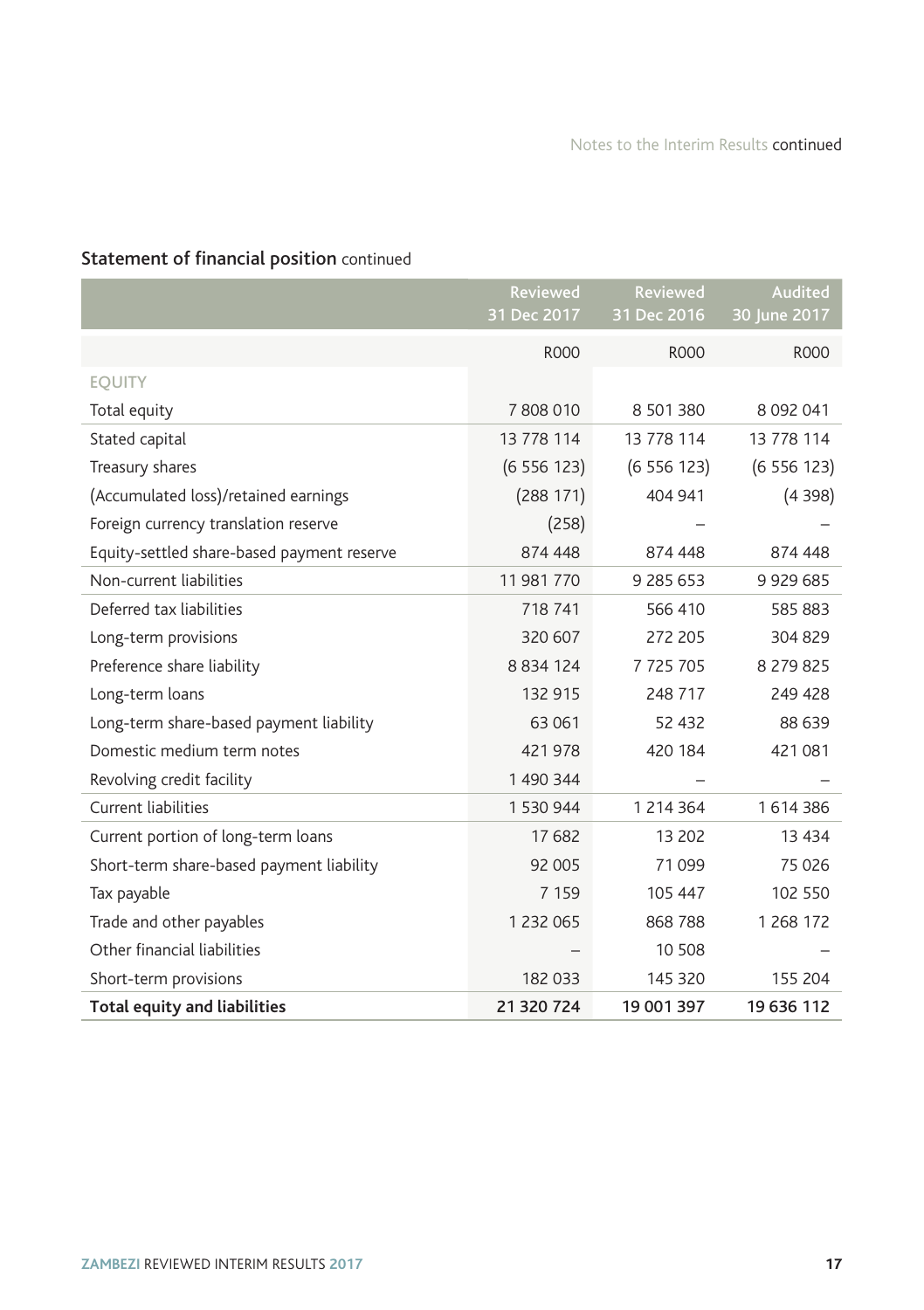FOR THE PERIOD ENDED 31 DECEMBER 2017

## **3. TRADE AND OTHER RECEIVABLES**

|                  | Group and company |                                                  |         |
|------------------|-------------------|--------------------------------------------------|---------|
|                  | Reviewed          | Reviewed<br>31 Dec 2017 31 Dec 2016 30 June 2017 | Audited |
|                  | <b>ROOO</b>       | R000                                             | R000    |
| Accrued interest | 25                |                                                  |         |
|                  | 25                |                                                  |         |

Accrued interest relates to interest earned on positive bank balances.

## **4. CASH AND CASH EQUIVALENTS**

|                          | Group and company |                                     |                         |
|--------------------------|-------------------|-------------------------------------|-------------------------|
|                          | Reviewed          | Reviewed<br>31 Dec 2017 31 Dec 2016 | Audited<br>30 June 2017 |
|                          | R000              | R000                                | R000                    |
|                          |                   |                                     |                         |
| Cash at bank and on hand | 437               | 428                                 | 438                     |
|                          | 437               | 428                                 | 438                     |

Cash at bank earns interest at floating rates based on daily bank deposit rates.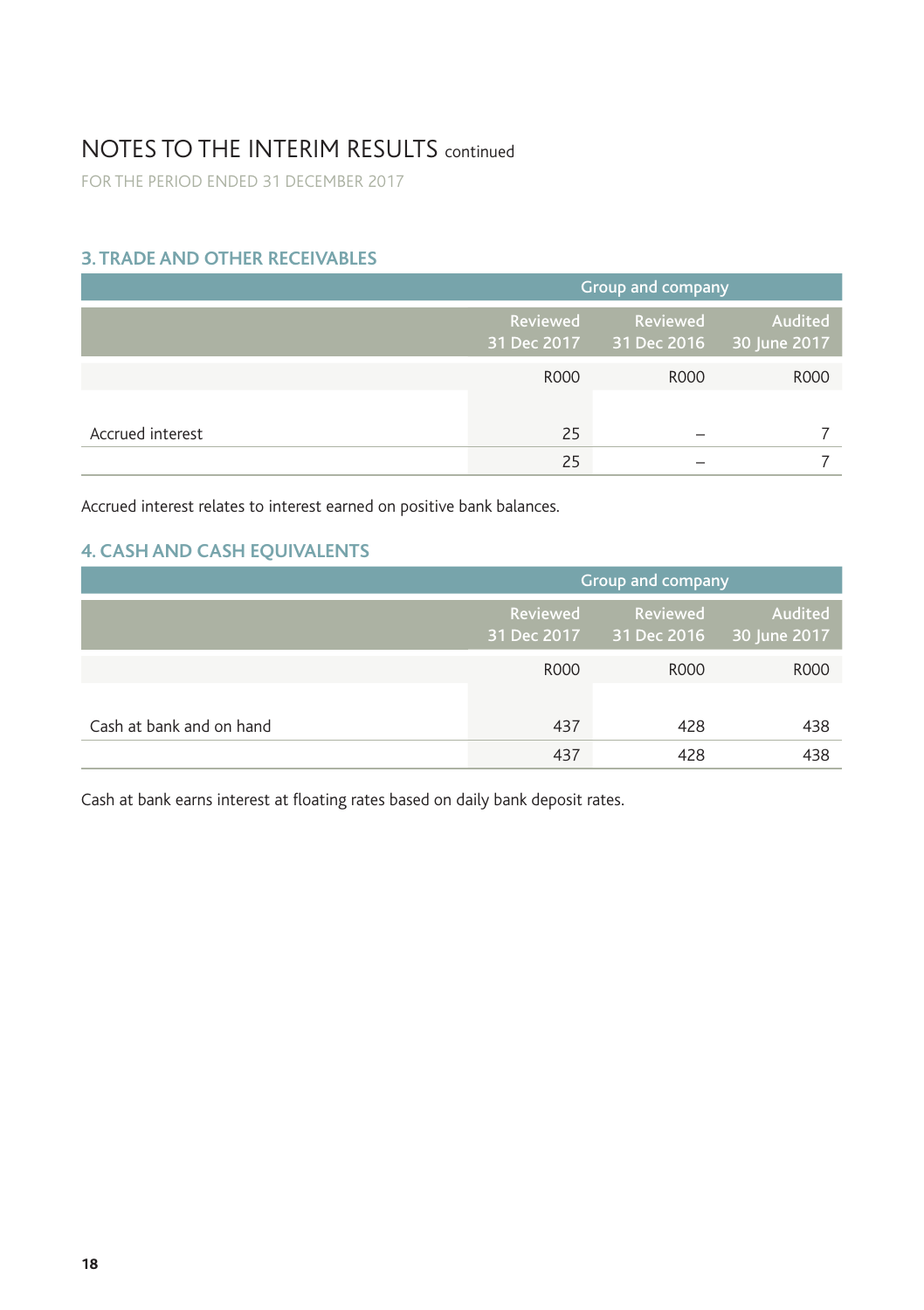### **5. STATED CAPITAL**

|                                                                                                                                                                   | Group and company       |                                |                         |
|-------------------------------------------------------------------------------------------------------------------------------------------------------------------|-------------------------|--------------------------------|-------------------------|
|                                                                                                                                                                   | Reviewed<br>31 Dec 2017 | <b>Reviewed</b><br>31 Dec 2016 | Audited<br>30 June 2017 |
|                                                                                                                                                                   | R000                    | R000                           | R000                    |
| Authorised stated capital<br>11 000 ordinary shares at no par value<br>159 905 453 Zambezi Platinum (RF) Limited<br>preference shares (refer note 7)<br>1 N share |                         |                                |                         |
| Issued and fully paid stated capital<br>10 000 ordinary shares at an issue price of<br>R0.01 per ordinary share                                                   | $*$<br>$\ast$           | *<br>*                         | $*$<br>*                |
| 1 N share at an issue price of R0.01 per N share                                                                                                                  |                         |                                |                         |

*\*Less than R1 000*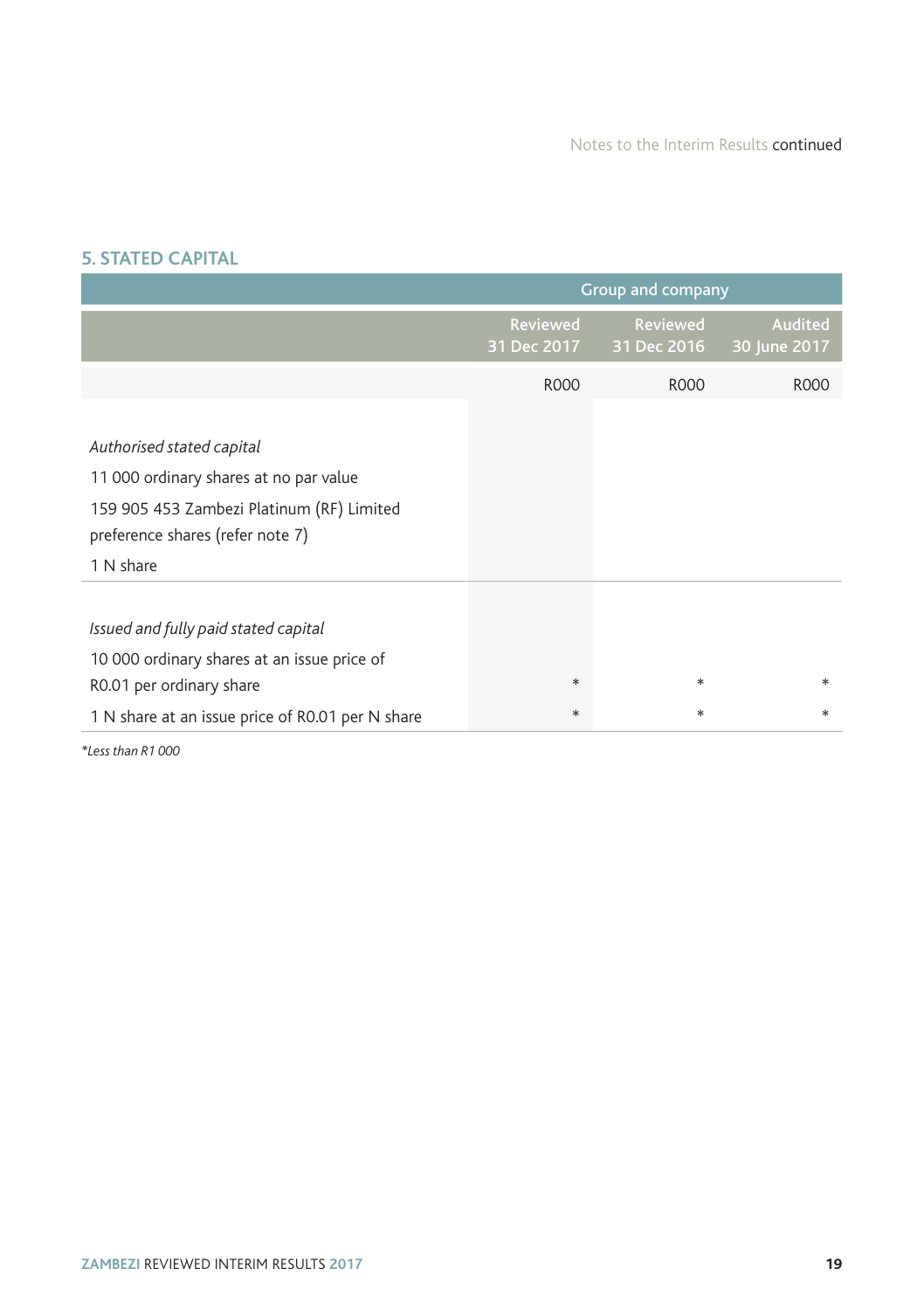FOR THE PERIOD ENDED 31 DECEMBER 2017

### **6. DEFERRED TAX**

The charge in the deferred tax balance is reconciled as follows:

|                                                  |                         | Group                   |                         |
|--------------------------------------------------|-------------------------|-------------------------|-------------------------|
|                                                  | Reviewed<br>31 Dec 2017 | Reviewed<br>31 Dec 2016 | Audited<br>30 June 2017 |
|                                                  | R000                    | R000                    | R <sub>000</sub>        |
|                                                  |                         |                         |                         |
| Deferred tax at the beginning of the period/year | 27 663                  | 798                     | 798                     |
| Charge for the period/year                       |                         |                         |                         |
| Temporary difference in respect of investment    |                         |                         |                         |
| in associate                                     | 12 417                  | 18 061                  | 26 865                  |
|                                                  | 40 080                  | 18859                   | 27 663                  |

A deferred tax liability was raised on the equity uplift of the investment in associate between the current value and the original purchase value, at the capital gains tax rate.

The charge in the deferred tax balance is reconciled as follows:

|                                                  |                         | Company                 |                         |
|--------------------------------------------------|-------------------------|-------------------------|-------------------------|
|                                                  | Reviewed<br>31 Dec 2017 | Reviewed<br>31 Dec 2016 | Audited<br>30 June 2017 |
|                                                  | R000                    | R000                    | R000                    |
|                                                  |                         |                         |                         |
| Deferred tax at the beginning of the period/year |                         | 71638                   | 71638                   |
| Charge for the period/year                       |                         |                         |                         |
| Temporary difference in respect of investment    | 403 678                 | (89547)                 | (91 338)                |
| in associate                                     |                         |                         |                         |
| Non-recognition of a deferred tax asset          |                         | 17 909                  | 19 700                  |
|                                                  | 403 678                 |                         |                         |

The temporary difference in respect of investment in associate, has been calculated as the difference between the fair value through profit and loss and the original purchase price of the Northam Platinum Limited investment at the capital gains tax rate. For the current period this has led to the recognition of a deferred tax liability, where previously this has resulted in a deferred tax asset which was not recognised.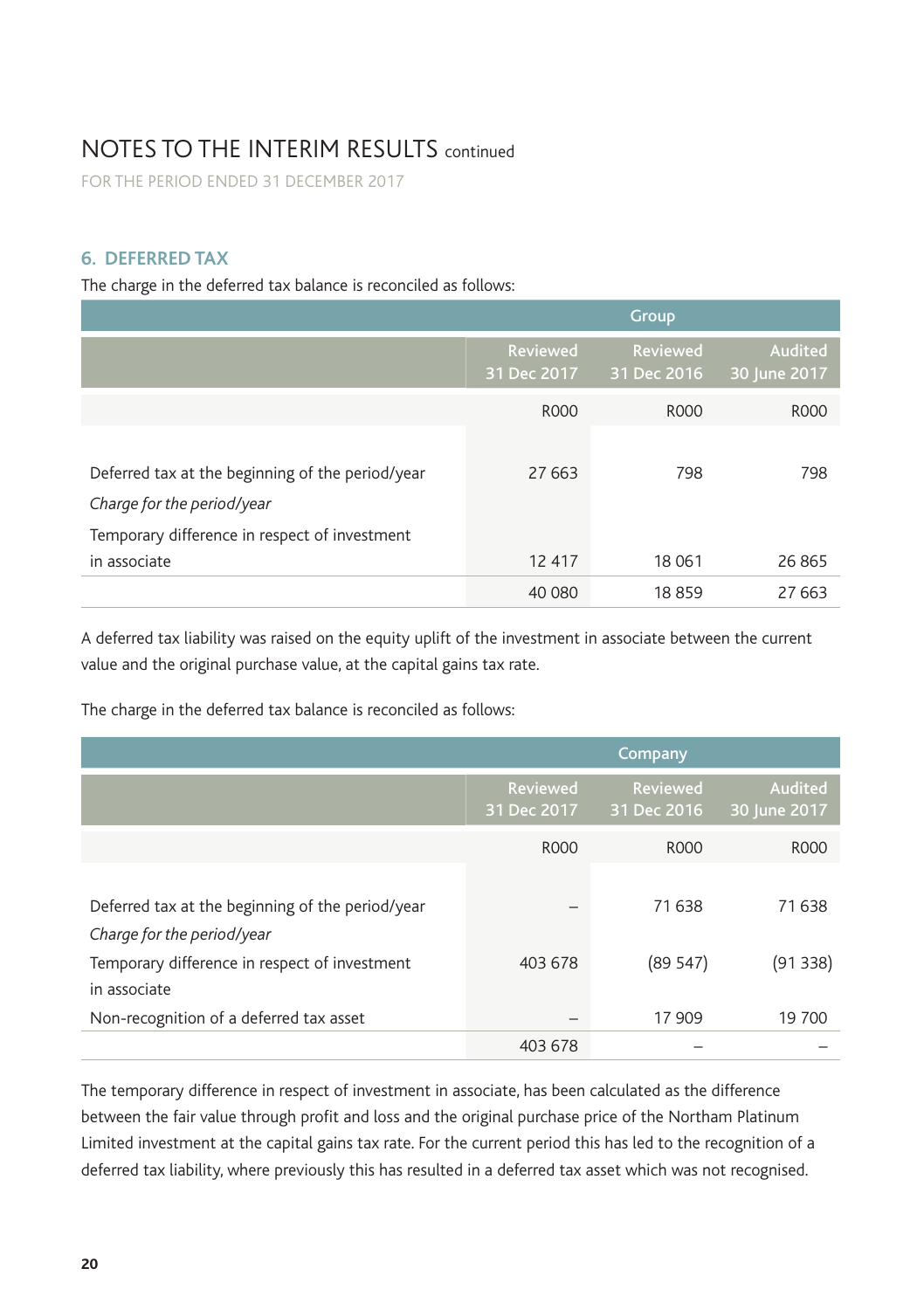The utilisation of a deferred tax asset is dependent on future taxable profits in excess of the profits arising from the reversal of taxable temporary differences. In light of the group and company's structure, there is an inherent uncertainty if future taxable profits are available against which a deferred tax asset could be utilised. In the previous financial period/year, management concluded, following due assessment, that it was prudent not to raise a deferred tax asset.

As a result of the above judgement made by management, in the previous year and period no deferred tax asset relating to the temporary difference on the mark to market adjustment of 31 December 2016: R80.0 million and 30 June 2017: R87.9 million was raised.

|                                       | Group and company              |                         |                         |
|---------------------------------------|--------------------------------|-------------------------|-------------------------|
|                                       | <b>Reviewed</b><br>31 Dec 2017 | Reviewed<br>31 Dec 2016 | Audited<br>30 June 2017 |
|                                       | R000                           | R000                    | R000                    |
|                                       |                                |                         |                         |
| Opening balance                       | 8 636 557                      | 7 575 697               | 7 575 697               |
| Accrued dividends for the period/year | 560 887                        | 500 194                 | 1060860                 |
|                                       | 9 197 444                      | 8075891                 | 8 636 557               |

## **7. PREFERENCE SHARE LIABILITY**

In May 2015, 159 905 453 cumulative redeemable preference shares were issued by Zambezi Platinum (RF) Limited at an issue price of R41. The preference shares are redeemable in 10 years from date of issue being May 2025, at R41 plus the cumulative preference dividends. The preference shareholders are entitled to receive a dividend equal to the issue price multiplied by the dividend rate of prime plus 3.5% calculated on a daily basis, based on a 365-day year compounded annually and capitalised at the end of December of every year.

No dividends were received from Northam Platinum Limited during the period under review (31 December 2016: R Nil and 30 June 2017: R Nil).

The redeemable preference shares do not carry the right to vote.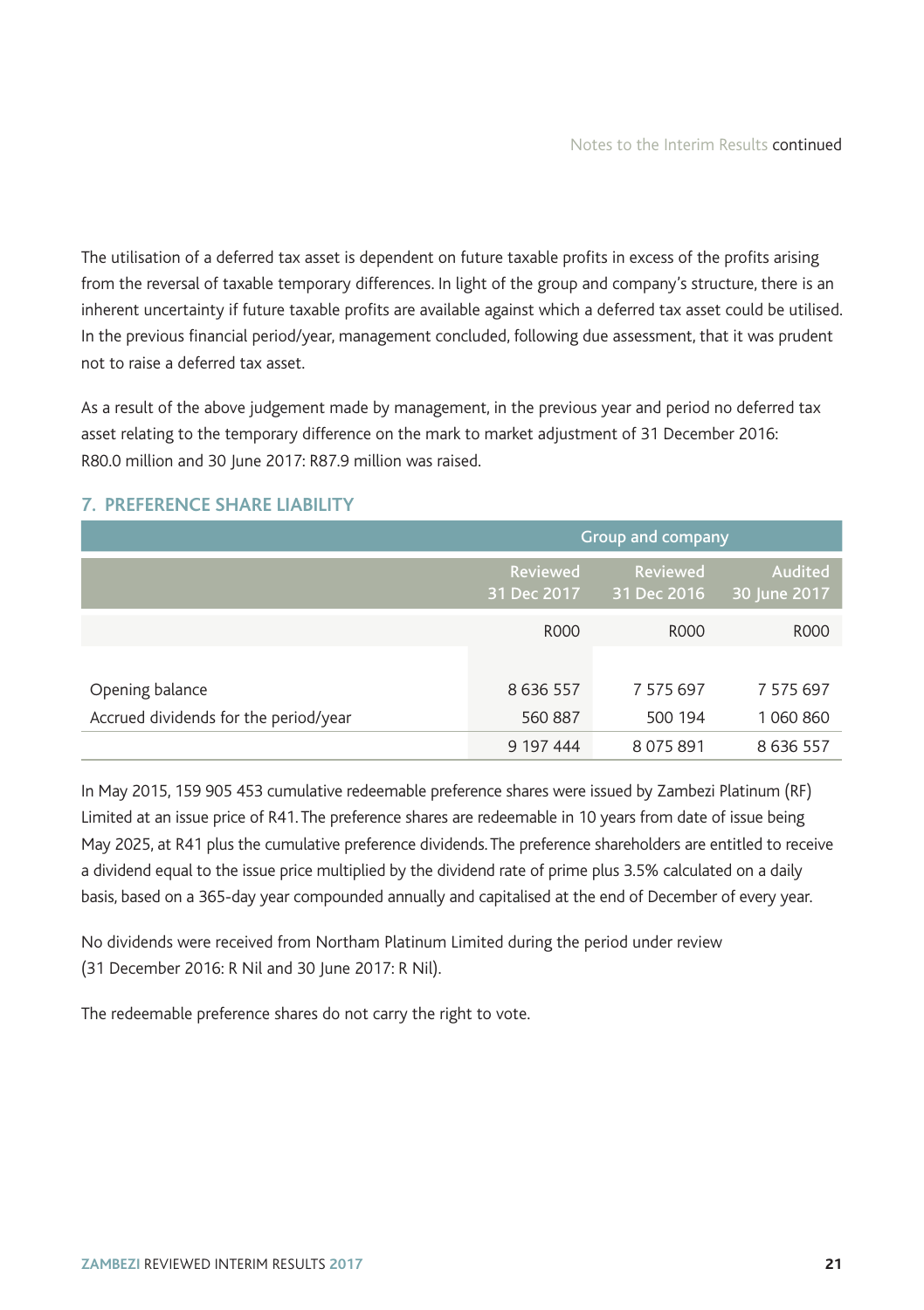FOR THE PERIOD ENDED 31 DECEMBER 2017

### **8. INVESTMENT REVENUE**

|                                  | Group and company |                                                  |         |
|----------------------------------|-------------------|--------------------------------------------------|---------|
|                                  | Reviewed          | Reviewed<br>31 Dec 2017 31 Dec 2016 30 June 2017 | Audited |
|                                  | <b>ROOO</b>       | R000                                             | R000    |
|                                  |                   |                                                  |         |
| Interest earned on call accounts | 18                | 4                                                | 22      |
|                                  | 18                |                                                  |         |

### **9. PREFERENCE SHARE DIVIDENDS**

|                                                             | Group and company              |                         |                         |
|-------------------------------------------------------------|--------------------------------|-------------------------|-------------------------|
|                                                             | <b>Reviewed</b><br>31 Dec 2017 | Reviewed<br>31 Dec 2016 | Audited<br>30 June 2017 |
|                                                             | <b>ROOO</b>                    | R000                    | R000                    |
| Accrued dividends on preference shares - finance<br>charges | 560 887                        | 500 194                 | 1 060 860               |
|                                                             | 560 887                        | 500 194                 | 1 060 860               |

Preference shareholders are entitled to receive a dividend equal to the issue price multiplied by the dividend rate of the prime rate plus 3.5% calculated on a daily basis, based on a 365-day year compounded annually and capitalised at the end of December of every year.

Any dividends received by Zambezi Platinum (RF) Limited from its investment in Northam Platinum Limited will be paid out to shareholders of Zambezi Platinum (RF) Limited. In terms of the shareholders agreement, 10% of all dividends received will be paid out to Zambezi Platinum (RF) Limited's ordinary shareholders immediately and the remaining 90% will be paid to its preference shareholders to settle outstanding accrued dividends.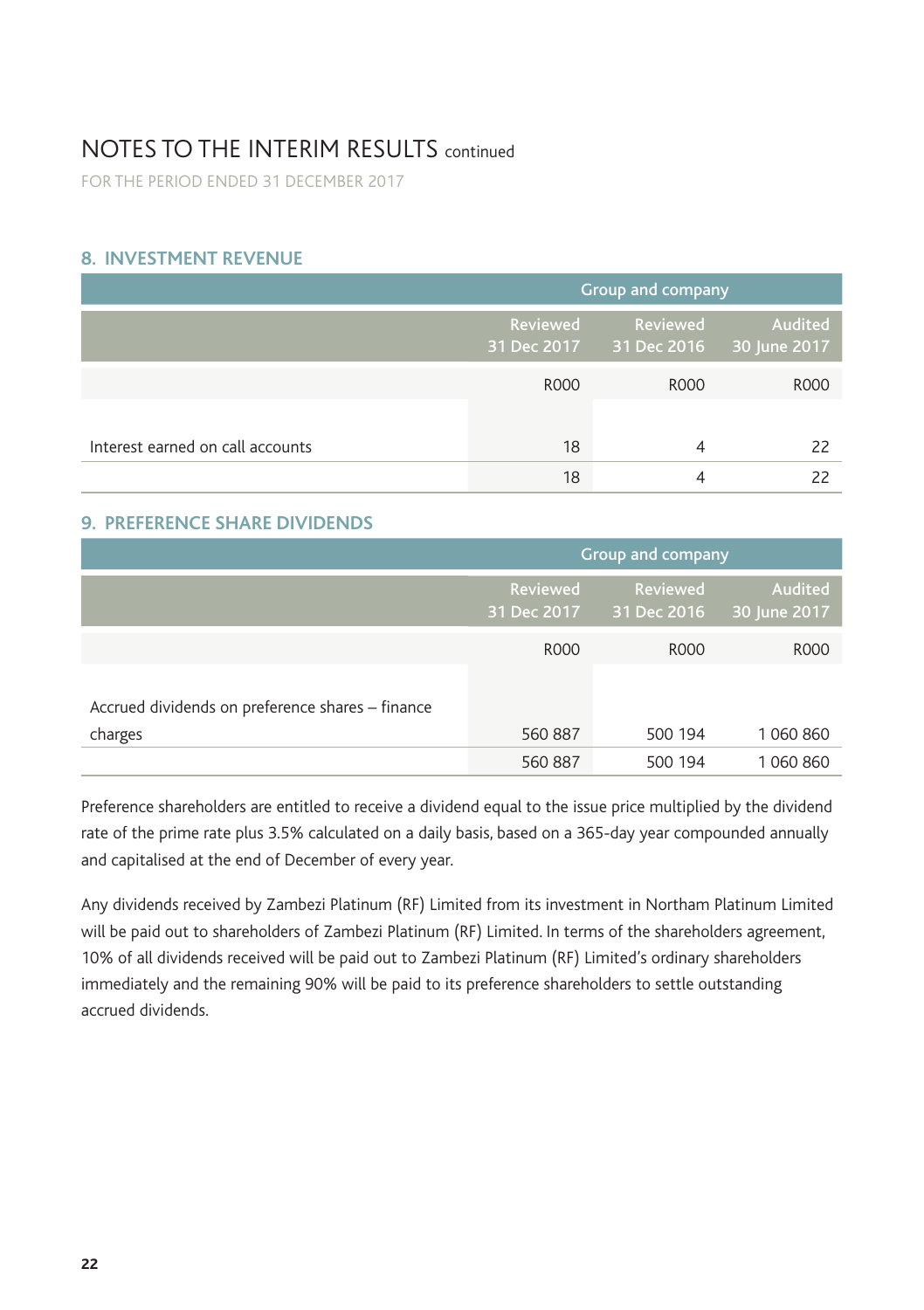### **10. TAXATION**

|                                                        |                         | Group                   |                         |
|--------------------------------------------------------|-------------------------|-------------------------|-------------------------|
|                                                        | Reviewed<br>31 Dec 2017 | Reviewed<br>31 Dec 2016 | Audited<br>30 June 2017 |
|                                                        | <b>ROOO</b>             | <b>ROOO</b>             | <b>ROOO</b>             |
| Normal tax<br>Current period/year tax                  | 5                       |                         | 6                       |
| Deferred tax                                           |                         |                         |                         |
| Deferred tax as a result of current period/year        |                         |                         |                         |
| temporary differences relating to capital gains tax in |                         |                         |                         |
| respect of the fair value uplift on the investment in  |                         |                         |                         |
| associate                                              | 12 417                  | 18 061                  | 26 865                  |
| Charge for the period/year                             | 12 422                  | 18 0 62                 | 26 871                  |

Deferred tax was raised on the difference between the original purchase price of the investment in associate and the carrying value of the investment accounted for at the equity method at the capital gains tax rate.

A reconciliation of the standard rate of South African tax compared with that charged in the statement of comprehensive income is set out below:

|                                                      | <b>Reviewed</b><br>31 Dec 2017 | Reviewed<br>31 Dec 2016 | Audited<br>30 June 2017 |
|------------------------------------------------------|--------------------------------|-------------------------|-------------------------|
|                                                      | %                              | %                       | %                       |
|                                                      |                                |                         |                         |
| South African companies tax                          | 28.0                           | 28.0                    | 28.0                    |
| Share of earning from associate                      | 3.1                            | 5.4                     | 3.6                     |
| Capital gains liability raised on difference between |                                |                         |                         |
| carrying value and original purchase price           | (2.5)                          | (4.3)                   | (2.9)                   |
| Preference share dividends not deductible for tax    | (31.1)                         | (33.4)                  | (31.6)                  |
|                                                      | (2.5)                          | (4.3)                   | (2.9)                   |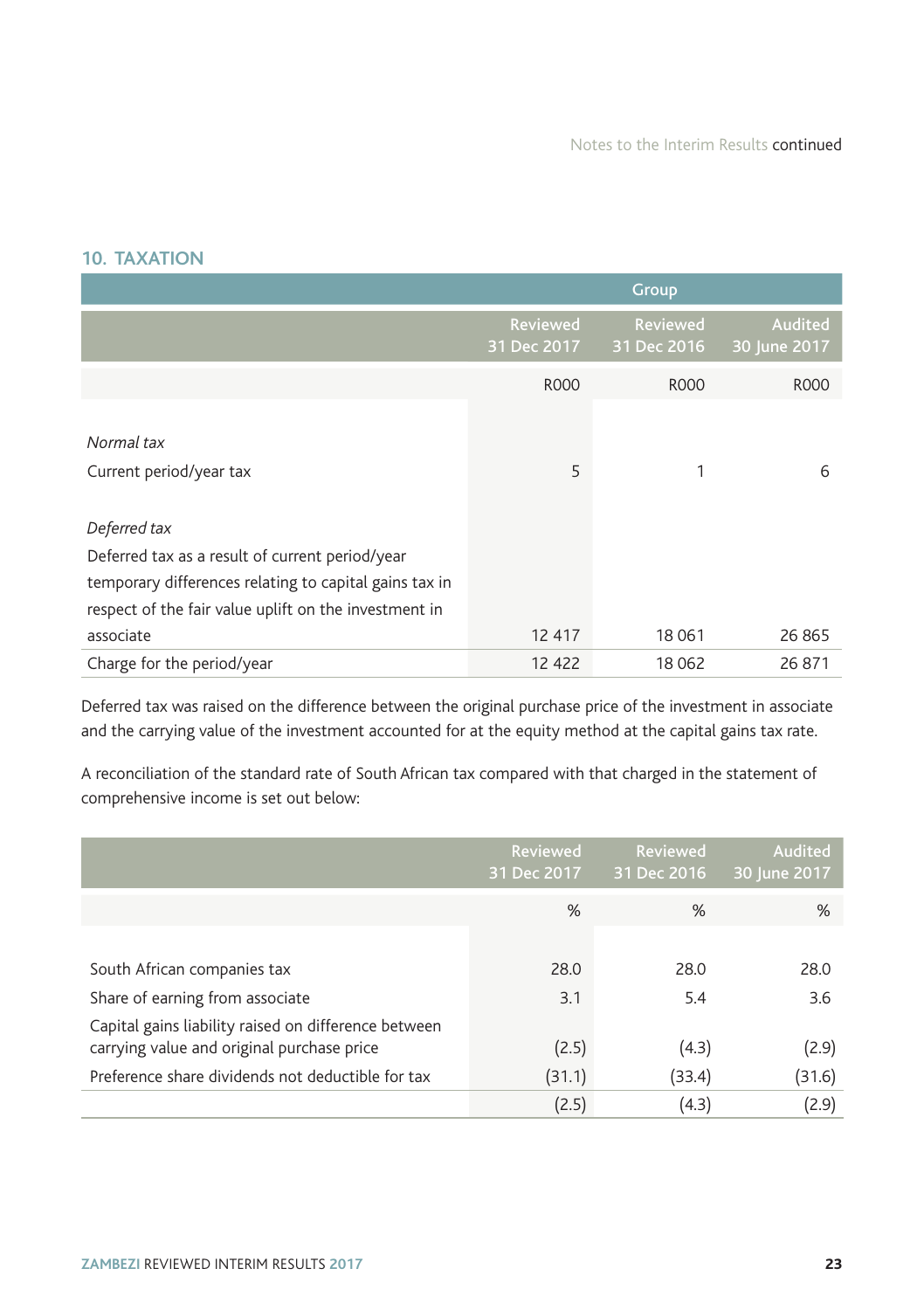FOR THE PERIOD ENDED 31 DECEMBER 2017

### **10. TAXATION** continued

|                                                                                                                        | Company                        |                                |                         |  |
|------------------------------------------------------------------------------------------------------------------------|--------------------------------|--------------------------------|-------------------------|--|
|                                                                                                                        | <b>Reviewed</b><br>31 Dec 2017 | <b>Reviewed</b><br>31 Dec 2016 | Audited<br>30 June 2017 |  |
|                                                                                                                        | R000                           | R000                           | R000                    |  |
| Normal tax<br>Current period/year tax                                                                                  | 5                              |                                | 6                       |  |
| Deferred tax<br>Deferred tax as a result of current period/year<br>temporary differences relating to capital gains tax |                                |                                |                         |  |
| in respect of the mark to market adjustment                                                                            | 403 678                        | (89 547)                       | (91338)                 |  |
| Non-recognition of deferred tax asset                                                                                  |                                | 17 909                         | 19 700                  |  |
| Charge for the period/year                                                                                             | 403 683                        | (71637)                        | (71632)                 |  |

Deferred tax was raised on the mark to market adjustment at the capital gains tax rate, calculated as the difference between the original purchase price and the fair value of the investment at the period/year end.

The utilisation of a deferred tax asset is dependent on future taxable profits in excess of the profits arising from the reversal of existing taxable temporary differences. Therefore, during the previous period/year no deferred tax asset relating to the temporary difference on the mark to market adjustment of 31 December 2016: R80.0 million and June 2017: R87.9 million was raised.

Due to the company's financial performance and the uncertainty of future taxable profits to account against its deferred tax asset, management concluded, following due assessment, that it was prudent not to raise a deferred tax asset.

A reconciliation of the standard rate of South African tax compared with that charged in the statement of comprehensive income is set out below:

|                                                                                | Reviewed<br>31 Dec 2017 | Reviewed<br>31 Dec 2016 | Audited<br>30 June 2017 |
|--------------------------------------------------------------------------------|-------------------------|-------------------------|-------------------------|
|                                                                                | %                       | %                       | %                       |
| South African companies tax<br>Deferred tax asset not raised                   | 28.0                    | 28.0<br>(8.0)           | 28.0<br>(4.9)           |
| Mark to market adjustment raised/(not raised) at the<br>capital gains tax rate | (9.4)                   | (12.4)                  | (7.8)                   |
| Preference share dividends not deductible for tax                              | 11.8                    | (15.6)                  | (20.2)                  |
|                                                                                | 30.4                    | (8.0)                   | (4.9)                   |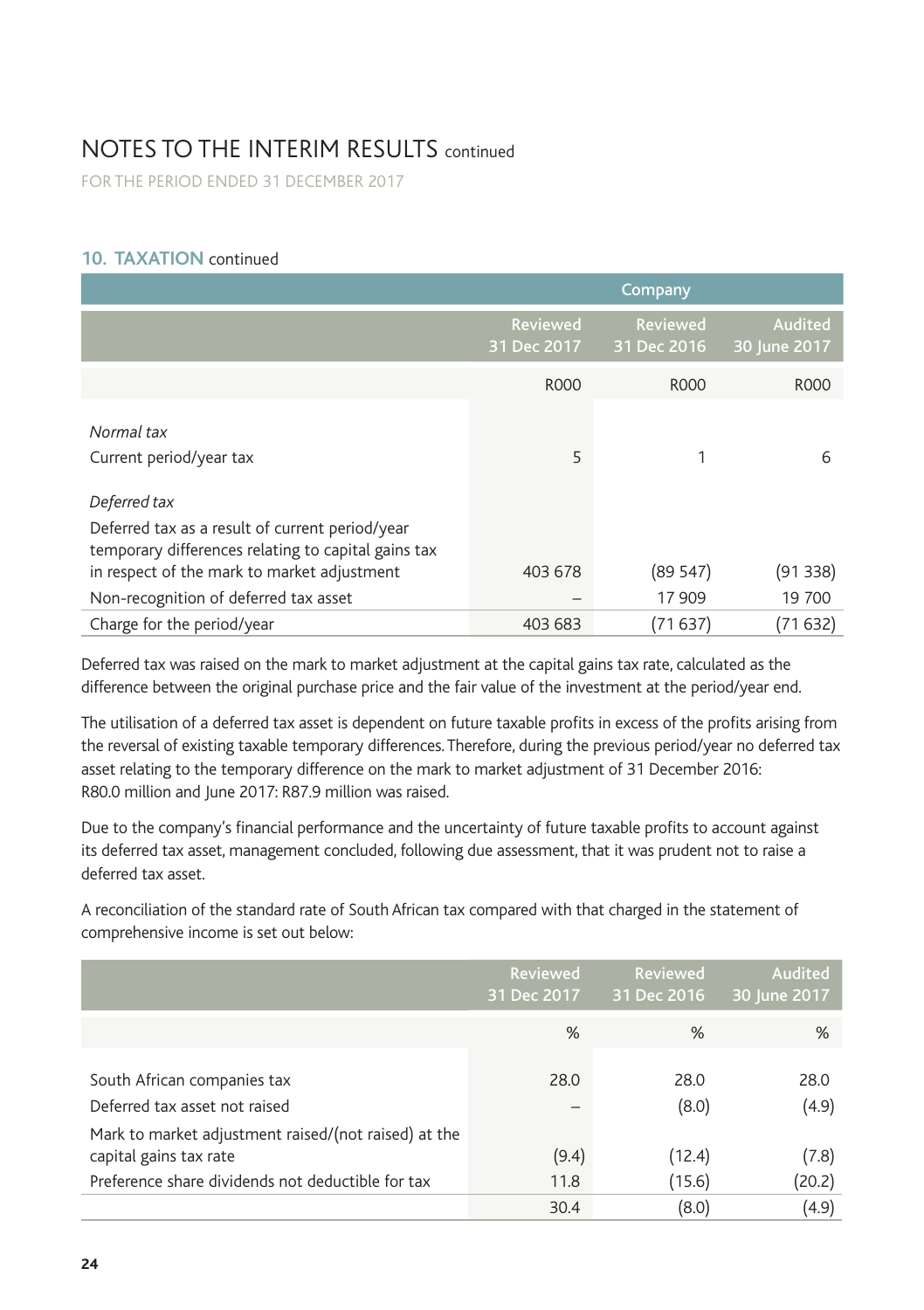and the control of the control of the control of the control of the control of the control of the control of the

# **11. CASH GENERATED FROM OPERATIONS**

|                                  |                         | Group                   |                         |
|----------------------------------|-------------------------|-------------------------|-------------------------|
|                                  | Reviewed<br>31 Dec 2017 | Reviewed<br>31 Dec 2016 | Audited<br>30 June 2017 |
|                                  | R000                    | R <sub>000</sub>        | R <sub>000</sub>        |
|                                  |                         |                         |                         |
| Loss before tax                  | (505353)                | (419560)                | (940 904)               |
| Adjusted for non-cash items:     |                         |                         |                         |
| Share of earnings from associate | (55 517)                | (80630)                 | (119935)                |
| Preference share dividends       | 560 887                 | 500 194                 | 1 060 860               |
|                                  | 17                      | $\overline{4}$          | 21                      |

|                                                          | Company                 |                         |                         |  |
|----------------------------------------------------------|-------------------------|-------------------------|-------------------------|--|
|                                                          | Reviewed<br>31 Dec 2017 | Reviewed<br>31 Dec 2016 | Audited<br>30 June 2017 |  |
|                                                          | R000                    | R000                    | <b>ROOO</b>             |  |
| Profit/(loss) before tax<br>Adjusted for non-cash items: | 1 329 212               | (899954)                | (1468598)               |  |
| Mark to market adjustment                                | (1890082)               | 399 764                 | 407 759                 |  |
| Preference share dividends                               | 560 887                 | 500 194                 | 1 060 860               |  |
|                                                          | 17                      | 4                       | 21                      |  |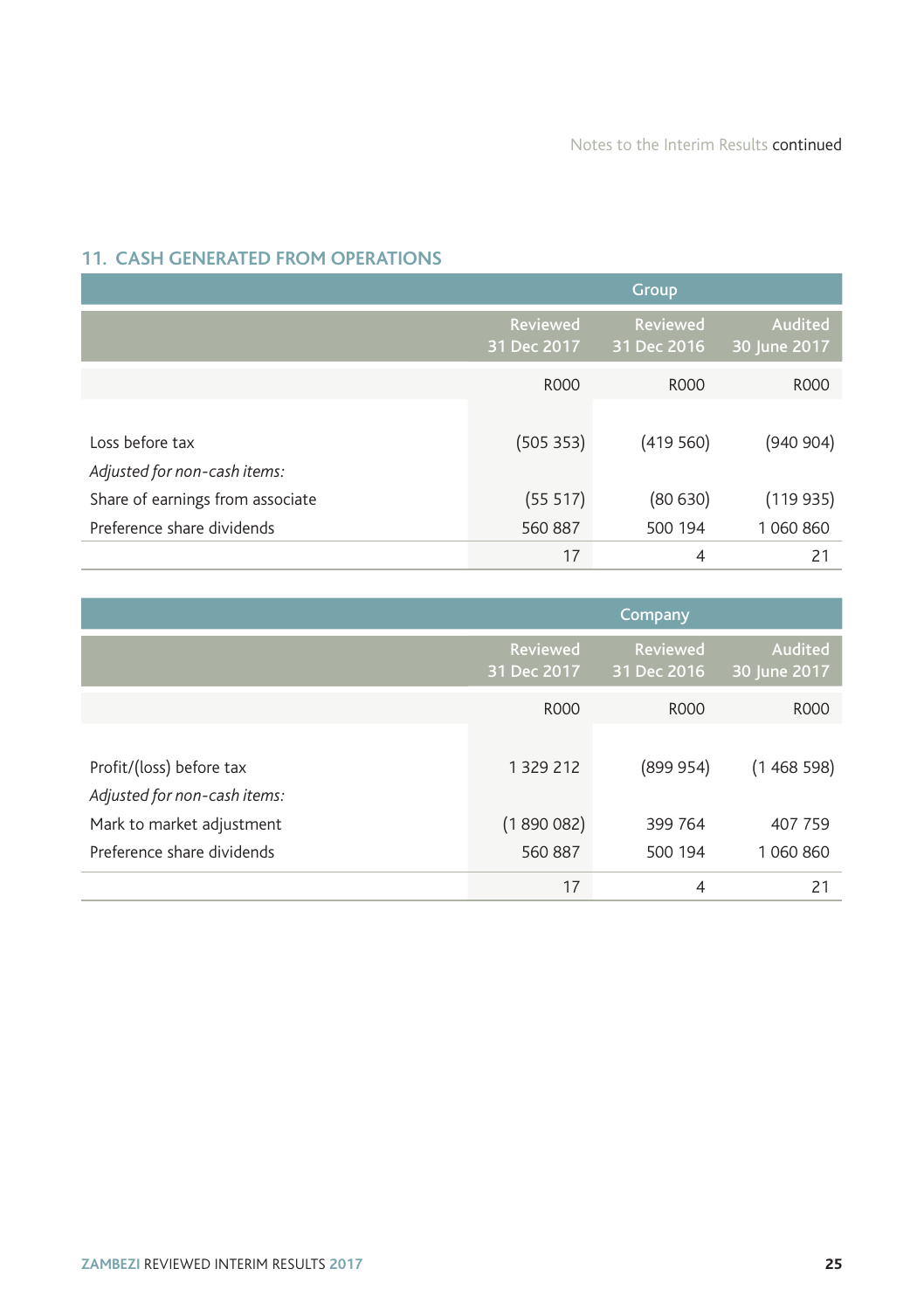FOR THE PERIOD ENDED 31 DECEMBER 2017

## **12. CHANGE IN WORKING CAPITAL**

|                                         | Group and company |                                                  |         |  |
|-----------------------------------------|-------------------|--------------------------------------------------|---------|--|
|                                         | Reviewed          | Reviewed<br>31 Dec 2017 31 Dec 2016 30 June 2017 | Audited |  |
|                                         | <b>ROOO</b>       | R000                                             | R000    |  |
| Movement in trade and other receivables | (18)              |                                                  |         |  |
|                                         | (18)              |                                                  |         |  |

### **13. TAXATION PAID**

|                                                                     | Group and company       |                         |                         |  |
|---------------------------------------------------------------------|-------------------------|-------------------------|-------------------------|--|
|                                                                     | Reviewed<br>31 Dec 2017 | Reviewed<br>31 Dec 2016 | Audited<br>30 June 2017 |  |
|                                                                     | <b>ROOO</b>             | R000                    | R <sub>000</sub>        |  |
| Taxation paid consists of the following:<br>Provisional tax payment |                         |                         |                         |  |
|                                                                     |                         |                         |                         |  |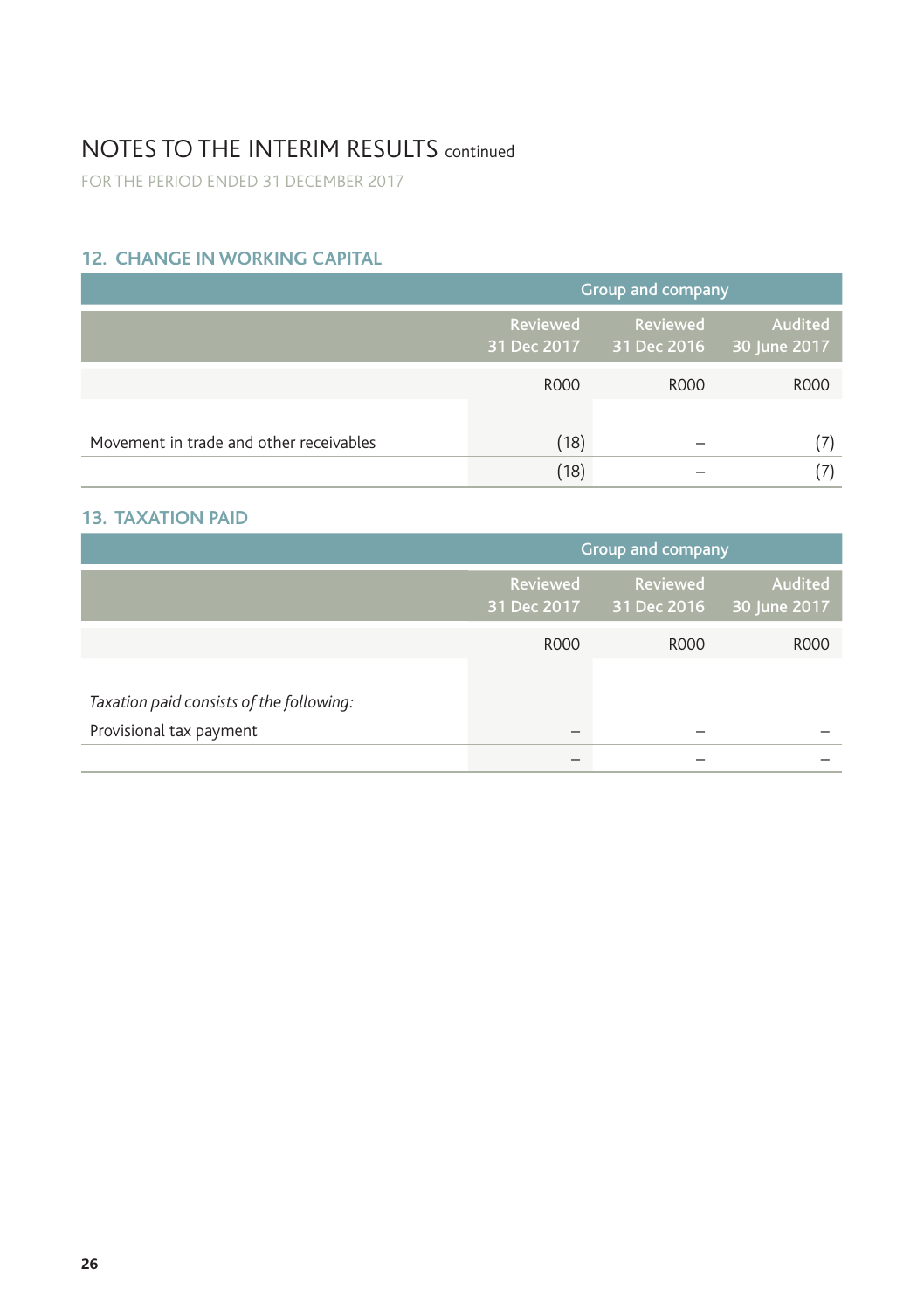### **14. SEGMENTAL ANALYSIS**

There is only one operating segment relating to Zambezi Platinum (RF) Limited, as there are no components which engage in different business activities and whose results are reviewed and assessed separately.

|                               | Zambezi<br>Platinum<br>(RF)<br>Limited | <b>Total</b><br>group             | Zambezi<br>Platinum<br>(RF)<br>Limited | <b>Total</b><br>group      | Zambezi<br>Platinum<br>(RF)<br>Limited | <b>Total</b><br>group             |
|-------------------------------|----------------------------------------|-----------------------------------|----------------------------------------|----------------------------|----------------------------------------|-----------------------------------|
|                               | <b>Reviewed</b><br>31 Dec<br>2017      | <b>Reviewed</b><br>31 Dec<br>2017 | <b>Reviewed</b><br>31 Dec<br>2016      | Reviewed<br>31 Dec<br>2016 | Audited<br>30 June<br>2017             | <b>Audited</b><br>30 June<br>2017 |
|                               | <b>ROOO</b>                            | <b>ROOO</b>                       | <b>ROOO</b>                            | <b>ROOO</b>                | <b>ROOO</b>                            | <b>ROOO</b>                       |
| Investment revenue            | 18                                     | 18                                | $\overline{4}$                         | 4                          | 22                                     | 22                                |
| Bank charges                  | (1)                                    | (1)                               |                                        |                            | (1)                                    | (1)                               |
| Share of earnings from        |                                        |                                   |                                        |                            |                                        |                                   |
| associate                     | 55 517                                 | 55 517                            | 80 630                                 | 80 630                     | 119 935                                | 119 935                           |
| Preference share dividends    | (560 887)                              | (560 887)                         | (500 194)                              |                            | $(500 194)$ $(1060 860)$               | (1060860)                         |
| Loss before tax               | (505353)                               | (505 353)                         | (419560)                               | (419560)                   | (940904)                               | (940904)                          |
| Taxation                      | (12 422)                               | (12 422)                          | (18062)                                | (18062)                    | (26871)                                | (26 871)                          |
| Loss for the period/year      | (517 775)                              | (517 775)                         | (437622)                               | (437622)                   | (967 775)                              | (967 775)                         |
| Other comprehensive<br>income |                                        |                                   |                                        |                            |                                        |                                   |
| Share of associate's          |                                        |                                   |                                        |                            |                                        |                                   |
| exchange differences on       |                                        |                                   |                                        |                            |                                        |                                   |
| translation of foreign        |                                        |                                   |                                        |                            |                                        |                                   |
| operations                    | (81)                                   | (81)                              |                                        |                            |                                        |                                   |
| Total comprehensive           |                                        |                                   |                                        |                            |                                        |                                   |
| income for the                |                                        |                                   |                                        |                            |                                        |                                   |
| period/year                   | (517856)                               | (517856)                          | (437622)                               | (437622)                   | (967 775)                              | (967 775)                         |

### Segmental statement of comprehensive income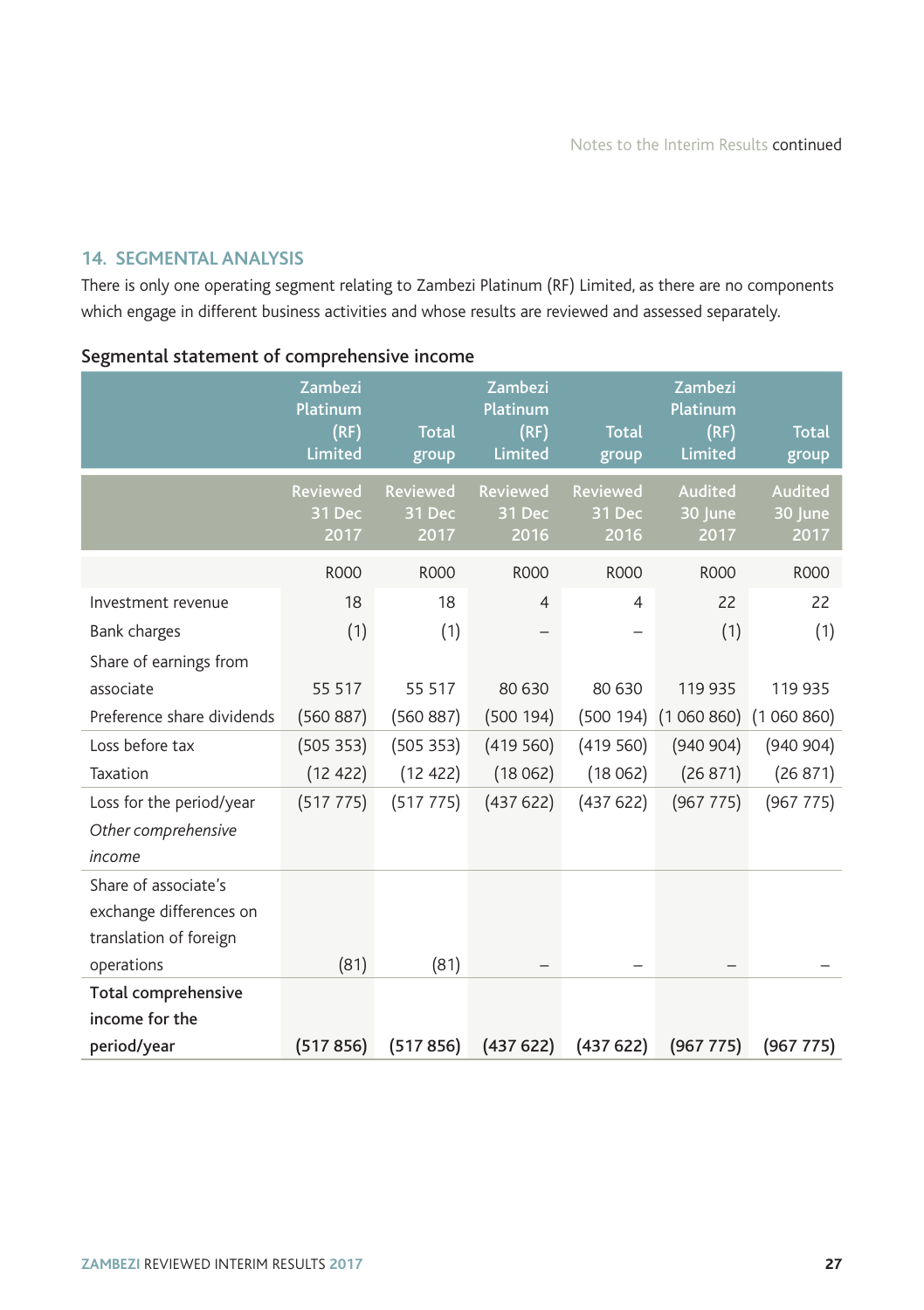FOR THE PERIOD ENDED 31 DECEMBER 2017

### **14. SEGMENTAL ANALYSIS** continued

## Segmental analysis of the statement of financial position

|                             | Zambezi<br>Platinum<br>(RF)<br>Limited | <b>Total</b><br>group                                                   | Zambezi<br>Platinum<br>(RF)<br>Limited | <b>Total</b><br>group             | Zambezi<br>Platinum<br>(RF)<br>Limited | <b>Total</b><br>group      |
|-----------------------------|----------------------------------------|-------------------------------------------------------------------------|----------------------------------------|-----------------------------------|----------------------------------------|----------------------------|
|                             | <b>Reviewed</b><br>31 Dec<br>2017      | <b>Reviewed</b><br>31 Dec<br>2017                                       | <b>Reviewed</b><br>31 Dec<br>2016      | <b>Reviewed</b><br>31 Dec<br>2016 | Audited<br>30 June<br>2017             | Audited<br>30 June<br>2017 |
|                             | <b>ROOO</b>                            | <b>R000</b>                                                             | <b>ROOO</b>                            | <b>R000</b>                       | <b>ROOO</b>                            | <b>ROOO</b>                |
| <b>ASSETS</b>               |                                        |                                                                         |                                        |                                   |                                        |                            |
| Non-current assets          | 6735056                                | 6735056                                                                 | 6 640 315                              | 6 640 315                         | 6 679 620                              | 6 679 620                  |
| Investment in associate     | 6735056                                | 6735056                                                                 | 6 640 315                              | 6 640 315                         | 6679620                                | 6 679 620                  |
| Current assets              | 462                                    | 462                                                                     | 428                                    | 428                               | 445                                    | 445                        |
| Trade and other receivables | 25                                     | 25                                                                      |                                        |                                   | $\overline{7}$                         | $\overline{7}$             |
| Cash and cash equivalents   | 437                                    | 437                                                                     | 428                                    | 428                               | 438                                    | 438                        |
| <b>Total assets</b>         | 6735518                                | 6735518                                                                 | 6 640 743                              | 6 640 743                         | 6 680 065                              | 6 680 065                  |
| <b>EQUITY</b>               |                                        |                                                                         |                                        |                                   |                                        |                            |
| Total equity                |                                        | (2 502 017) (2 502 017) (1 454 008) (1 454 008) (1 984 161) (1 984 161) |                                        |                                   |                                        |                            |
| Stated capital              |                                        |                                                                         |                                        |                                   |                                        |                            |
| Accumulated loss            |                                        | (2 501 936) (2 501 936) (1 454 008) (1 454 008) (1 984 161) (1 984 161) |                                        |                                   |                                        |                            |
| Share of other              |                                        |                                                                         |                                        |                                   |                                        |                            |
| comprehensive income        |                                        |                                                                         |                                        |                                   |                                        |                            |
| from associate              | (81)                                   | (81)                                                                    |                                        |                                   |                                        |                            |
| Non-current liabilities     | 9 237 524                              | 9 237 524                                                               | 8 0 9 4 7 5 0                          | 8 0 9 4 7 5 0                     | 8 6 6 4 2 2 0                          | 8 6 6 4 2 2 0              |
| Deferred tax liability      | 40 080                                 | 40 080                                                                  | 18859                                  | 18859                             | 27 6 63                                | 27 6 63                    |
| Preference share liability  | 9 197 444                              | 9 197 444                                                               | 8 0 7 5 8 9 1                          | 8 0 7 5 8 9 1                     | 8 6 3 6 5 5 7                          | 8 6 3 6 5 5 7              |
| Current liabilities         | 11                                     | 11                                                                      | 1                                      | 1                                 | 6                                      | 6                          |
| South African Revenue       |                                        |                                                                         |                                        |                                   |                                        |                            |
| Service                     | 11                                     | 11                                                                      | 1                                      | 1                                 | 6                                      | 6                          |
| Total equity and            |                                        |                                                                         |                                        |                                   |                                        |                            |
| liabilities                 | 6735518                                | 6735518                                                                 | 6 640 743                              | 6 640 743                         | 6 680 065                              | 6 680 065                  |

All assets relate to South African based assets.

All income is earned from sources in South Africa.

The majority of income earned/(losses generated) relates to the investment in associate, Northam Platinum Limited.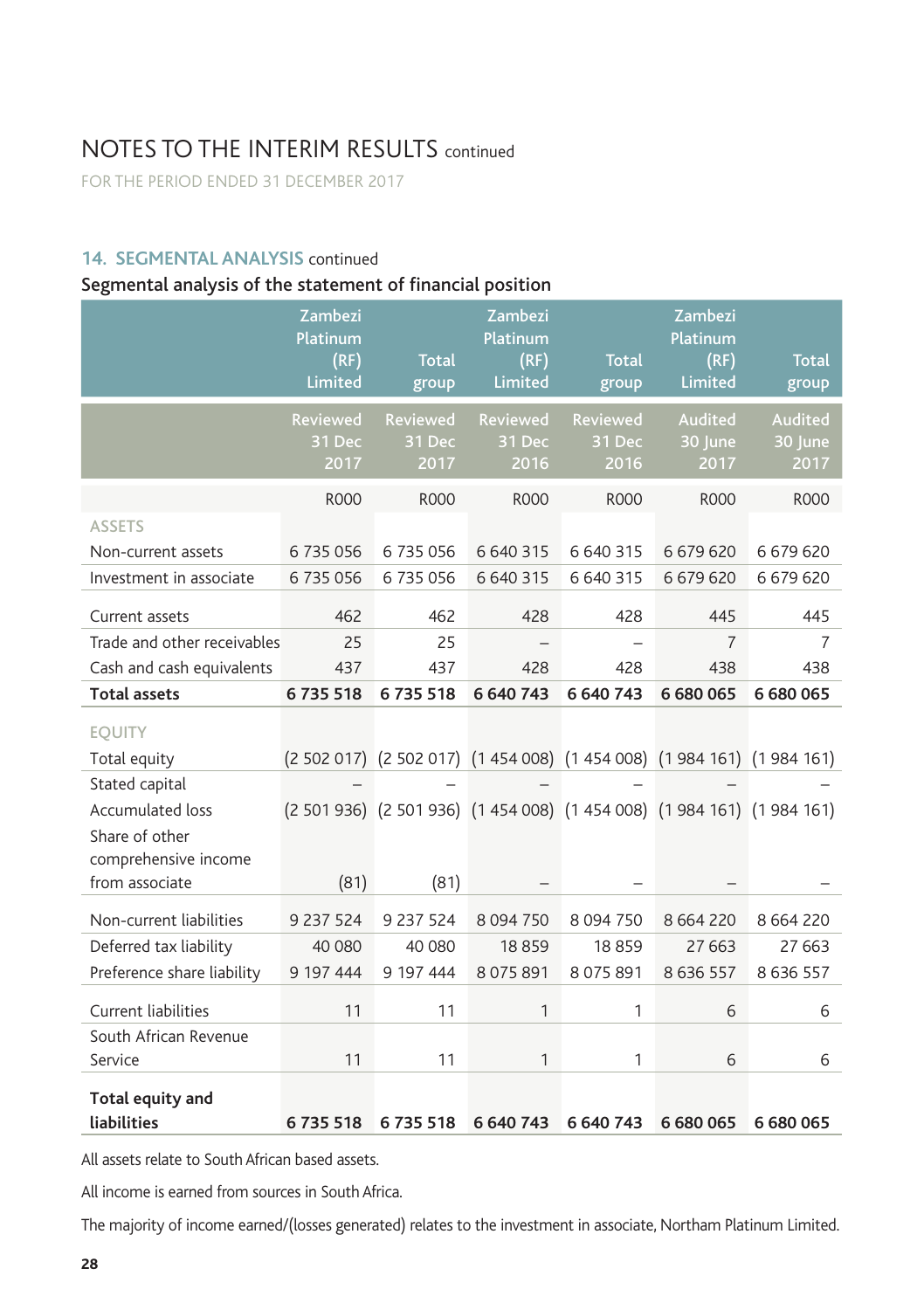Notes to the Interim Results continued

### **15. FINANCIAL RISK MANAGEMENT AND FAIR VALUE MEASUREMENT**

The group's only financial liability related to the preference share liability. Financial assets consist of trade and other receivables as well as cash and cash equivalents.

The group is exposed to market, credit and liquidity risk.

It is the group's policy that no trading in derivatives shall be undertaken.

The directors of the entity oversee the management of these risks and reviews and agree policies for managing each of these risks which are summarised below.

#### Market risk

Market risk is the risk that the fair value of future cash flows of a financial instrument will fluctuate because of changes in market prices. Market risk includes interest rate risk.

Interest rate risk is the risk that the fair value or future cash flows of a financial instrument will fluctuate because of changes in market interest rates.

The group is exposed to interest rate fluctuations in respect of the preference share liability and cash held at banks.

The following table demonstrates the sensitivity to a reasonable possible change in interest rates, with all other variables held constant, of the group's profit before tax (through the impact on floating rate borrowings and cash and cash equivalents).

|                                                               | Group and company       |                         |                         |  |
|---------------------------------------------------------------|-------------------------|-------------------------|-------------------------|--|
|                                                               | Reviewed<br>31 Dec 2017 | Reviewed<br>31 Dec 2016 | Audited<br>30 June 2017 |  |
|                                                               | <b>ROOO</b>             | R000                    | R000                    |  |
| Cash and cash equivalents<br>Increase of 1%<br>Decrease of 1% | $\overline{4}$<br>(4)   | $\overline{4}$<br>(4)   | 4<br>(4)                |  |
| Preference share liability                                    |                         |                         |                         |  |
| Increase of 1%                                                | (91974)                 | (80759)                 | (86 366)                |  |
| Decrease of 1%                                                | 91974                   | 80 759                  | 86 366                  |  |

The group does not use interest rate swaps to convert floating rate exposures to fixed rate exposures in order to minimise interest rate risk.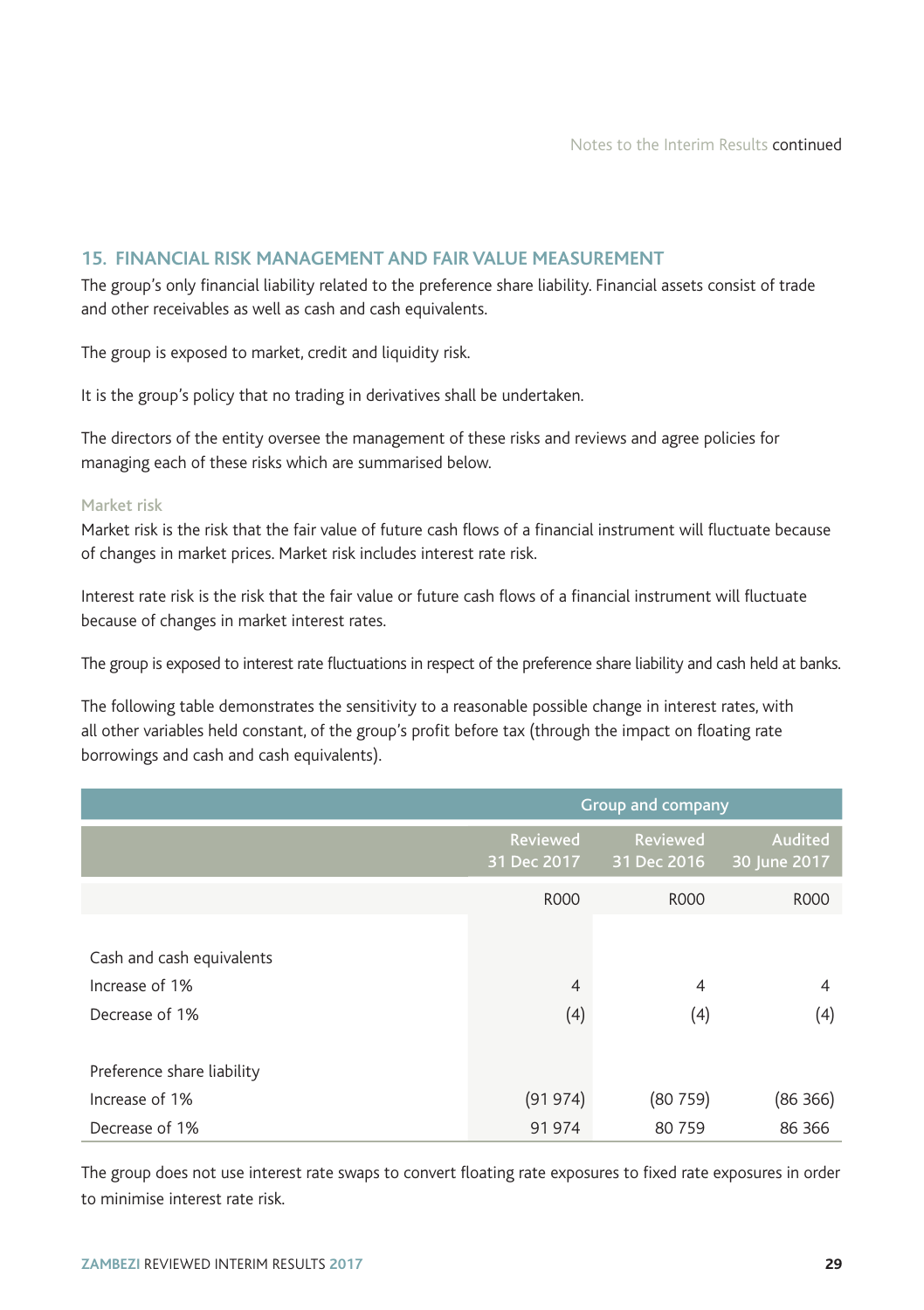FOR THE PERIOD ENDED 31 DECEMBER 2017

### **15. FINANCIAL RISK MANAGEMENT AND FAIR VALUE MEASUREMENT** continued Credit risk

Credit risk is the risk that a counter party will not meet its obligations under a financial instrument or customer contract, leading to a financial loss. The group is exposed to credit risk from its operating activities (primarily cash balances). The group mitigates the risk by ensuring that its counterparties are credit worthy financial institutions.

The group only places funds with recognised financial institutions with a strong credit rating and does not consider the credit risk exposure to be significant.

### Liquidity risk

Liquidity risk is the risk that the group will be unable to meet a financial commitment. In order to mitigate any liquidity risk, Northam Platinum Limited has issued a guarantee. In terms of the financial guarantee, Northam Platinum Limited will be responsible for the payment of all amounts which Zambezi Platinum (RF) Limited has contracted but failed to pay in terms of the preference share terms – either by means of a cash payment or the issue of a determinable number of Northam Platinum Limited shares to the preference shareholders, or a cash and Northam Platinum Limited share combination.

At maturity of the cumulative preference share liability, the contracted undiscounted value of the payment will be the following assuming prime rate stays unchanged.

|                            | Group and company                            |                                                |            |  |
|----------------------------|----------------------------------------------|------------------------------------------------|------------|--|
|                            | Due at the end of the 10 year lock-in period |                                                |            |  |
|                            | Reviewed                                     | Audited<br>31 Dec 2017 31 Dec 2016 31 Dec 2017 |            |  |
|                            | <b>ROOO</b>                                  | R000                                           | R000       |  |
| Preference share liability | (23917435)                                   | (24575615)                                     | (23917435) |  |

The preference share liability is due at the end of the 10 year lock-in period.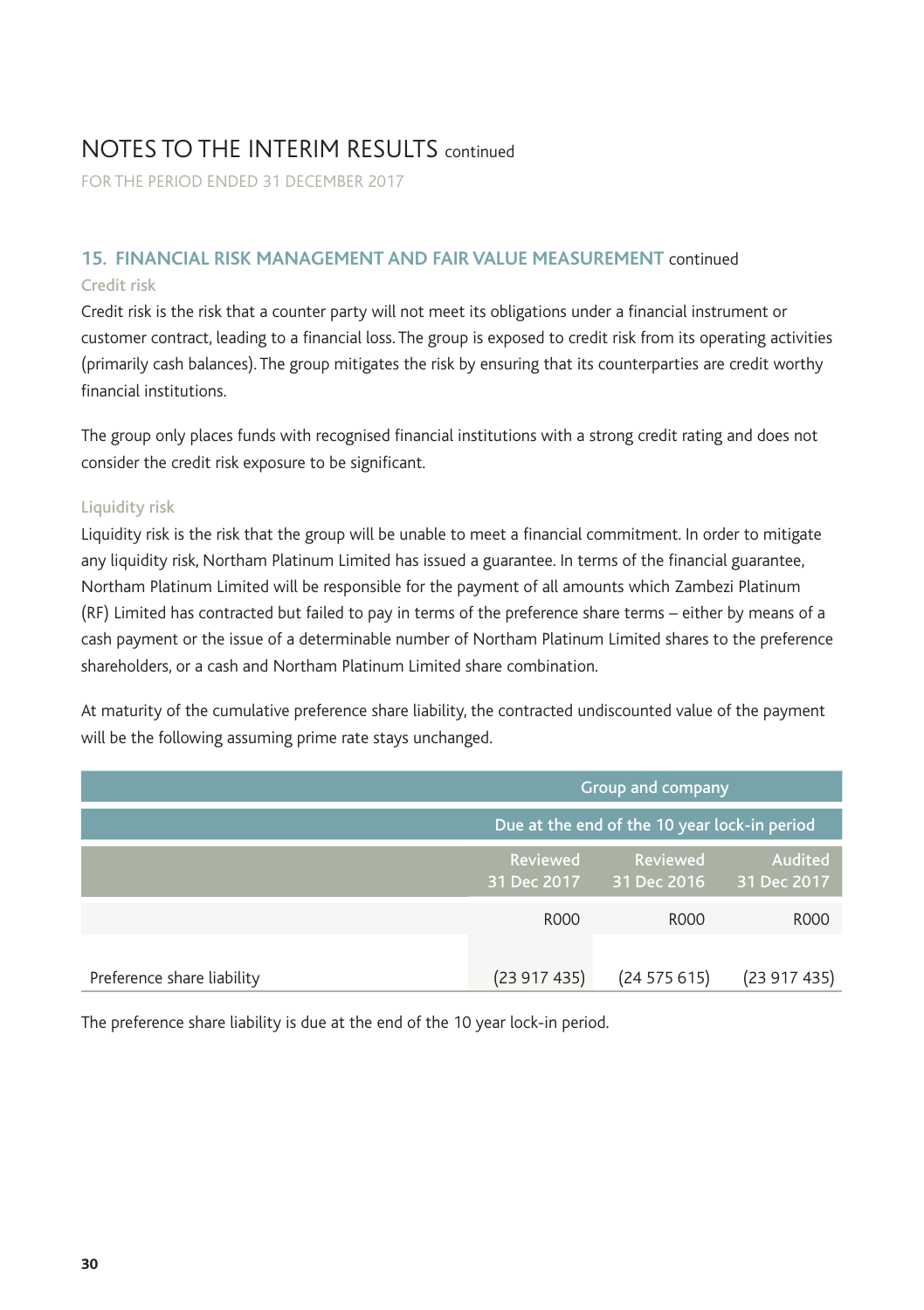Classification of financial instruments

|                             | <b>Group</b>            |                                                                  |                         |  |
|-----------------------------|-------------------------|------------------------------------------------------------------|-------------------------|--|
|                             | Loans and               | <b>Financial</b><br>liabilities at<br>receivables amortised cost | <b>Total</b>            |  |
|                             | Reviewed<br>31 Dec 2017 | Reviewed<br>31 Dec 2017                                          | Reviewed<br>31 Dec 2017 |  |
|                             | <b>ROOO</b>             | R000                                                             | <b>ROOO</b>             |  |
| Trade and other receivables | 25                      |                                                                  | 25                      |  |
| Cash and cash equivalents   | 437                     |                                                                  | 437                     |  |
| Preference share liability  |                         | (919744)                                                         | (919744)                |  |

|                            | Group                   |                                                                  |                         |  |
|----------------------------|-------------------------|------------------------------------------------------------------|-------------------------|--|
|                            | Loans and               | <b>Financial</b><br>liabilities at<br>receivables amortised cost | <b>Total</b>            |  |
|                            | Reviewed<br>31 Dec 2016 | <b>Reviewed</b><br>31 Dec 2016                                   | Reviewed<br>31 Dec 2016 |  |
|                            | <b>ROOO</b>             | R000                                                             | R000                    |  |
| Cash and cash equivalents  | 428                     |                                                                  | 428                     |  |
| Preference share liability |                         | (8075891)                                                        | (8075891)               |  |

|                             | Group                  |                                                                  |                        |  |
|-----------------------------|------------------------|------------------------------------------------------------------|------------------------|--|
|                             | Loans and              | <b>Financial</b><br>liabilities at<br>receivables amortised cost | <b>Total</b>           |  |
|                             | Audited<br>30 Jun 2017 | Audited<br>30 Jun 2017                                           | Audited<br>30 Jun 2017 |  |
|                             | <b>ROOO</b>            | R000                                                             | R000                   |  |
| Trade and other receivables | 7                      |                                                                  |                        |  |
| Cash and cash equivalents   | 438                    |                                                                  | 438                    |  |
| Preference share liability  |                        | (8636557)                                                        | (8636557)              |  |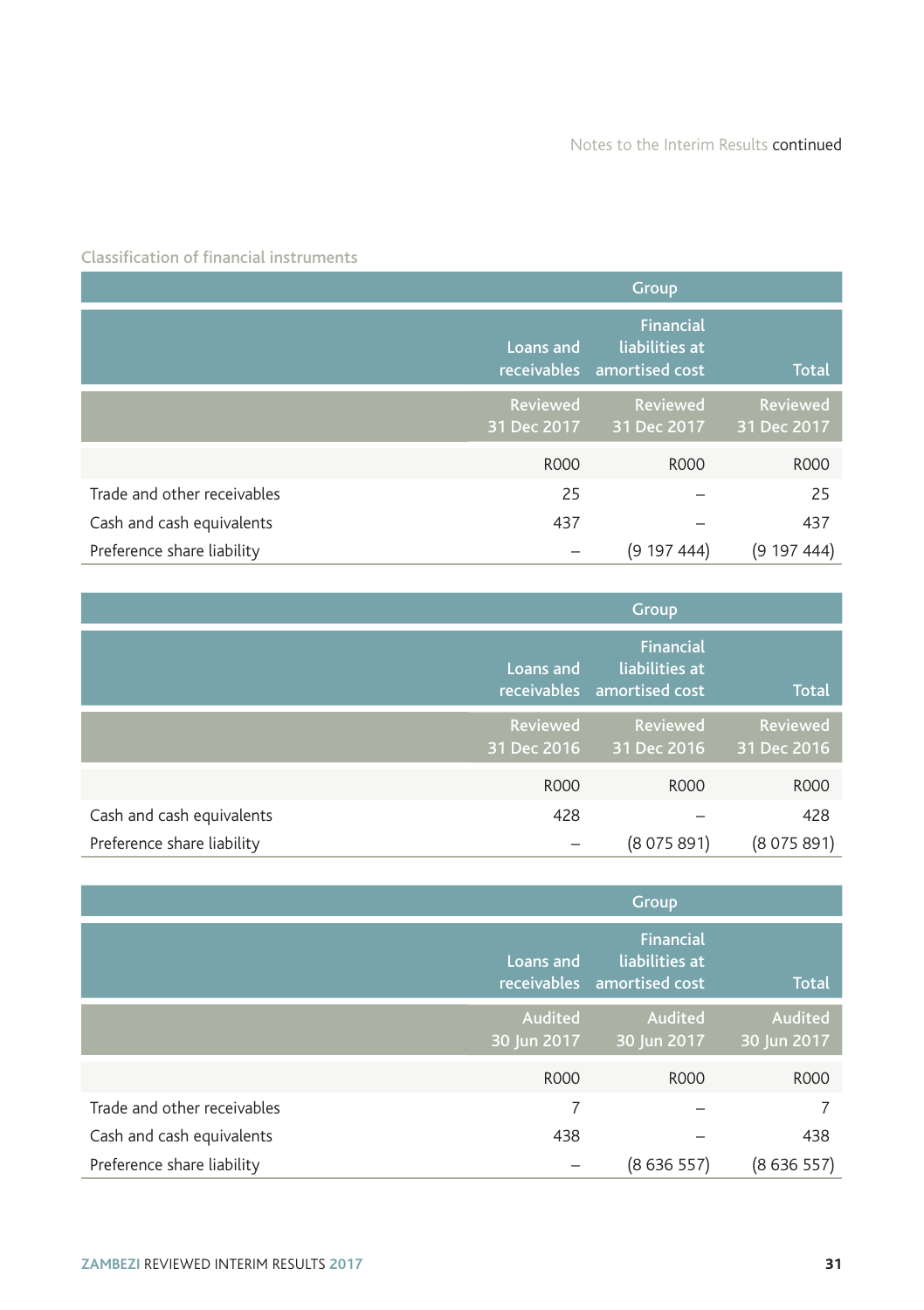FOR THE PERIOD ENDED 31 DECEMBER 2017

### **15. FINANCIAL RISK MANAGEMENT AND FAIR VALUE MEASUREMENT** continued

Classification of financial instruments continued

|                             | Company                                                      |                          |                                                      |                         |  |  |
|-----------------------------|--------------------------------------------------------------|--------------------------|------------------------------------------------------|-------------------------|--|--|
|                             | <b>Financial</b><br>instruments<br>through profit<br>or loss | Loans and<br>receivables | <b>Financial</b><br>liabilities at<br>amortised cost | <b>Total</b>            |  |  |
|                             | Reviewed<br>31 Dec 2017                                      | Reviewed<br>31 Dec 2017  | Reviewed<br>31 Dec 2017                              | Reviewed<br>31 Dec 2017 |  |  |
|                             | <b>ROOO</b>                                                  | <b>ROOO</b>              | <b>ROOO</b>                                          | <b>ROOO</b>             |  |  |
| Investment in associate     | 8 3 5 8 2 5 8                                                |                          |                                                      | 8 3 5 8 2 5 8           |  |  |
| Trade and other receivables |                                                              | 25                       |                                                      | 25                      |  |  |
| Cash and cash equivalents   |                                                              | 437                      |                                                      | 437                     |  |  |
| Preference share liability  |                                                              |                          | (919744)                                             | (919744)                |  |  |

|                            | Company                                                      |                          |                                                      |                         |  |  |
|----------------------------|--------------------------------------------------------------|--------------------------|------------------------------------------------------|-------------------------|--|--|
|                            | <b>Financial</b><br>instruments<br>through profit<br>or loss | Loans and<br>receivables | <b>Financial</b><br>liabilities at<br>amortised cost | <b>Total</b>            |  |  |
|                            | Reviewed<br>31 Dec 2016                                      | Reviewed<br>31 Dec 2016  | Reviewed<br>31 Dec 2016                              | Reviewed<br>31 Dec 2016 |  |  |
|                            | <b>ROOO</b>                                                  | <b>ROOO</b>              | <b>ROOO</b>                                          | <b>ROOO</b>             |  |  |
| Investment in associate    | 6 476 171                                                    |                          |                                                      | 6 476 171               |  |  |
| Cash and cash equivalents  |                                                              | 428                      |                                                      | 428                     |  |  |
| Preference share liability |                                                              |                          | (8075891)                                            | (8075891)               |  |  |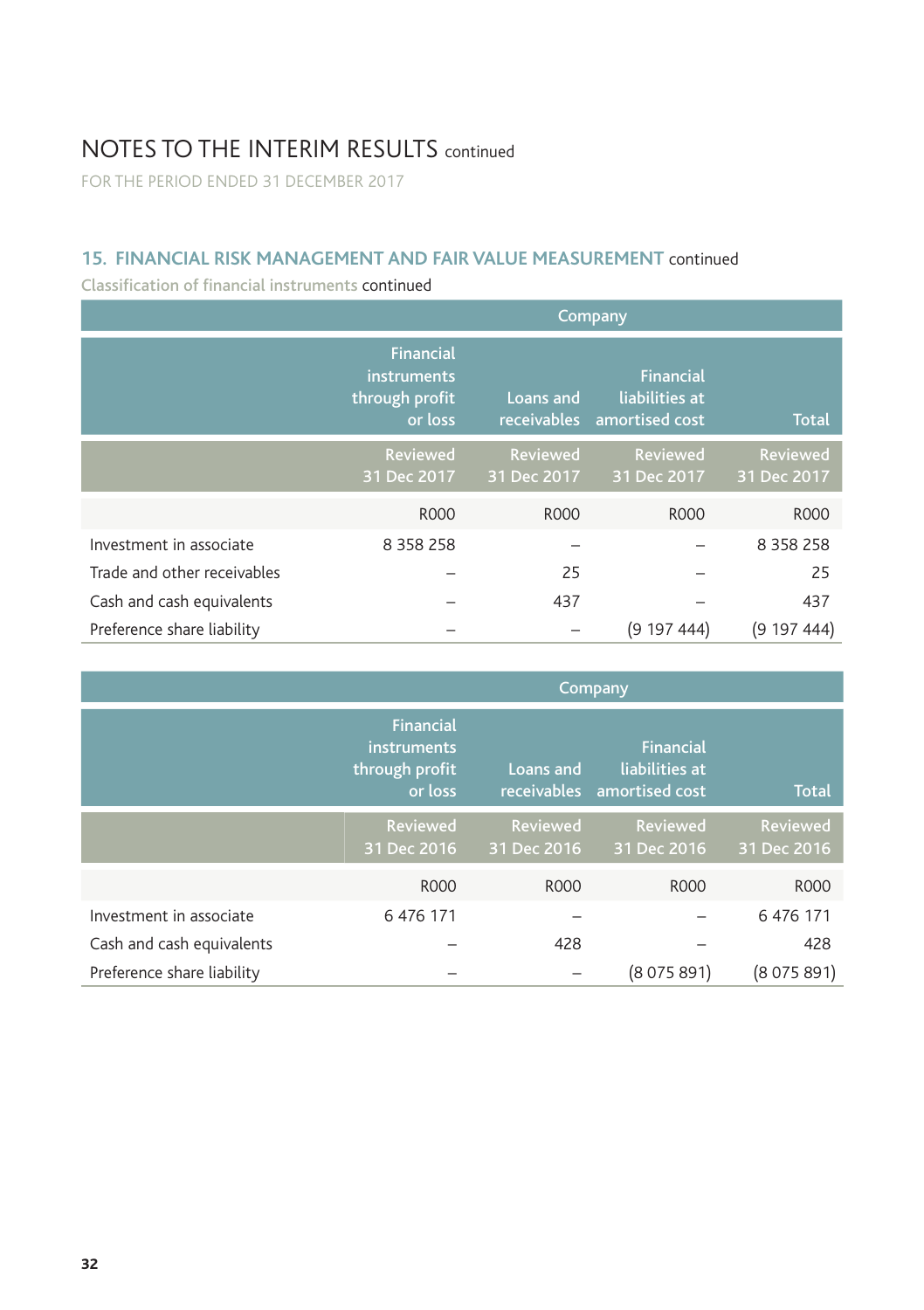|                             | Company                                                      |                        |                                                                  |                        |  |  |
|-----------------------------|--------------------------------------------------------------|------------------------|------------------------------------------------------------------|------------------------|--|--|
|                             | <b>Financial</b><br>instruments<br>through profit<br>or loss | Loans and              | <b>Financial</b><br>liabilities at<br>receivables amortised cost | <b>Total</b>           |  |  |
|                             | Audited<br>30 Jun 2017                                       | Audited<br>30 Jun 2017 | Audited<br>30 Jun 2017                                           | Audited<br>30 Jun 2017 |  |  |
|                             | <b>ROOO</b>                                                  | <b>ROOO</b>            | <b>ROOO</b>                                                      | <b>ROOO</b>            |  |  |
| Investment in associate     | 6 4 68 176                                                   |                        |                                                                  | 6 4 68 176             |  |  |
| Trade and other receivables |                                                              | 7                      |                                                                  |                        |  |  |
| Cash and cash equivalents   |                                                              | 438                    |                                                                  | 438                    |  |  |
| Preference share liability  |                                                              |                        | (8636557)                                                        | (8636557)              |  |  |

#### Fair value of financial assets and liabilities

The fair values of financial instruments are substantially identical to the carrying values reflected in the statement of financial position.

The fair values have been determined using available market information and appropriate valuation methodologies.

Level 1 – quoted (unadjusted) prices in active markets for identical assets or liabilities.

Level 2 – a technique where all inputs that have an impact on the value are observable, either directly or indirectly.

Level 3 – a technique where all inputs that have an impact on the value are not observable.

The fair value hierarchy of all the financial instruments are determined as level 2 except for the investment held in Northam Platinum Limited on a group basis.

The preference share liability is classified as level 2. Previously it was classified as level 1 but due to the low level of activity in the South African debt market, the preference share liability has now been classified as a level 2 financial liability.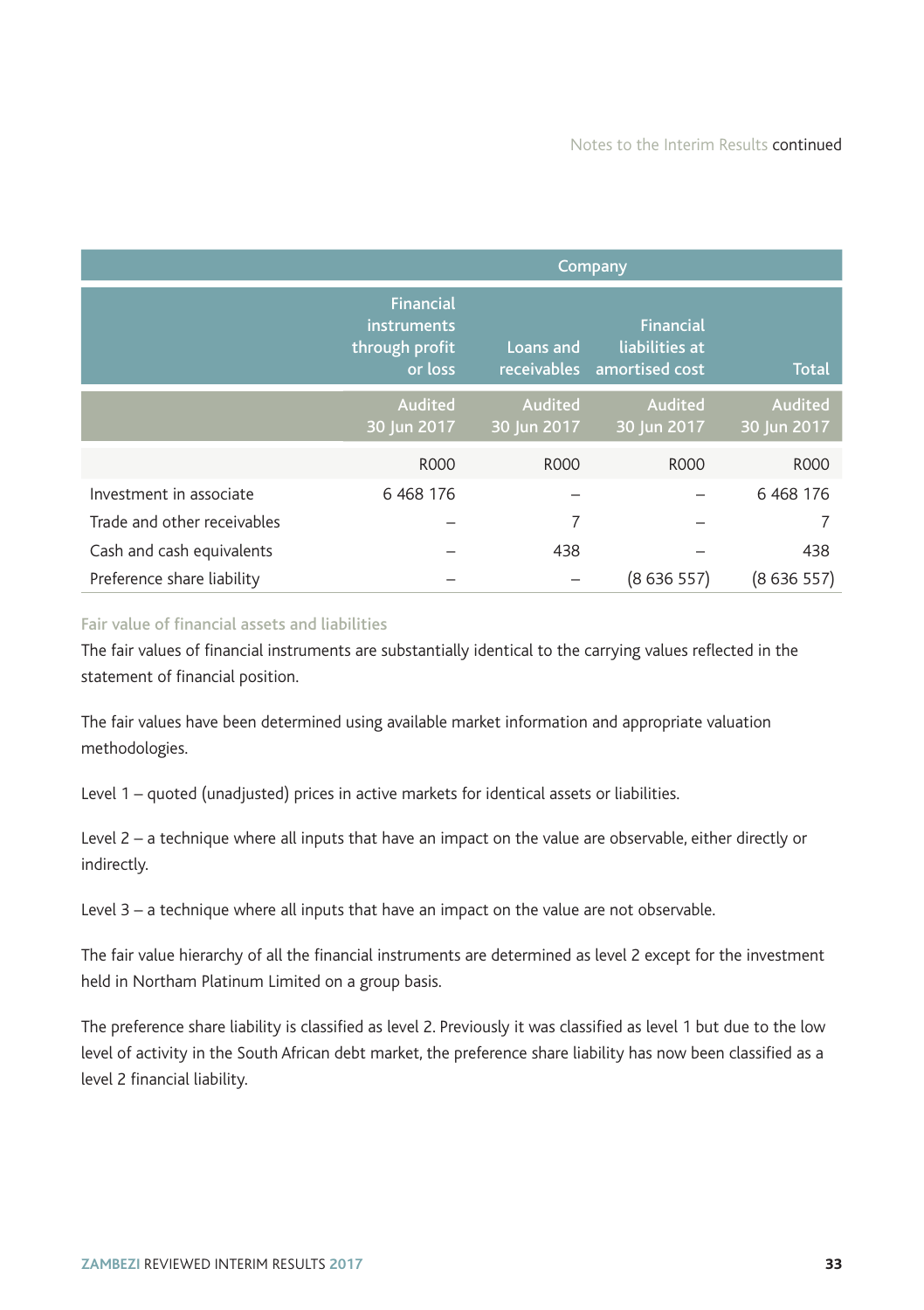FOR THE PERIOD ENDED 31 DECEMBER 2017

### **15. FINANCIAL RISK MANAGEMENT AND FAIR VALUE MEASUREMENT** continued

### Fair value of financial assets and liabilities continued

The fair value has been determined with reference to the closing trading price of the Zambezi Platinum (RF) Limited preference share price (JSE preference share code: ZPLP) as at the period/year end date:

|                                          | Reviewed | Reviewed<br>31 Dec 2017 31 Dec 2016 30 June 2017 | Reviewed |
|------------------------------------------|----------|--------------------------------------------------|----------|
|                                          | R        |                                                  |          |
| Zambezi Platinum (RF) Limited preference |          |                                                  |          |
| share trading price                      | 63.80    | 50.30                                            | 54.85    |

The table below discloses the carrying values of the financial assets and liabilities compared to the fair value:

|                                                           | Group                             |                                                                          |                            |                            |                            |                            |
|-----------------------------------------------------------|-----------------------------------|--------------------------------------------------------------------------|----------------------------|----------------------------|----------------------------|----------------------------|
|                                                           | <b>Reviewed</b><br>31 Dec<br>2017 | <b>Reviewed</b><br>31 Dec<br>2017                                        | Reviewed<br>31 Dec<br>2016 | Reviewed<br>31 Dec<br>2016 | Audited<br>30 June<br>2017 | Audited<br>30 June<br>2017 |
|                                                           | Carrying<br>amount                | Fair<br>value                                                            | Carrying<br>amount         | Fair<br>value              | Carrying<br>amount         | Fair<br>value              |
|                                                           | R000                              | R000                                                                     | R000                       | R000                       | R000                       | <b>ROOO</b>                |
| Financial assets<br>Trade and other                       |                                   |                                                                          |                            |                            |                            |                            |
| receivables                                               | 25                                | 25                                                                       |                            |                            | 7                          |                            |
| Cash and cash equivalents<br><b>Financial liabilities</b> | 437                               | 437                                                                      | 428                        | 428                        | 438                        | 438                        |
| Preference share liability                                |                                   | (9 197 444) (10 201 968) (8 075 891) (8 043 244) (8 636 557) (8 770 814) |                            |                            |                            |                            |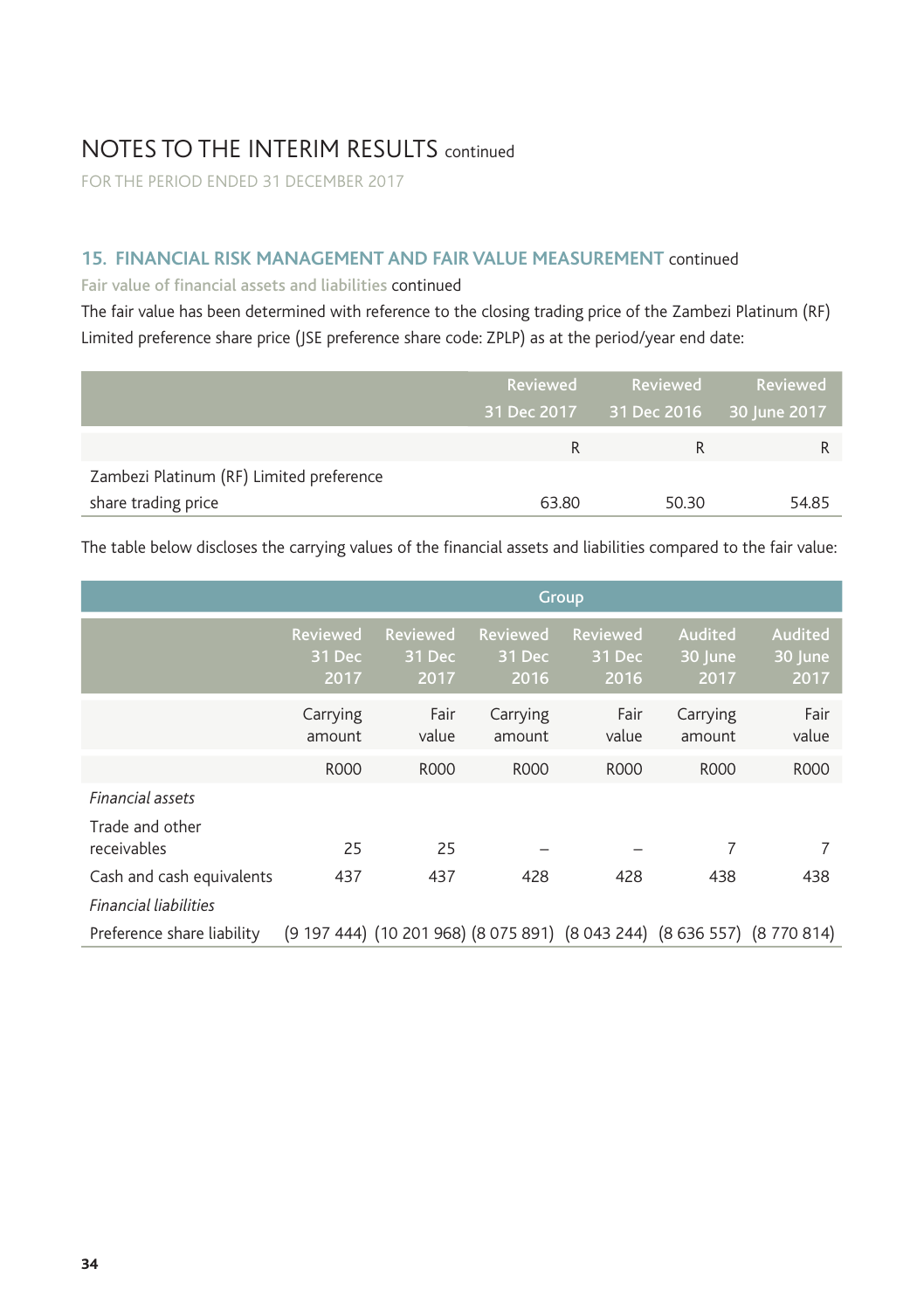|                                | Company                           |                                                                          |                                   |                                   |                            |                            |
|--------------------------------|-----------------------------------|--------------------------------------------------------------------------|-----------------------------------|-----------------------------------|----------------------------|----------------------------|
|                                | <b>Reviewed</b><br>31 Dec<br>2017 | <b>Reviewed</b><br>31 Dec<br>2017                                        | <b>Reviewed</b><br>31 Dec<br>2016 | <b>Reviewed</b><br>31 Dec<br>2016 | Audited<br>30 June<br>2017 | Audited<br>30 June<br>2017 |
|                                | Carrying<br>amount                | Fair<br>value                                                            | Carrying<br>amount                | Fair<br>value                     | Carrying<br>amount         | Fair<br>value              |
|                                | <b>ROOO</b>                       | <b>ROOO</b>                                                              | <b>ROOO</b>                       | <b>ROOO</b>                       | <b>ROOO</b>                | <b>ROOO</b>                |
| Financial assets               |                                   |                                                                          |                                   |                                   |                            |                            |
| Investment in associate        | 8 3 5 8 2 5 8                     | 8 3 5 8 2 5 8                                                            | 6 476 171                         | 6 476 171                         | 6 4 68 176                 | 6 4 68 176                 |
| Trade and other<br>receivables | 25                                | 25                                                                       |                                   |                                   | 7                          | 7                          |
| Cash and cash equivalents      | 437                               | 437                                                                      | 428                               | 428                               | 438                        | 438                        |
| <b>Financial liabilities</b>   |                                   |                                                                          |                                   |                                   |                            |                            |
| Preference share liability     |                                   | (9 197 444) (10 201 968) (8 075 891) (8 043 244) (8 636 557) (8 770 814) |                                   |                                   |                            |                            |

### Capital management

The primary objective of the group's capital management is to ensure that it has sufficient capital to meet its preference share obligations. The redemption of the preference shares is secured by Northam Platinum Limited in terms of a financial guarantee, in terms of which Northam Platinum Limited will be responsible for the payment of all amounts which Zambezi Platinum (RF) Limited has contracted but failed to pay in terms of the preference share terms by means of a cash payment or the issue of a determinable number of Northam Platinum Limited shares to the preference shareholders, or a cash and Northam Platinum Limited share combination.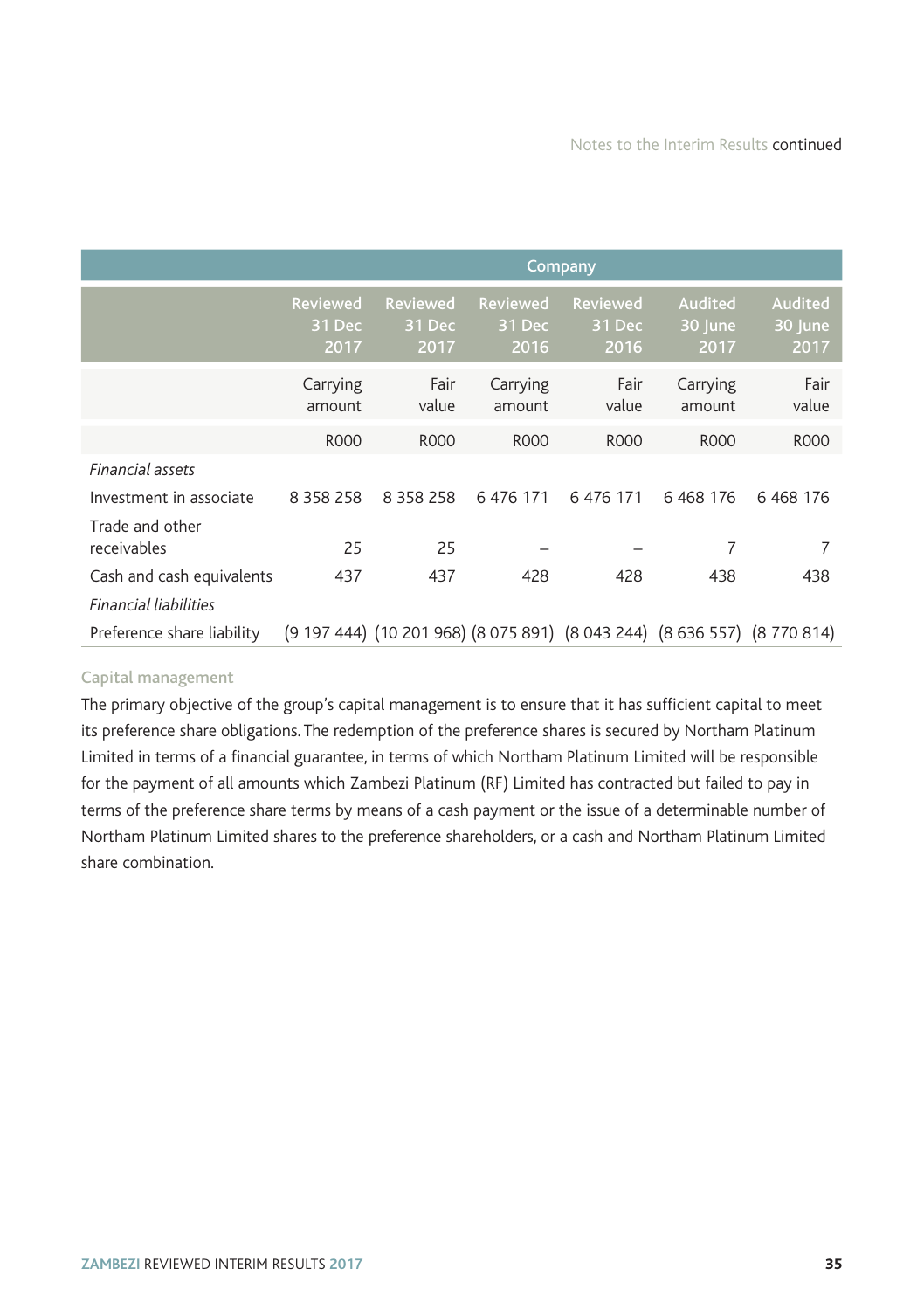FOR THE PERIOD ENDED 31 DECEMBER 2017

### **16. RELATED PARTIES**

The group was established as a special purpose vehicle by Northam Platinum Limited, with the principal objective of achieving Northam Platinum Limited's black economic empowerment (BEE) compliance.

Zambezi Platinum (RF) Limited was incorporated on 2 June 2014. The company was created for the purpose of assisting Northam Platinum Limited to comply with the historically disadvantaged South African (HDSA) ownership requirements set by the Mining Charter. The company was set up as a special purpose vehicle for the purpose of facilitating a transaction in which it holds shares in Northam Platinum Limited, and in turn issued preference shares to relevant qualifying shareholders to fund the purchase of 31.4% of Northam Platinum Limited shares.

Zambezi Platinum (RF) Limited therefore holds 159 905 453 Northam Platinum Limited shares (BEE shares) which amounts to approximately 31.4% of the total issued ordinary share capital of Northam Platinum Limited, which is accounted for as an associate of Zambezi Platinum (RF) Limited.

Zambezi Platinum (RF) Limited is a ring-fenced entity created for the specific purpose of raising funds to subscribe for the BEE shares. As such, Zambezi Platinum (RF) Limited will not be conducting any other business activities until the expiry of the lock-in period (which is 10 years from May 2015).

At the end of the 10-year period, Zambezi Platinum (RF) Limited is required to redeem the preference shares with cash and/or Northam Platinum Limited shares. All amounts payable to the holders of the preference shares are guaranteed by Northam Platinum Limited in terms of the transaction agreement. Further, Northam Platinum Limited is required to settle the operational expenses of Zambezi Platinum (RF) Limited, subject to certain limitations.

The preference share dividend rate is calculated with reference to the prime rate and is not dependent on the financial performance of either Northam Platinum Limited or Zambezi Platinum (RF) Limited.

Zambezi Platinum (RF) Limited's prospects are therefore limited in nature in that they are dependent on the prospects of the Northam Platinum Limited share price and the returns attributable to the preference shares are constant and will fluctuate only in accordance with prevailing interest rates. Various characteristics of the preference shares, such as the Northam guarantee and redemption payment structure, provide the holders with additional certainty regarding the recoverability of their dividends and capital.

However, the preference shares retain equity risk as a result of its redemption being ultimately supported by the value of Northam Platinum Limited shares and/or Northam Platinum Limited's ability to continue as a going concern. The preference shares therefore present their holders with a combination of the risks and rewards associated with equity and debt instruments.

Northam Platinum Limited's prospects for growth and continued profitability are subject to various external and internal factors which cannot be accurately predicted, projected or controlled by Zambezi Platinum (RF) Limited as an investor in Northam Platinum Limited.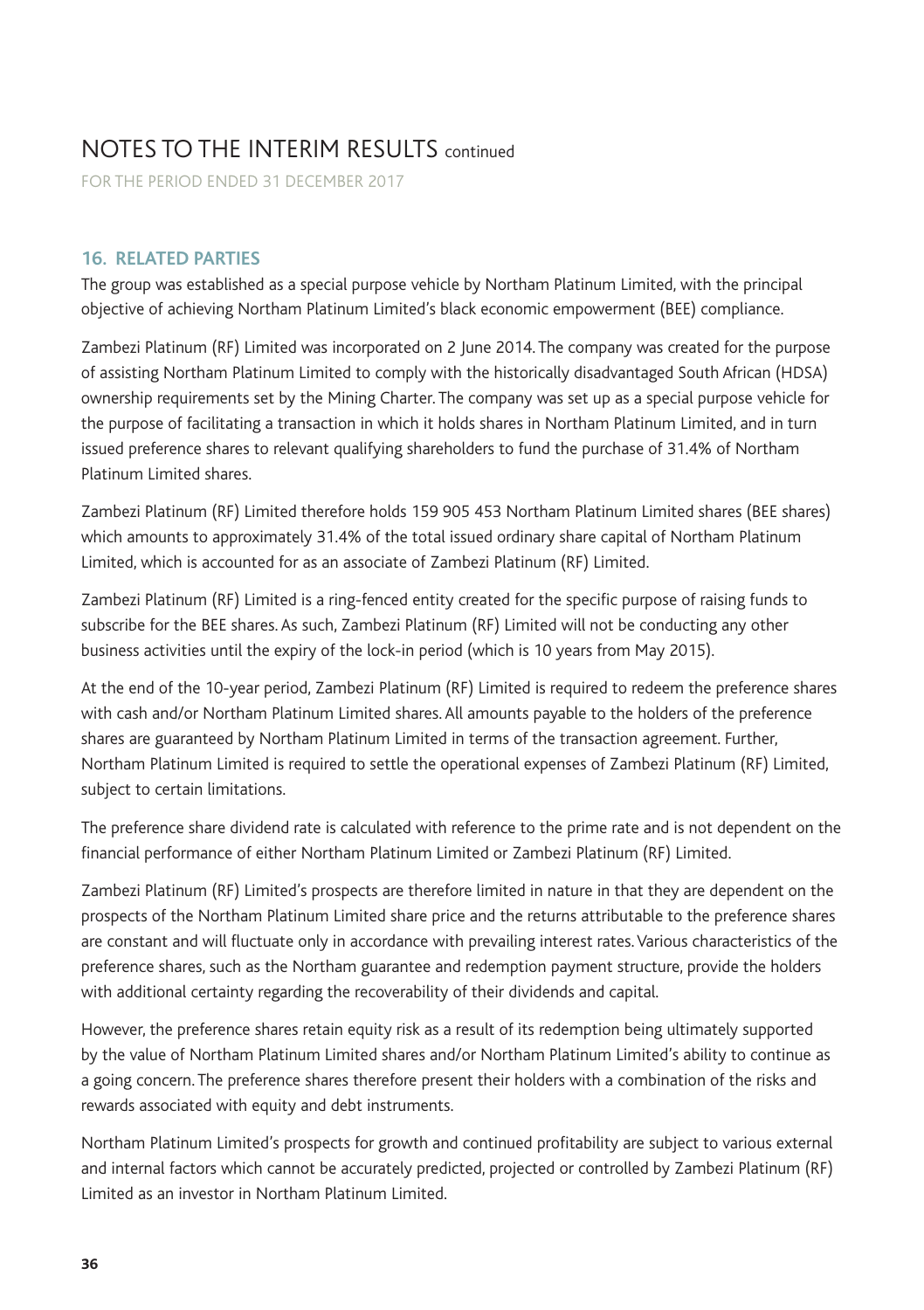The redemption of the preference shares will occur, firstly and foremost, through any cash received from dividends received from Northam Platinum Limited during the 10-year period, and after the end of the lockin period the possible sell-off of Northam Platinum Limited shares into the market, to redeem the preference shares. In the event that this is not sufficient to settle the liability, it will be secured in terms of a financial guarantee (Northam guarantee).

Should a liability arise under the Northam guarantee, Northam Platinum Limited may settle this liability by capitalising Zambezi Platinum (RF) Limited with cash and/or through the issue of Northam Platinum Limited shares before the redemption amount becomes due or making payment directly to the preference shareholders. The manner of settlement is not contractually specified and is at the discretion of Northam Platinum Limited.

Therefore, should the Northam Platinum Limited share price not increase sufficiently in value over the next 10 years to cover the preference share liability, there could be a dilution in value for all Northam Platinum Limited shareholders, should additional Northam Platinum Limited shares be issued to the preference shareholders.

#### Northam guarantee

The redemption of the preference shares is secured by a financial guarantee from Northam Platinum Limited. In terms of the financial guarantee, Northam Platinum Limited will be responsible for the payment of all amounts which Zambezi Platinum (RF) Limited has contracted but failed to pay in terms of the preference share terms – either by means of a cash payment or the issue of a determinable number of Northam Platinum Limited shares to the preference shareholders, or a cash and Northam Platinum Limited share combination.

#### Lock-in and restraint payment

In terms of the Northam BEE transaction, Zambezi Platinum (RF) Limited has undertaken not to dispose of or encumber the BEE shares for the duration of the 10-year lock-in period, other than in accordance with the preference share terms and the Zambezi pledge and cession agreement. In terms of the relationship agreements, the ordinary shareholders have, in turn, undertaken not to dispose of or encumber their Zambezi Platinum (RF) Limited ordinary shares for the duration of the lock-in period.

Furthermore, Zambezi Platinum (RF) Limited has, pursuant to the subscription agreement, and the HDSA participants have, pursuant to their respective relationship agreements, undertaken in favour of Northam Platinum Limited not to be engaged, directly or indirectly, or in any way to be interested, in any platinum group metal (PGM) exploration, PGM prospecting or PGM mining activities or in any competitor of the Northam Platinum Limited group for the duration of the lock-in period, save to the extent specifically permitted under such relationship agreements.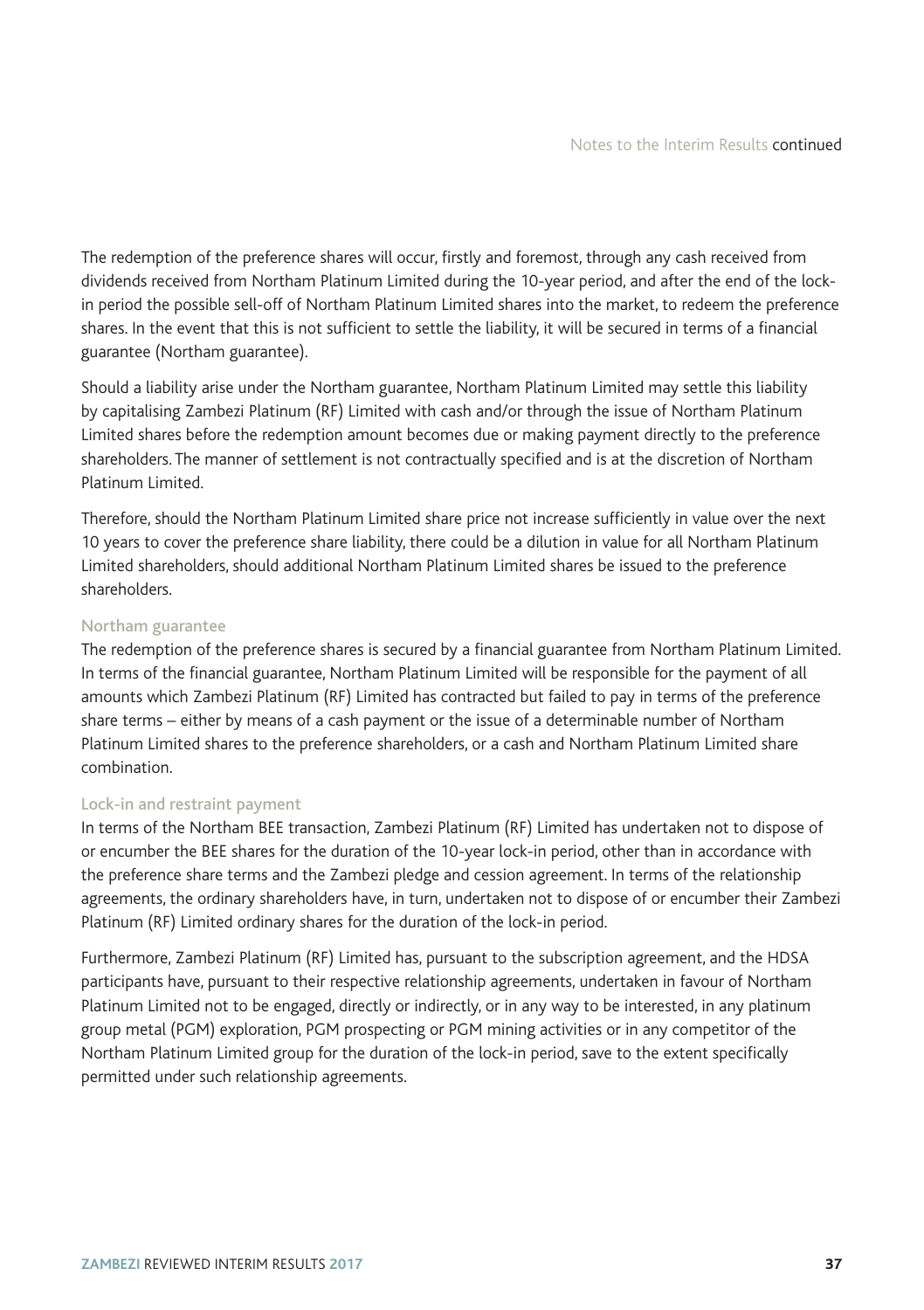FOR THE PERIOD ENDED 31 DECEMBER 2017

### **16. RELATED PARTIES** continued

#### N share

Zambezi Platinum (RF) Limited issued the N share to Northam Platinum Limited, the purpose of which is to allow Northam Platinum Limited to take certain mitigating action in the event of the occurrence of an early redemption event under the preference share terms and/or the unwinding of the transaction prior to the expiry of the lock-in period.

The N share ranks ahead of the distribution rights of the holders of the Zambezi ordinary shares and is equal to the amount of the lock-in and restraint payment plus interest accrued thereon from the date on which the lock-in and restraint payment was made until the date of payment of the N share distribution, at the dividend rate compounded annually. Other than as required in terms of the Companies Act, the N share does not entitle Northam Platinum Limited to any voting rights.

#### Administration of Zambezi Platinum (RF) Limited

For purposes of ensuring that Zambezi Platinum (RF) Limited does not incur any liabilities or indebtedness, other than pursuant to the transaction agreements, and that it remains ring-fenced, Zambezi Platinum (RF) Limited and Northam Platinum Limited entered into an administration services agreement in terms of which Zambezi Platinum (RF) Limited has appointed Northam Platinum Limited to attend to the day-today management of Zambezi Platinum (RF) Limited's business and the administration of Zambezi Platinum (RF) Limited's affairs at Northam Platinum Limited's sole cost and expense and with no recourse to Zambezi Platinum (RF) Limited subject to maximum costs and expenses of up to R2.0 million per annum, escalating annually at CPI from the 1st (first) anniversary of the implementation date. During the current period expenses to the value of R1.0 million (31 December 2016: R0.5 million and 30 June 2017: R0.6 million) were incurred.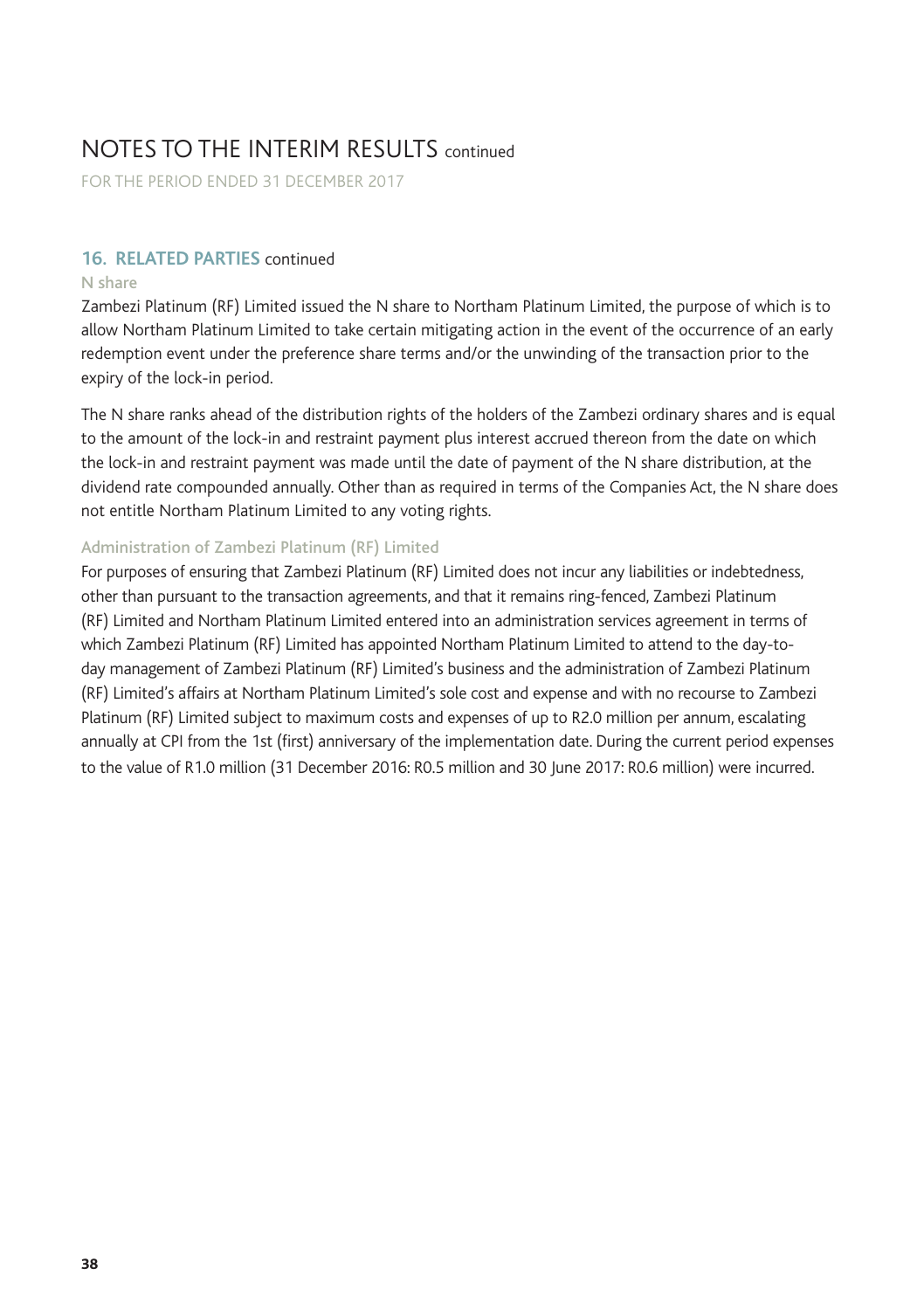### **17. GOING CONCERN**

Zambezi Platinum (RF) Limited generated a net profit of R925.5 million (31 December 2016: loss of R828.3 million and 30 June 2017: loss of R1.4 billion) for the period ended and, as of that date, the company's total liabilities exceed its total assets by R1.2 billion (31 December 2016: R1.6 billion and 30 June 2017: R2.2 billion).

Northam Platinum Limited has guaranteed that it will enable Zambezi Platinum (RF) Limited to settle any preference share capital and dividend liability required by the transaction, as well as any other expenses incurred by the company.

Northam Platinum Limited guarantees payment of the redemption price in respect of the preference shares and the preference dividends by way of the Northam guarantee. Northam Platinum Limited guaranteed the payment of all amounts which Zambezi Platinum (RF) Limited has contracted to pay (but failed to pay on the due date thereof) in respect of the preference shares by means of, at Northam Platinum Limited's election, a cash payment and/or the issue of a determinable number of Northam Platinum Limited shares to the holders.

The interim financial statements are prepared on the basis of accounting policies applicable to a going concern. This basis presumes that the company will continue to receive the support of Northam Platinum Limited and that the realisation of assets and settlement of liabilities will occur in the ordinary course of business. The interim consolidated financial statements have been prepared on a going concern basis, which assumes that the group will be able to meet the repayment terms of the preference shares.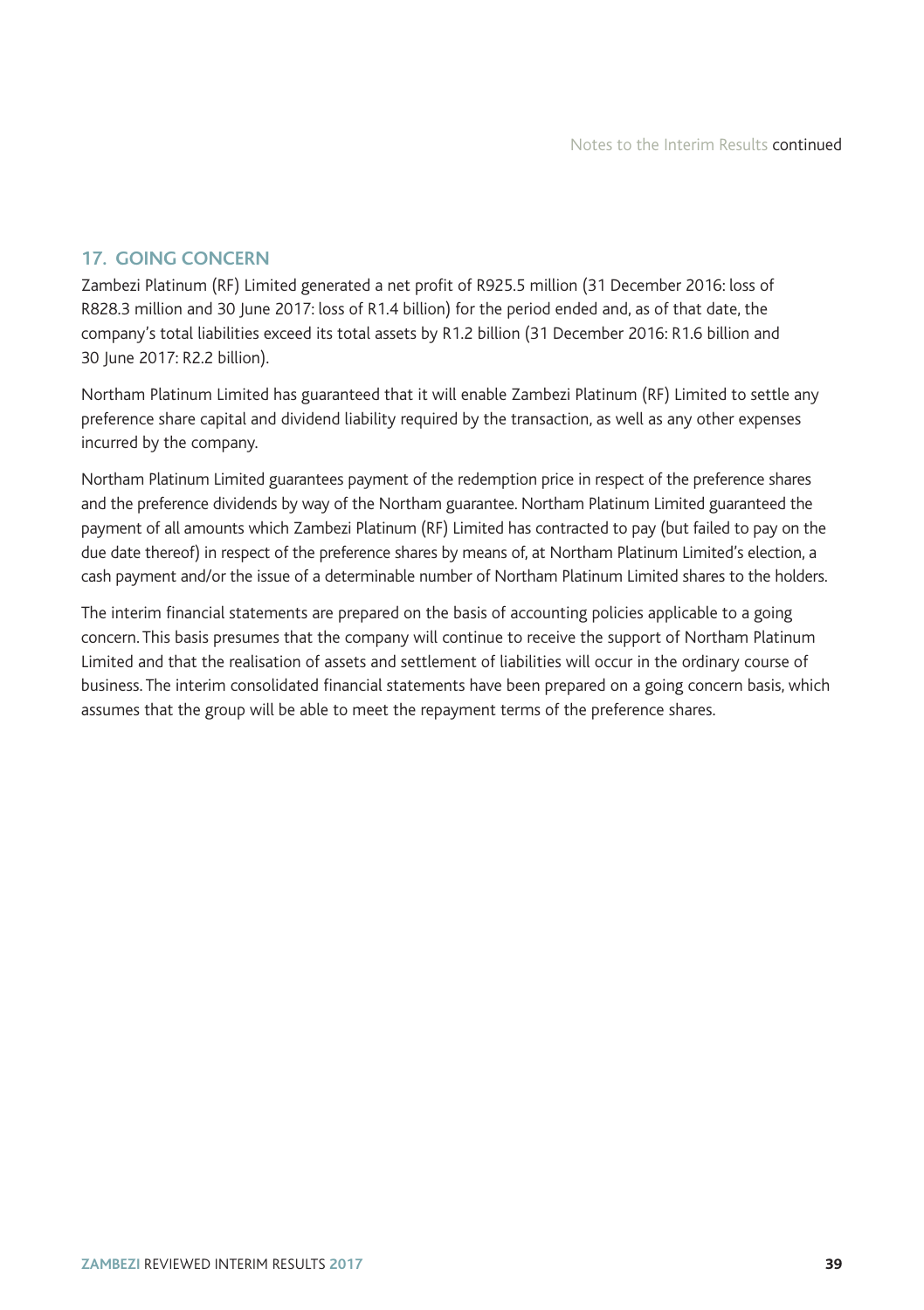FOR THE PERIOD ENDED 31 DECEMBER 2017

## **18. EVENTS AFTER THE REPORTING PERIOD**

There have been no facts or circumstances of a material nature that have occurred between the accounting date and the date of this report, which require adjustment to the financial results or the notes to the financial results.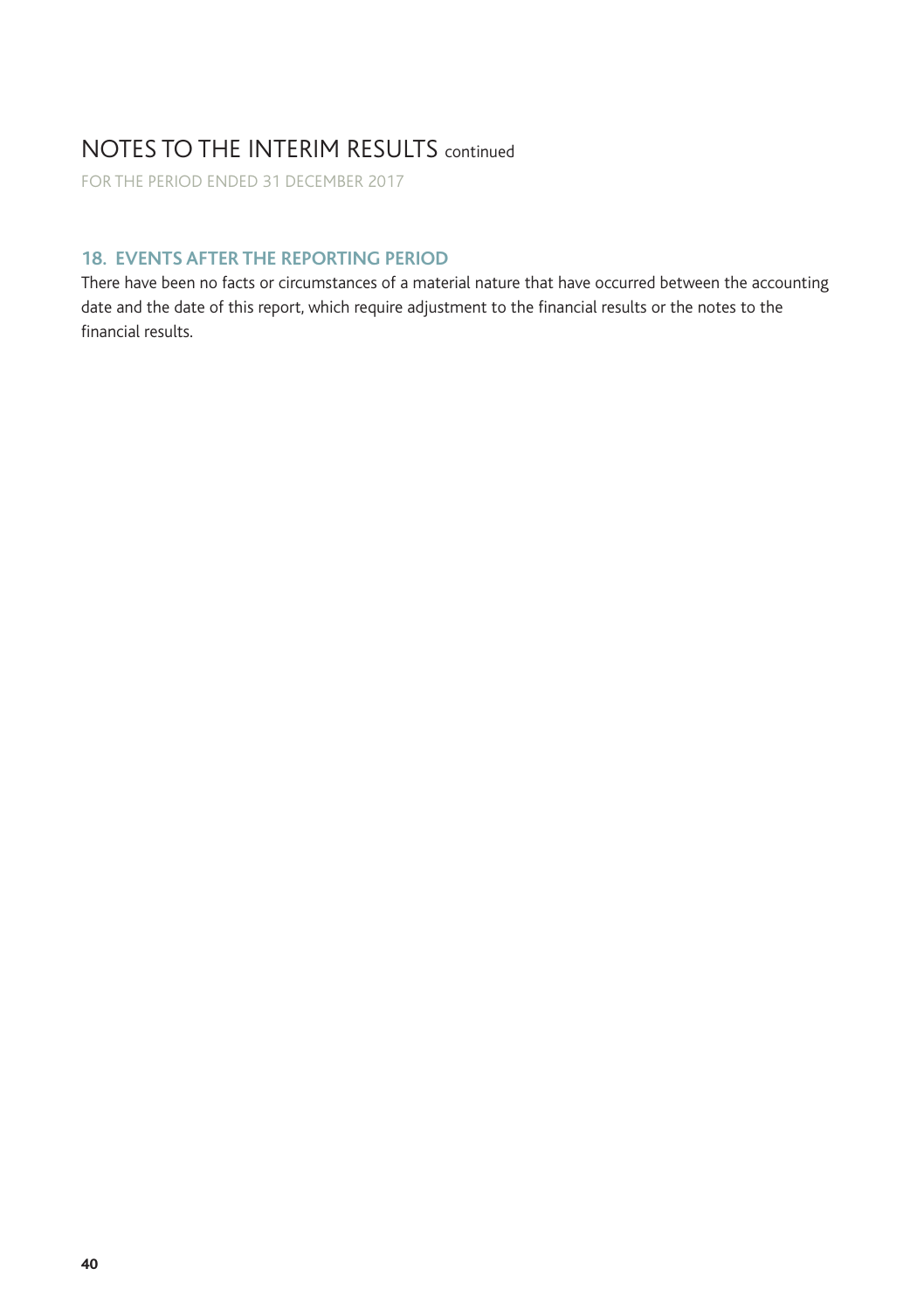## ADMINISTRATION AND CONTACT INFORMATION

### **ZAMBEZI PLATINUM (RF) LIMITED**

(Incorporated in the Republic of South Africa) (Registration number 2014/106927/06) JSE preference share code: ZPLP ISIN code: ZAE000202552

#### **REGISTERED OFFICE**

Building 4 1st Floor Maxwell Office Park Magwa Crescent West Waterfall City Jukskei View 2090 South Africa

PO Box 412694 Craighall 2024 South Africa

Telephone: +27 11 759 6000 Fax: +27 11 325 4795

### **WEBSITE**

www.northam.co.za/zambezi/

### **SECRETARIES**

Northam Platinum Limited Per PB Beale – company secretary Building 4 1st Floor Maxwell Office Park Magwa Crescent West Waterfall City Jukskei View 2090 South Africa

PO Box 412694 Craighall 2024 South Africa

Email: trish.beale@norplats.co.za

### **BANKERS**

Standard Bank of South Africa Limited 30 Baker Street Rosebank Johannesburg 2196

PO Box 61029 Marshalltown 2107 South Africa

#### **AUDITORS**

Ernst and Young Inc 102 Rivonia Road Sandton 2146 Johannesburg South Africa

Private Bag X14 Sandton 2146 South Africa

#### **TRANSFER SECRETARIES**

Computershare Investor Services Proprietary Limited Rosebank Towers 15 Biermann Avenue Rosebank 2196 South Africa

PO Box 61051 Marshalltown 2107 South Africa

Telephone: +27 11 370 5000 Fax: +27 11 688 5238

### **DEBT SPONSOR**

One Capital 17 Fricker Road Illovo 2196 Johannesburg South Africa

PO Box 784573 Sandton 2146 South Africa

### **INVESTOR RELATIONS**

R&A Strategic Communications PO Box 1457 Parklands 2121 South Africa

Telephone: +27 11 880 3924 Email: marion@rasc.co.za

**R&A** 2384/19